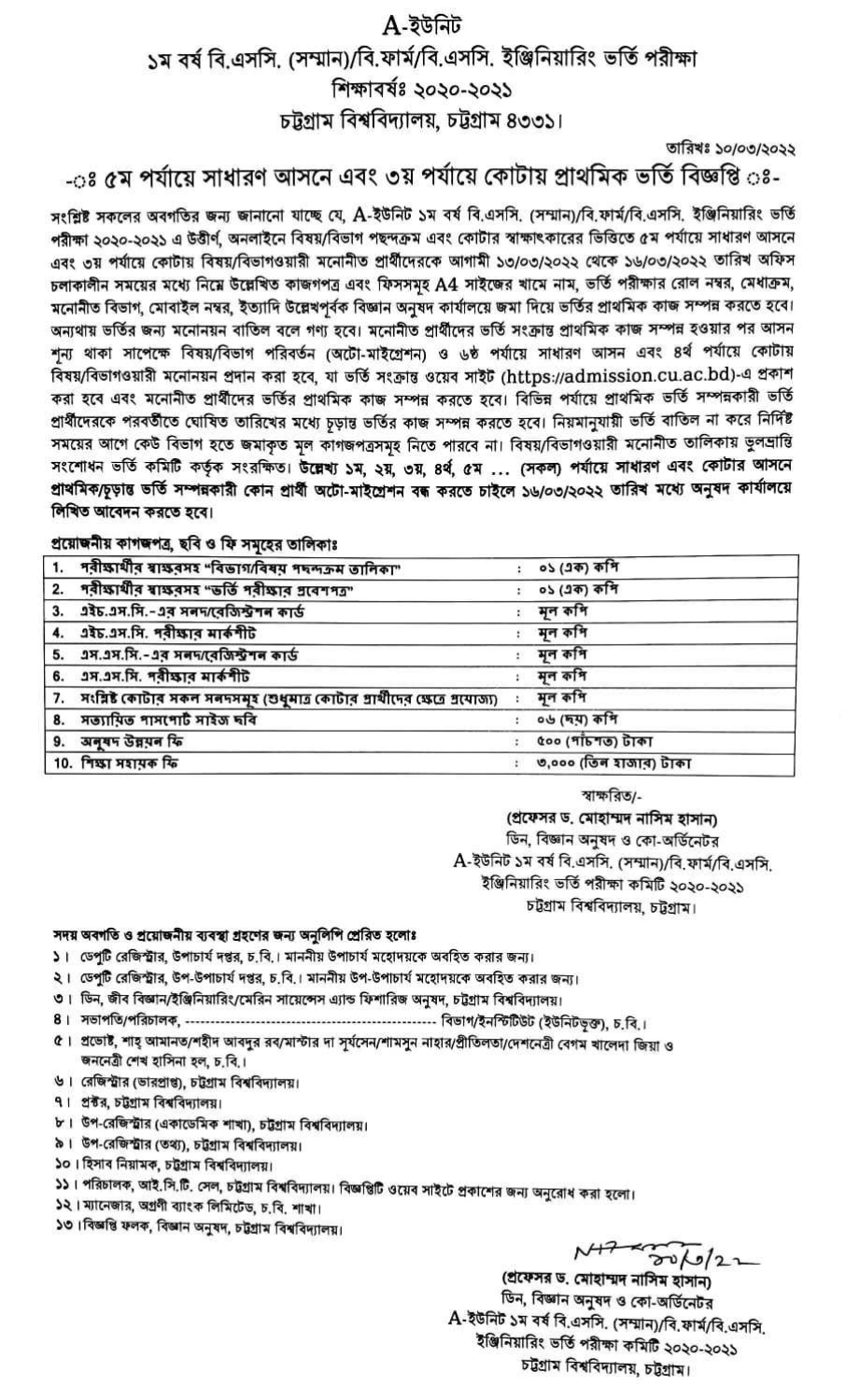| <b>Exam Roll</b> | <b>Name</b>                 | <b>Merit</b> | <b>Department</b>                                   | <b>Status</b>  |
|------------------|-----------------------------|--------------|-----------------------------------------------------|----------------|
| 127929           | <b>SAMIA MAHBUB</b>         |              | Dept. of Computer Science and Engineering           | Admitted (1)   |
| 119303           | <b>SOYADA AKTER</b>         | 11           | Dept. of Pharmacy                                   | Admitted (1)   |
| 161791           | MD. HABIBUL ABRAR           | 14           | Dept. of Pharmacy                                   | Admitted (1)   |
| 120635           | <b>SADIA KALAM</b>          | 18           | Dept. of Pharmacy                                   | Admitted (1)   |
| 142670           | AFROZA KHANAM SHATI         | 19           | Dept. of Computer Science and Engineering           | Admitted (1)   |
| 151591           | <b>AL-AMIN AHMED</b>        | 28           | Dept. of Computer Science and Engineering           | Admitted (1)   |
| 165776           | TAHSIN ISLAM ISFA           | 30           | Dept. of Pharmacy                                   | Admitted (1)   |
| 119893           | ATA-UN-NESA SAMANTA         | 37           | Dept. of Electrical and Electronic Engineering      | Admitted (1)   |
| 109826           | TASNIM MUBARAK HISMA        | 38           | Dept. of Pharmacy                                   | Admitted (1)   |
| 162618           | <b>THOUHID ISLAM</b>        | 39           | Dept. of Pharmacy                                   | Admitted (1)   |
| 134359           | <b>SAIMA</b>                | 42           | Dept. of Pharmacy                                   | Admitted (1)   |
| 156437           | KHADIZATUJ JOHORA SHORNA    | 43           | Dept. of Pharmacy                                   | Admitted (1)   |
| 119310           | <b>SAJIB CHANDRO DAS</b>    | 47           | Dept. of Pharmacy                                   | Admitted (1)   |
| 153929           | <b>SAJEDA AKTER</b>         | 48           | Dept. of Pharmacy                                   | Admitted (1)   |
| 128332           | <b>SADIA HOSNA RONY</b>     | 49           | Dept. of Pharmacy                                   | Admitted (1)   |
| 136213           | <b>SAMSUN NAHAR</b>         | 50           | Dept. of Pharmacy                                   | Admitted (1)   |
| 141095           | <b>MD. SABBIR HOSSAIN</b>   | 53           | Dept. of Pharmacy                                   | Admitted (1)   |
| 129450           | MEHARUN NESA KHANOM         | 54           | Dept. of Chemistry                                  | Admitted (1)   |
| 125497           | MD. ASHRAFUL ISLAM          | 57           | Dept. of Computer Science and Engineering           | Admitted (1)   |
| 124663           | MD. ALI                     | 68           | Dept. of Pharmacy                                   | Migrated (1)   |
| 156808           | MOHAMMED BURHEN UDDIN       | 70           | Dept. of Pharmacy                                   | Migrated $(1)$ |
| 122476           | <b>RAKIBUL HASAN RAIHAN</b> | 71           | Dept. of Pharmacy                                   | Migrated $(1)$ |
| 157574           | <b>ZAKARIA ISLAM</b>        | 74           | Dept. of Computer Science and Engineering           | Admitted (1)   |
| 125220           | <b>FARHANA AKTER TANIA</b>  | 76           | Dept. of Pharmacy                                   | Migrated $(1)$ |
| 162065           | MD. HASIBUL KABIR HIMEL     | 77           | Dept. of Pharmacy                                   | Migrated $(1)$ |
| 146616           | SADIKA JAMAN SAJPIA         | 78           | Dept. of Pharmacy                                   | Migrated (1)   |
| 118005           | MD. SHAHEEN MIA             | 79           | Dept. of Electrical and Electronic Engineering      | Admitted (1)   |
| 118562           | <b>RIPA AKTER</b>           | 82           | Dept. of Pharmacy                                   | Migrated $(1)$ |
| 120471           | MD. YEASIN ARAFAT           | 85           | Dept. of Pharmacy                                   | Migrated $(1)$ |
| 110967           | <b>MONIR KHAN</b>           | 89           | Dept. of Pharmacy                                   | Migrated $(1)$ |
| 164189           | NADIM MAHMUD SATEJ          | 90           | Dept. of Pharmacy                                   | Migrated (1)   |
| 129384           | ZONNA - RAIN AL - NUMAN     | 98           | Dept. of Computer Science and Engineering           | Admitted (1)   |
| 155856           | <b>TANJINA SULTANA</b>      | 99           | Dept. of Pharmacy                                   | Migrated (1)   |
| 167296           | <b>MD.SAIDUL BHUIYAN</b>    | 100          | Dept. of Computer Science and Engineering           | Admitted (1)   |
| 158489           | <b>NAZIA SULTANA</b>        | 101          | Dept. of Applied Chemistry and Chemical Engineering | Admitted (1)   |
| 149788           | <b>MEHNAZ NUR MIHA</b>      | 102          | Dept. of Pharmacy                                   | Migrated $(1)$ |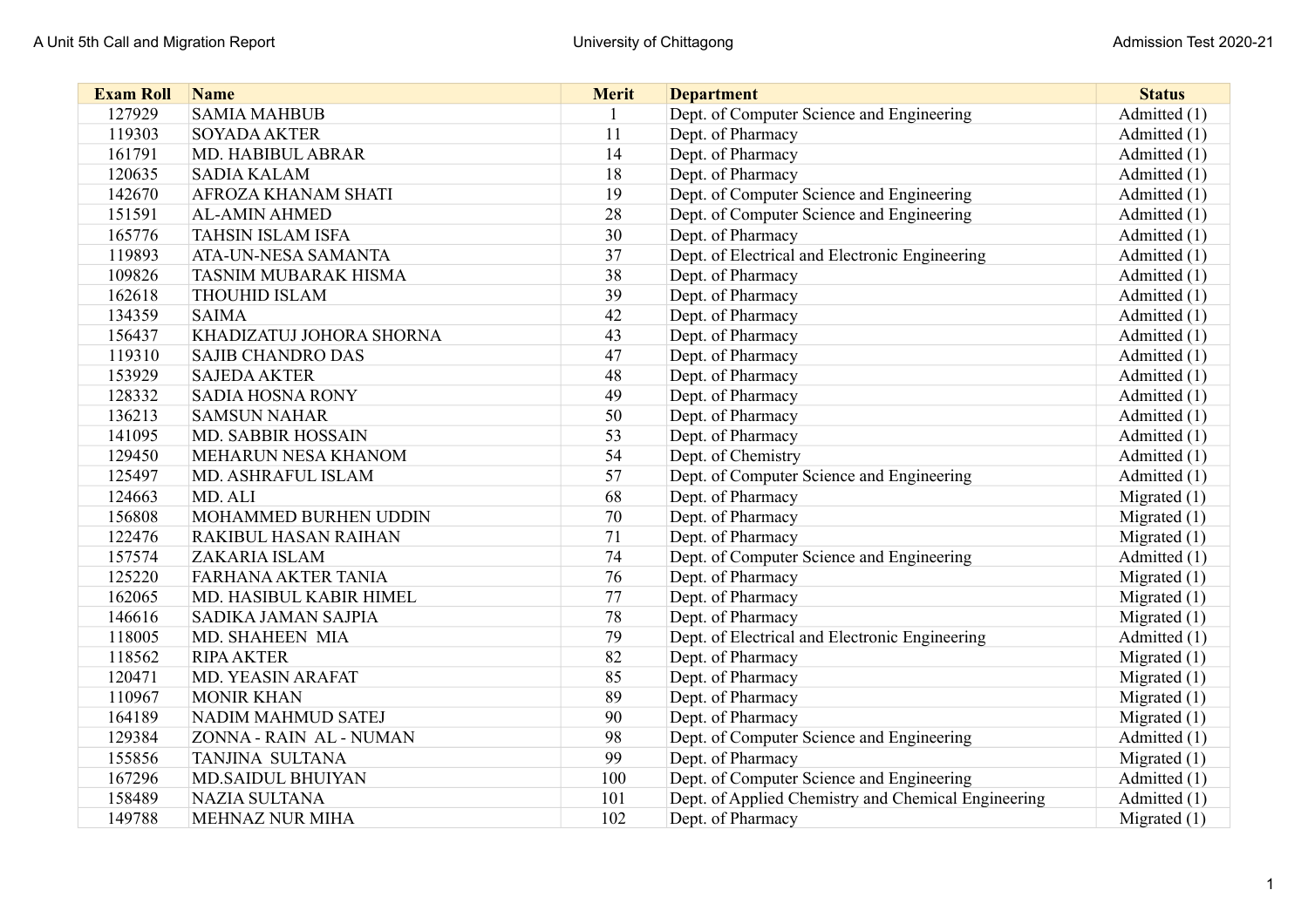| <b>Exam Roll</b> | <b>Name</b>                  | <b>Merit</b> | <b>Department</b>                                   | <b>Status</b>  |
|------------------|------------------------------|--------------|-----------------------------------------------------|----------------|
| 142191           | MD. KHOLILUR RAHMAN          | 103          | Dept. of Pharmacy                                   | Migrated $(1)$ |
| 127390           | <b>SADIA AFROJ</b>           | 104          | Dept. of Computer Science and Engineering           | Admitted (1)   |
| 128722           | <b>SAIDUN NAHAR</b>          | 105          | Dept. of Pharmacy                                   | Migrated $(1)$ |
| 113053           | ROWNOK JAHAN EILA            | 107          | Dept. of Computer Science and Engineering           | Admitted (1)   |
| 124010           | <b>KASFIA RAH NUMA</b>       | 108          | Dept. of Pharmacy                                   | Migrated $(1)$ |
| 102323           | <b>FATEMA MALLIK TANZIM</b>  | 110          | Dept. of Computer Science and Engineering           | Admitted (1)   |
| 100414           | <b>IKRAM WAHID TOHA</b>      | 111          | Dept. of Pharmacy                                   | Migrated $(1)$ |
| 100403           | <b>JANNATUL FARDAUS ISPA</b> | 113          | Dept. of Pharmacy                                   | Migrated $(1)$ |
| 143007           | <b>NOWSHIN NOWER NABILA</b>  | 114          | Dept. of Genetic Engineering and Biotechnology      | Admitted (1)   |
| 142872           | MD. TOHIDUZZAMAN MUSA        | 115          | Dept. of Computer Science and Engineering           | Admitted (1)   |
| 108680           | <b>REHENA AKHTER</b>         | 116          | Dept. of Biochemistry and Molecular Biology         | Admitted (1)   |
| 134744           | <b>JOBAIAT MOLLA</b>         | 117          | Dept. of Genetic Engineering and Biotechnology      | Admitted (1)   |
| 112358           | <b>UMMEH SALMA SADIA</b>     | 119          | Dept. of Biochemistry and Molecular Biology         | Admitted (1)   |
| 120496           | <b>MD. SOHEL RANA</b>        | 120          | Dept. of Computer Science and Engineering           | Admitted (1)   |
| 136569           | <b>SURANJOY BARUA</b>        | 121          | Dept. of Computer Science and Engineering           | Admitted (1)   |
| 119296           | <b>TASMIM TABASSUM</b>       | 123          | Dept. of Genetic Engineering and Biotechnology      | Admitted (1)   |
| 159619           | <b>SADIA AKTER</b>           | 125          | Dept. of Applied Chemistry and Chemical Engineering | Admitted (1)   |
| 129094           | <b>ALOCK CHANDRA SARKER</b>  | 127          | Dept. of Biochemistry and Molecular Biology         | Admitted (1)   |
| 126801           | <b>SADIA JAHAN</b>           | 130          | Dept. of Genetic Engineering and Biotechnology      | Admitted (1)   |
| 118921           | <b>SAKIB HOSSAIN</b>         | 131          | Dept. of Genetic Engineering and Biotechnology      | Admitted (1)   |
| 135661           | MD. AHSANUL HAQUE            | 135          | Dept. of Genetic Engineering and Biotechnology      | Admitted (1)   |
| 130418           | <b>NASRIN ISRAT</b>          | 137          | Dept. of Genetic Engineering and Biotechnology      | Admitted (1)   |
| 107504           | <b>JANNATUT TASNIM</b>       | 139          | Dept. of Electrical and Electronic Engineering      | Admitted (1)   |
| 144264           | ANITA AHONA PROTIVA          | 141          | Dept. of Applied Chemistry and Chemical Engineering | Admitted (1)   |
| 142434           | MD. MOTALEB HOSSAIN          | 142          | Dept. of Biochemistry and Molecular Biology         | Admitted (1)   |
| 121644           | <b>AYNUL ABEDIN</b>          | 143          | Dept. of Computer Science and Engineering           | Admitted (1)   |
| 118607           | MD. ABU SIAM                 | 144          | Dept. of Genetic Engineering and Biotechnology      | Admitted (1)   |
| 124848           | <b>ISHRAT JAHAN URMI</b>     | 145          | Dept. of Microbiology                               | Admitted (1)   |
| 140324           | <b>ABDULLAH AL MAHIN</b>     | 147          | Dept. of Computer Science and Engineering           | Admitted (1)   |
| 129061           | ZANNATUN NAIM SOMAYA         | 150          | Dept. of Electrical and Electronic Engineering      | Admitted (1)   |
| 164773           | <b>MONIR HOSSEN</b>          | 151          | Dept. of Computer Science and Engineering           | Admitted (1)   |
| 123451           | MAHAMUD HASAN MUNNA          | 152          | Dept. of Genetic Engineering and Biotechnology      | Admitted (1)   |
| 165867           | <b>S.M. SHAHINUL KARIM</b>   | 153          | Dept. of Computer Science and Engineering           | Admitted (1)   |
| 137422           | <b>JANNATUL FERDOUS</b>      | 157          | Dept. of Computer Science and Engineering           | Admitted (1)   |
| 151624           | <b>MARIA AKTER</b>           | 158          | Dept. of Genetic Engineering and Biotechnology      | Admitted (1)   |
| 146150           | <b>SUMAIYA MUNTAHA</b>       | 159          | Dept. of Computer Science and Engineering           | Admitted (1)   |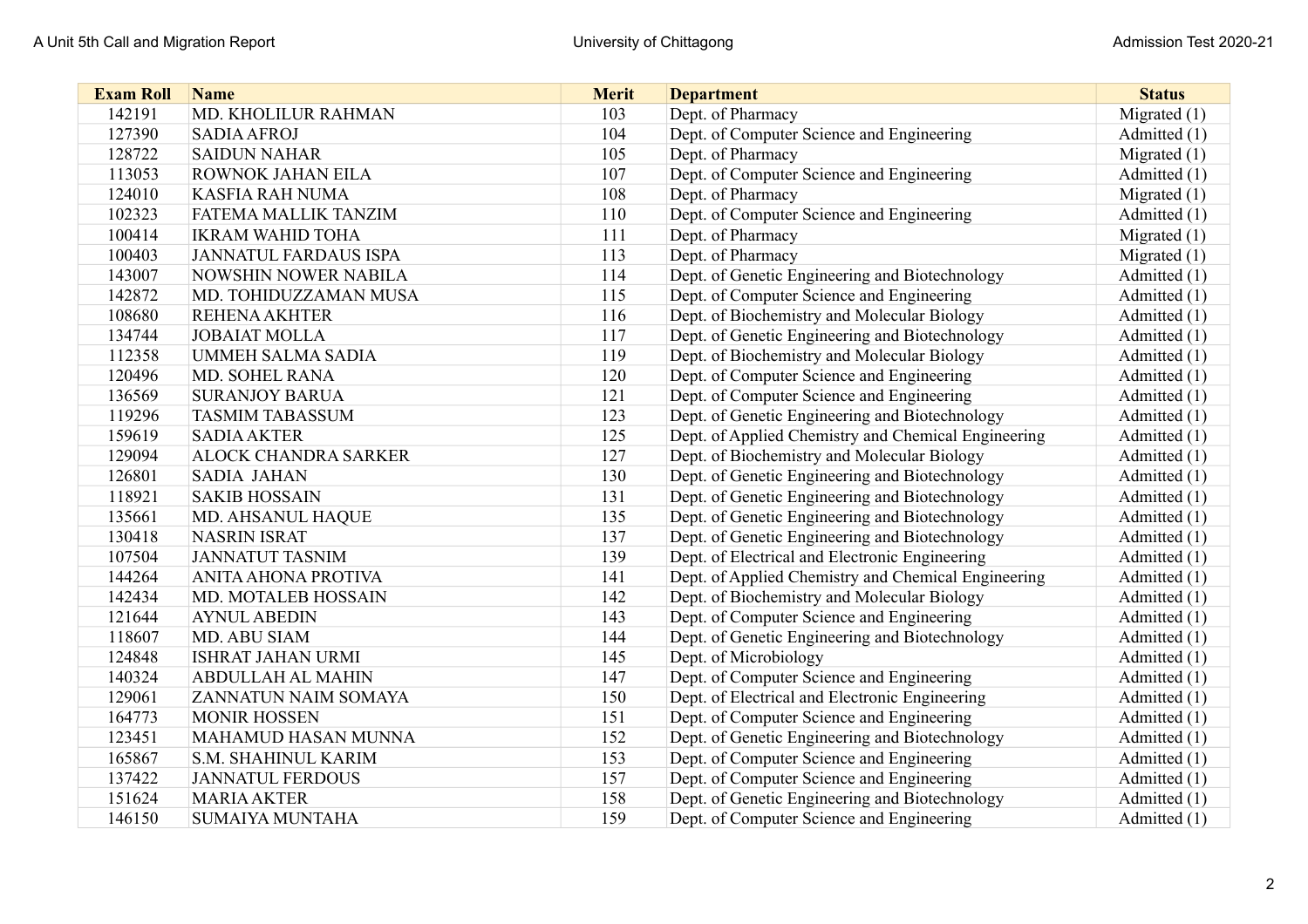| <b>Exam Roll</b> | <b>Name</b>                   | <b>Merit</b> | <b>Department</b>                                   | <b>Status</b>  |
|------------------|-------------------------------|--------------|-----------------------------------------------------|----------------|
| 113189           | <b>SHAHIN AKTER</b>           | 164          | Dept. of Genetic Engineering and Biotechnology      | Admitted (1)   |
| 155438           | NUSRAT JAHAN RUBINA           | 169          | Dept. of Computer Science and Engineering           | Admitted (1)   |
| 146179           | SHEKRITI MONDAL SHUCHI        | 171          | Dept. of Genetic Engineering and Biotechnology      | Admitted (1)   |
| 141590           | <b>TANJILATUL MAWA ZARIN</b>  | 173          | Dept. of Genetic Engineering and Biotechnology      | Admitted (1)   |
| 144091           | MD. TAKBIR HOSSAN             | 174          | Dept. of Electrical and Electronic Engineering      | Admitted (1)   |
| 146981           | <b>AYASHA AKTHER</b>          | 175          | Dept. of Genetic Engineering and Biotechnology      | Admitted (1)   |
| 148560           | <b>ASADUZZAMAN RIEM</b>       | 179          | Dept. of Electrical and Electronic Engineering      | Admitted (1)   |
| 153897           | <b>MD. SAJJAD HOSSAIN</b>     | 181          | Dept. of Computer Science and Engineering           | Admitted (1)   |
| 133580           | MOSAMMAT SADIA AKTER MOON     | 182          | Dept. of Computer Science and Engineering           | Admitted (1)   |
| 131661           | <b>DIPIKA CHANDA</b>          | 183          | Dept. of Biochemistry and Molecular Biology         | Admitted (1)   |
| 162130           | <b>THAIFUL ISLAM ZIHAD</b>    | 185          | Dept. of Electrical and Electronic Engineering      | Admitted (1)   |
| 145459           | SANJIDA ISLAM AFRA            | 186          | Dept. of Biochemistry and Molecular Biology         | Admitted (1)   |
| 108279           | <b>NASRIN AKTER MIM</b>       | 195          | Dept. of Genetic Engineering and Biotechnology      | Admitted (1)   |
| 103905           | <b>NIROB DEVNATH</b>          | 199          | Dept. of Electrical and Electronic Engineering      | Admitted (1)   |
| 119122           | MUHD. RIPAT UDDIN             | 200          | Dept. of Computer Science and Engineering           | Admitted (1)   |
| 120485           | SAIMA ALAM CHOWDHURY          | 202          | Dept. of Computer Science and Engineering           | Admitted (1)   |
| 128424           | <b>MD. POLASH MIA</b>         | 203          | Dept. of Biochemistry and Molecular Biology         | Admitted (1)   |
| 137845           | NAIMUR RAHMAN TANJIR          | 204          | Dept. of Microbiology                               | Admitted (1)   |
| 106035           | <b>RAMISA TAJNIM</b>          | 207          | Dept. of Microbiology                               | Admitted (1)   |
| 137206           | MD. ABDUR RAHIM SIEAM         | 209          | Dept. of Biochemistry and Molecular Biology         | Admitted (1)   |
| 161490           | MD. SHAIFUL ISLAM SHOHAG      | 216          | Dept. of Genetic Engineering and Biotechnology      | Migrated $(1)$ |
| 123860           | <b>JAHIRUL ISLAM</b>          | 219          | Dept. of Computer Science and Engineering           | Admitted (1)   |
| 101212           | <b>ARPA DEY</b>               | 220          | Dept. of Biochemistry and Molecular Biology         | Admitted (1)   |
| 165786           | <b>MONJUSHA RAY</b>           | 221          | Dept. of Genetic Engineering and Biotechnology      | Migrated $(1)$ |
| 140943           | MST. AFRUZA AKTER MITU        | 224          | Dept. of Biochemistry and Molecular Biology         | Admitted (1)   |
| 161022           | MD. ABDULLA AL IMRAN SARKER   | 225          | Dept. of Applied Chemistry and Chemical Engineering | Admitted (1)   |
| 104942           | MD. ABDULLAH                  | 228          | Dept. of Electrical and Electronic Engineering      | Admitted (1)   |
| 115775           | KAZI MD. AHNAF ABID           | 230          | Dept. of Genetic Engineering and Biotechnology      | Migrated $(1)$ |
| 120515           | <b>SHAJALAL</b>               | 232          | Dept. of Computer Science and Engineering           | Migrated $(1)$ |
| 148656           | <b>TASNIHA RUBAIYAT SMITA</b> | 234          | Dept. of Biochemistry and Molecular Biology         | Admitted (1)   |
| 132572           | <b>MD. SIFAT HOSSAIN</b>      | 236          | Dept. of Biochemistry and Molecular Biology         | Admitted (1)   |
| 119254           | <b>JAKIA SULTANA</b>          | 238          | Dept. of Computer Science and Engineering           | Migrated $(1)$ |
| 134412           | <b>JILLUR RAHMAN</b>          | 242          | Dept. of Genetic Engineering and Biotechnology      | Migrated $(1)$ |
| 141171           | UTSHA KUMER SAHA              | 246          | Dept. of Biochemistry and Molecular Biology         | Admitted (1)   |
| 131358           | <b>ASIF MAHMUD ANTAR</b>      | 247          | Dept. of Biochemistry and Molecular Biology         | Admitted (1)   |
| 103416           | <b>IMRAN HOSSAIN</b>          | 249          | Dept. of Computer Science and Engineering           | Migrated $(1)$ |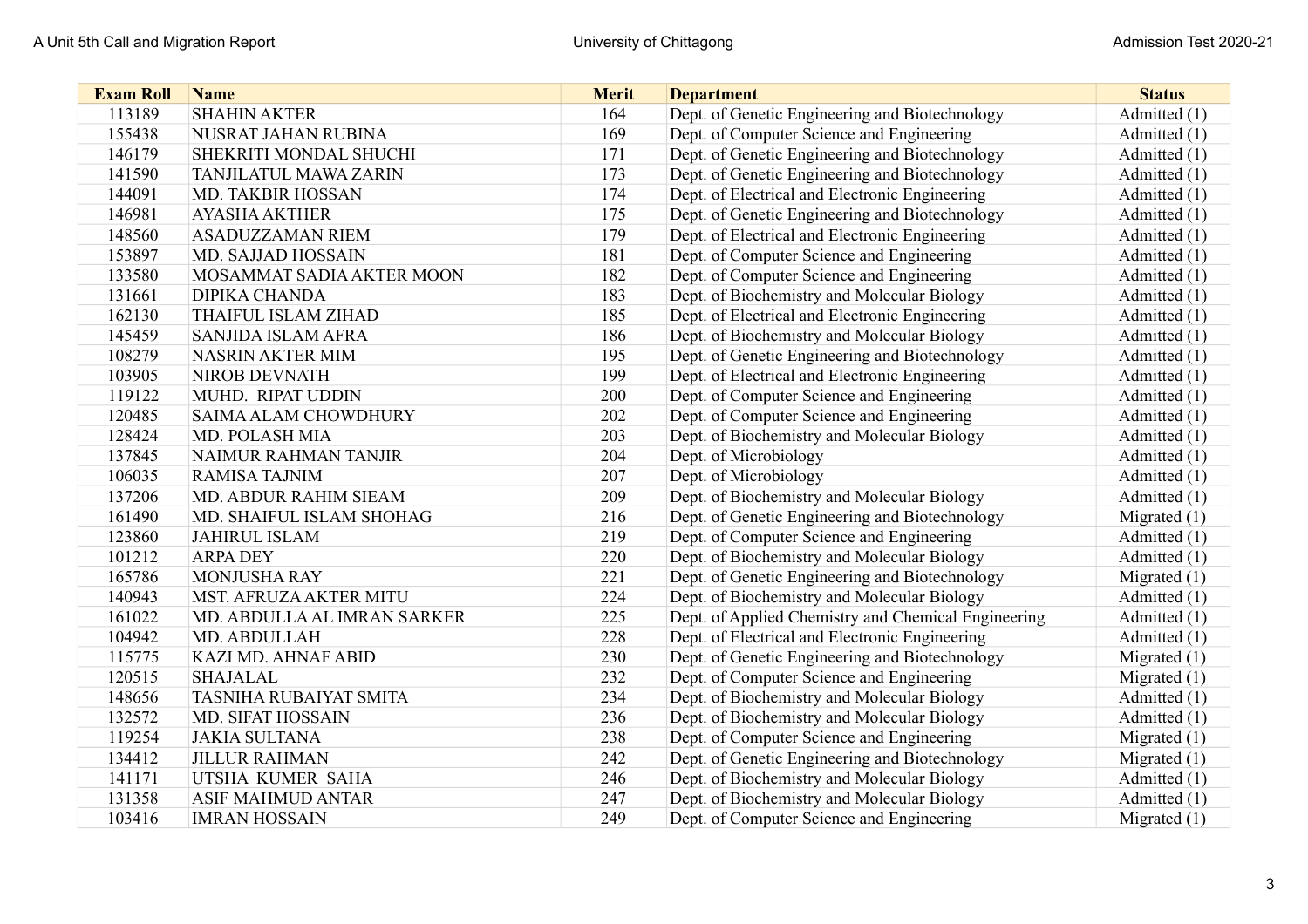| <b>Exam Roll</b> | <b>Name</b>                    | <b>Merit</b> | <b>Department</b>                                   | <b>Status</b>  |
|------------------|--------------------------------|--------------|-----------------------------------------------------|----------------|
| 123005           | <b>MD. SHOPON HOSSAIN</b>      | 255          | Dept. of Computer Science and Engineering           | Migrated $(1)$ |
| 115479           | MD. SHAKIL MIA                 | 256          | Dept. of Electrical and Electronic Engineering      | Admitted (1)   |
| 137669           | MD. MAMUN                      | 257          | Dept. of Computer Science and Engineering           | Migrated $(1)$ |
| 131278           | <b>REHENA BEGUM</b>            | 259          | Dept. of Microbiology                               | Admitted (1)   |
| 135474           | <b>BIBI FATIMA</b>             | 260          | Dept. of Biochemistry and Molecular Biology         | Migrated $(1)$ |
| 140702           | <b>MST. ERINA AKTER</b>        | 261          | Dept. of Computer Science and Engineering           | Migrated $(1)$ |
| 131514           | <b>UMMUL WARA</b>              | 262          | Dept. of Genetic Engineering and Biotechnology      | Migrated $(1)$ |
| 133228           | <b>TAHSINA RAHMAN ENA</b>      | 264          | Dept. of Biochemistry and Molecular Biology         | Migrated $(1)$ |
| 111179           | MD. TASFIQUR RAHMAN SIDDIQUE   | 265          | Dept. of Computer Science and Engineering           | Migrated $(1)$ |
| 108245           | FAYSAL BIN ALAUDDIN            | 267          | Dept. of Computer Science and Engineering           | Migrated $(1)$ |
| 156023           | HUMAYRATUL EKRA                | 268          | Dept. of Computer Science and Engineering           | Migrated $(1)$ |
| 127741           | <b>SAKIBUR ROHMAN</b>          | 270          | Dept. of Computer Science and Engineering           | Migrated $(1)$ |
| 122150           | <b>SADIK HASAN</b>             | 271          | Dept. of Electrical and Electronic Engineering      | Admitted (1)   |
| 152547           | MD. MONIRUZZAMAN MONIR         | 274          | Dept. of Computer Science and Engineering           | Migrated $(1)$ |
| 163565           | SAHIB ABBAS BAHAR CHOWDHURY    | 277          | Dept. of Computer Science and Engineering           | Migrated $(1)$ |
| 157640           | MD. JOHIRUL ISLAM              | 278          | Dept. of Computer Science and Engineering           | Migrated $(1)$ |
| 133851           | <b>ASHIKUR RAHAMAN</b>         | 282          | Dept. of Genetic Engineering and Biotechnology      | Migrated $(1)$ |
| 153380           | MD. SAKIL ALI                  | 284          | Dept. of Computer Science and Engineering           | Migrated $(1)$ |
| 107323           | MD. GOLAM MURSHED              | 287          | Dept. of Computer Science and Engineering           | Migrated $(1)$ |
| 147792           | <b>MEHEBUBA PARVIN</b>         | 288          | Dept. of Genetic Engineering and Biotechnology      | Migrated $(1)$ |
| 156915           | <b>KANIZ FATEMA</b>            | 293          | Dept. of Microbiology                               | Admitted (1)   |
| 129451           | MD. RAKIBUL ISLAM              | 296          | Dept. of Biochemistry and Molecular Biology         | Migrated $(1)$ |
| 131846           | <b>TONMOY MOHAJAN</b>          | 297          | Dept. of Computer Science and Engineering           | Migrated $(1)$ |
| 149309           | <b>INTEFAR SAMIM SAMI</b>      | 300          | Dept. of Electrical and Electronic Engineering      | Admitted (1)   |
| 119327           | SHEIKH SALMAN AHMED RAFI       | 302          | Dept. of Microbiology                               | Admitted (1)   |
| 149859           | SYEDA FARJANA JAHAN EMA        | 304          | Dept. of Computer Science and Engineering           | Migrated $(1)$ |
| 101540           | I V HASSAN SIDDIQUE            | 305          | Dept. of Applied Chemistry and Chemical Engineering | Admitted (1)   |
| 129030           | NAIMA SULTANA JERIN            | 313          | Dept. of Biochemistry and Molecular Biology         | Migrated $(1)$ |
| 122855           | <b>MST. TAKIA TABASSUM</b>     | 316          | Dept. of Biochemistry and Molecular Biology         | Migrated $(1)$ |
| 136699           | SHEIKH KHATUNE JANNAT SHAMEEMA | 317          | Dept. of Biochemistry and Molecular Biology         | Migrated $(1)$ |
| 132701           | S. M. PAVEL                    | 320          | Dept. of Biochemistry and Molecular Biology         | Migrated $(1)$ |
| 157105           | MD ANOWAR HOSSAIN REAZ         | 321          | Dept. of Computer Science and Engineering           | Migrated $(1)$ |
| 101307           | <b>MD. NAHIN MUNKAR</b>        | 323          | Dept. of Computer Science and Engineering           | Migrated $(1)$ |
| 113801           | <b>TASNIA AKHTER</b>           | 325          | Dept. of Biochemistry and Molecular Biology         | Migrated (2)   |
| 102707           | <b>RIMON CHOWDHURY</b>         | 333          | Dept. of Applied Chemistry and Chemical Engineering | Admitted (1)   |
| 107190           | <b>RAFIA JANNAT</b>            | 334          | Dept. of Genetic Engineering and Biotechnology      | Migrated $(1)$ |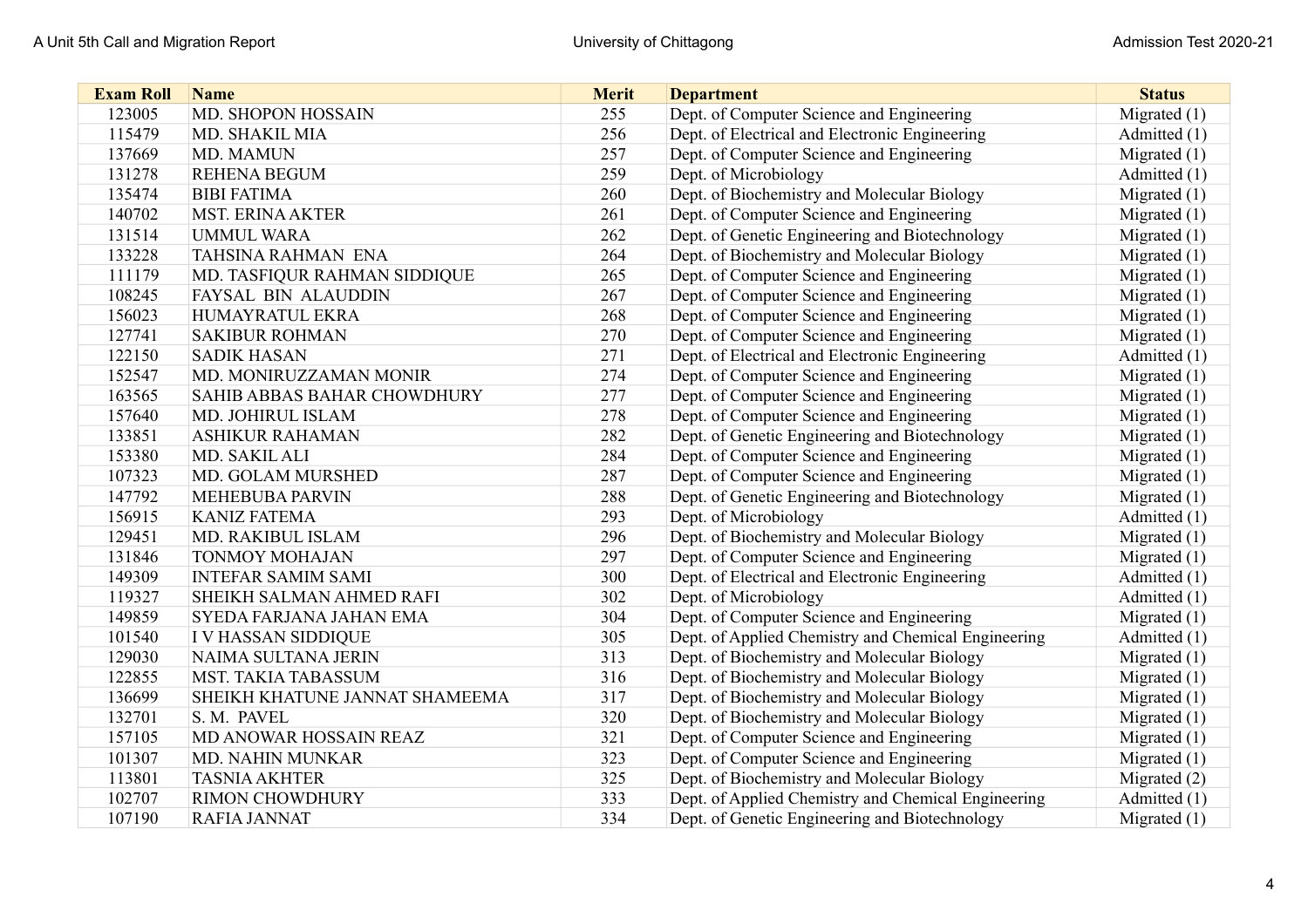| <b>Exam Roll</b> | <b>Name</b>                  | <b>Merit</b> | <b>Department</b>                              | <b>Status</b>  |
|------------------|------------------------------|--------------|------------------------------------------------|----------------|
| 113487           | MD. MEHEDY HASAN             | 336          | Dept. of Computer Science and Engineering      | Migrated $(1)$ |
| 113025           | MD. MOIN UDDIN               | 339          | Dept. of Computer Science and Engineering      | Migrated $(1)$ |
| 102919           | <b>ABDUL MANNAN</b>          | 341          | Dept. of Electrical and Electronic Engineering | Migrated $(1)$ |
| 136803           | MD. ABUL KALAM AZAD          | 342          | Dept. of Genetic Engineering and Biotechnology | Migrated $(1)$ |
| 122580           | <b>IKHUAN HASSAN ASHIK</b>   | 345          | Dept. of Computer Science and Engineering      | Migrated $(1)$ |
| 160292           | <b>RIAJUL ISLAM</b>          | 347          | Dept. of Genetic Engineering and Biotechnology | Migrated (1)   |
| 119489           | <b>FAHMIDA AKTER</b>         | 348          | Dept. of Computer Science and Engineering      | Migrated $(1)$ |
| 123580           | MD. TAOFIQUR RAHMAN          | 351          | Dept. of Genetic Engineering and Biotechnology | Migrated $(1)$ |
| 136913           | MOHAMMAD FUWAD HASAN         | 352          | Dept. of Genetic Engineering and Biotechnology | Migrated $(1)$ |
| 164873           | <b>MAFRUHA ABIR</b>          | 356          | Dept. of Genetic Engineering and Biotechnology | Migrated $(1)$ |
| 166592           | <b>MD. BORHAN UDDIN</b>      | 358          | Dept. of Biochemistry and Molecular Biology    | Migrated $(1)$ |
| 107486           | <b>JAFRINA AKTER EVA</b>     | 359          | Dept. of Biochemistry and Molecular Biology    | Migrated (1)   |
| 113332           | <b>SHAHADAT HOSSAIN</b>      | 360          | Dept. of Computer Science and Engineering      | Migrated (1)   |
| 106613           | MD.TOUHID SHARKER FAHIM      | 362          | Dept. of Microbiology                          | Migrated (1)   |
| 129541           | <b>TONMOY ROY</b>            | 368          | Dept. of Computer Science and Engineering      | Migrated (1)   |
| 150332           | MUSFIKA AKHTER TURNA         | 371          | Dept. of Biochemistry and Molecular Biology    | Migrated (1)   |
| 143991           | MD. MAHBUBUR RAHMAN          | 373          | Dept. of Computer Science and Engineering      | Migrated $(1)$ |
| 117450           | <b>UMMAY KULSOM</b>          | 375          | Dept. of Biochemistry and Molecular Biology    | Migrated (1)   |
| 131489           | <b>MD. SALIM MIAH</b>        | 376          | Dept. of Genetic Engineering and Biotechnology | Migrated $(2)$ |
| 122931           | <b>BIBI MORIOM</b>           | 377          | Dept. of Genetic Engineering and Biotechnology | Migrated (2)   |
| 142071           | <b>MD. ARMAN HOSEN</b>       | 382          | Dept. of Genetic Engineering and Biotechnology | Migrated (2)   |
| 119333           | SIRAJUM MONIR CHYAN          | 384          | Dept. of Computer Science and Engineering      | Migrated (1)   |
| 154673           | <b>DURJOY DEBNATH</b>        | 386          | Dept. of Electrical and Electronic Engineering | Migrated $(1)$ |
| 117024           | <b>TONWI RANI DAS</b>        | 387          | Dept. of Computer Science and Engineering      | Migrated (1)   |
| 110232           | <b>IFTEKHAIRUL CHOWDHURY</b> | 393          | Dept. of Genetic Engineering and Biotechnology | Migrated (2)   |
| 110294           | <b>TANJIM AHMED</b>          | 394          | Dept. of Chemistry                             | Admitted (1)   |
| 138283           | <b>ARPON ADHIKARY</b>        | 395          | Dept. of Electrical and Electronic Engineering | Migrated $(1)$ |
| 119643           | <b>UMMA HANI SUMAIYA</b>     | 396          | Dept. of Electrical and Electronic Engineering | Migrated $(1)$ |
| 152866           | MD. ABDULLAH                 | 397          | Dept. of Computer Science and Engineering      | Migrated (1)   |
| 139832           | MD. MAMIN ALI                | 398          | <b>Institute of Marine Sciences</b>            | Admitted (1)   |
| 123412           | <b>SAMAHA WAFA</b>           | 399          | Dept. of Genetic Engineering and Biotechnology | Migrated (2)   |
| 123356           | SK MASRIKUZZAMAN PRANTO      | 400          | Dept. of Microbiology                          | Migrated $(1)$ |
| 125915           | ATHER AHSAN ALVI             | 401          | Dept. of Biochemistry and Molecular Biology    | Migrated $(1)$ |
| 132911           | <b>TABASSUM IBRAHIM ENIN</b> | 402          | Dept. of Genetic Engineering and Biotechnology | Migrated $(2)$ |
| 168028           | <b>MD. TUSHAR RAIHAN</b>     | 403          | Dept. of Biochemistry and Molecular Biology    | Migrated $(1)$ |
| 157294           | <b>MUKTA AKTER</b>           | 404          | Dept. of Biochemistry and Molecular Biology    | Migrated $(1)$ |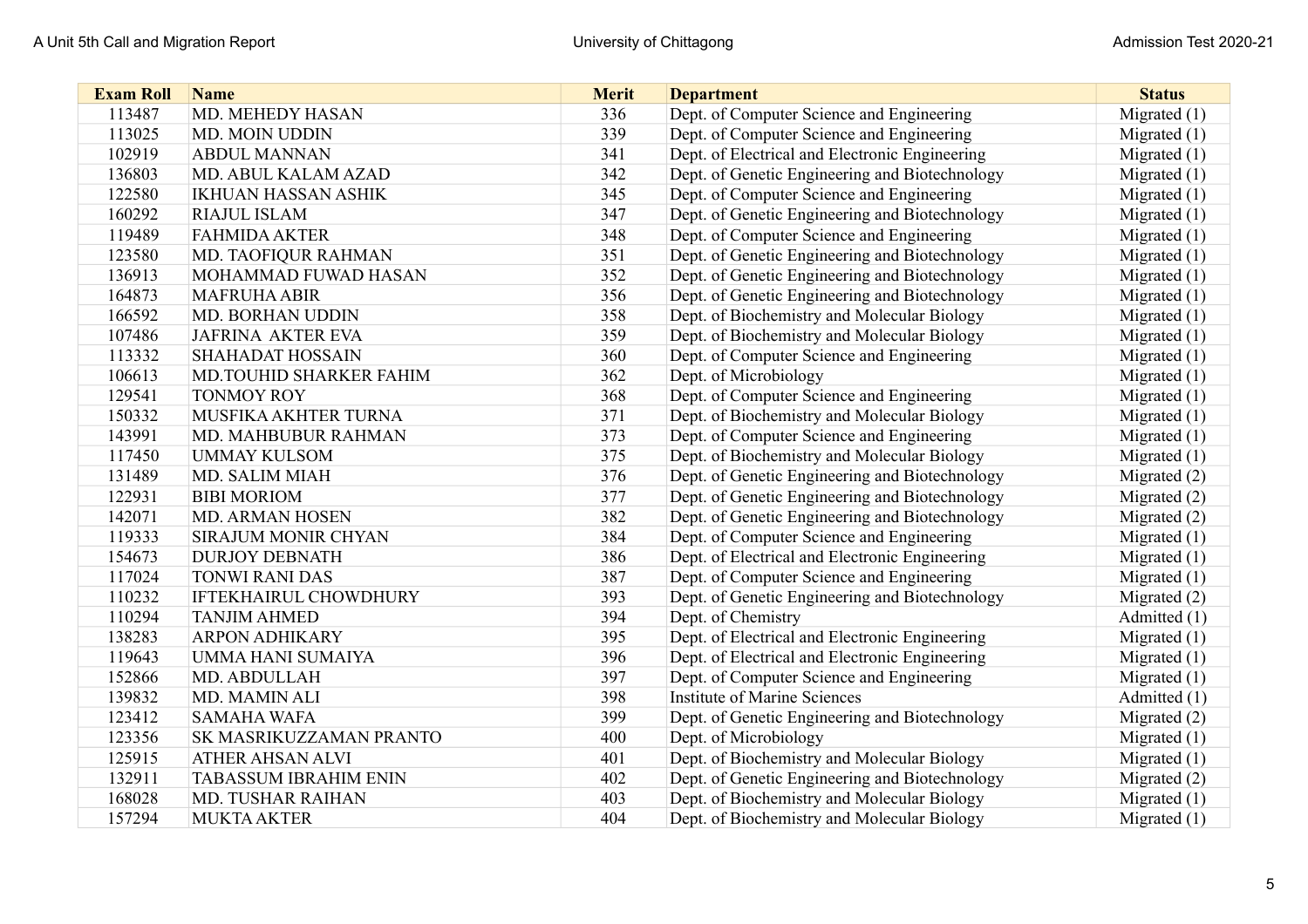| <b>Exam Roll</b> | <b>Name</b>                   | <b>Merit</b> | <b>Department</b>                                   | <b>Status</b>  |
|------------------|-------------------------------|--------------|-----------------------------------------------------|----------------|
| 131558           | <b>SHOAIB HOSSAIN</b>         | 406          | Dept. of Biochemistry and Molecular Biology         | Migrated $(1)$ |
| 146022           | <b>SUKNNA SAHA</b>            | 408          | Dept. of Biochemistry and Molecular Biology         | Migrated $(1)$ |
| 104214           | <b>RAFSAN HOSSAIN ALVEE</b>   | 410          | Dept. of Computer Science and Engineering           | Migrated $(1)$ |
| 129207           | <b>SADMAN RAFIUR RAHMAN</b>   | 411          | Dept. of Biochemistry and Molecular Biology         | Migrated $(1)$ |
| 143056           | FARIHA ALAM MOZUMDER          | 412          | Dept. of Computer Science and Engineering           | Migrated $(1)$ |
| 166979           | MD. MINHAJUL ISLAM            | 417          | Dept. of Electrical and Electronic Engineering      | Migrated $(1)$ |
| 131026           | MD. RAKIBUL ISLAM RAKIB       | 419          | Dept. of Biochemistry and Molecular Biology         | Migrated $(1)$ |
| 104175           | <b>FATEMA SAYARA TUHIN</b>    | 420          | Dept. of Biochemistry and Molecular Biology         | Migrated $(1)$ |
| 167794           | <b>SUFIA JANNAT ORFA</b>      | 429          | Dept. of Genetic Engineering and Biotechnology      | Migrated $(2)$ |
| 106608           | <b>TANVIR AHAMMED SHOHAG</b>  | 430          | Dept. of Biochemistry and Molecular Biology         | Migrated (2)   |
| 128073           | MD. EMRAN ALI                 | 432          | Dept. of Biochemistry and Molecular Biology         | Migrated (2)   |
| 160620           | <b>MD. ALAMIN HOSSEN</b>      | 434          | Dept. of Computer Science and Engineering           | Migrated $(1)$ |
| 148911           | <b>JANNATUL NIMA TOUFA</b>    | 435          | Dept. of Microbiology                               | Migrated $(1)$ |
| 152874           | MISBA UL HOQUE ARAFAT         | 436          | Dept. of Computer Science and Engineering           | Migrated $(1)$ |
| 135138           | SHIHAB UDDIN KHONDAKER        | 437          | Dept. of Biochemistry and Molecular Biology         | Migrated (2)   |
| 130652           | MD. SHOAIB                    | 438          | Dept. of Computer Science and Engineering           | Migrated $(1)$ |
| 167058           | MD. MEHEDI HASAN              | 439          | Dept. of Biochemistry and Molecular Biology         | Migrated (2)   |
| 108265           | MD. IBRAHIM HOQUE             | 441          | Dept. of Biochemistry and Molecular Biology         | Migrated (2)   |
| 133155           | PRIONTY SAHA                  | 444          | Dept. of Computer Science and Engineering           | Migrated $(1)$ |
| 131117           | ZAHIRUL HOQ BABOR             | 445          | Dept. of Computer Science and Engineering           | Migrated (2)   |
| 123689           | <b>SURAIYA WADUD SUHI</b>     | 448          | Dept. of Computer Science and Engineering           | Migrated (2)   |
| 133964           | <b>ISRAT JAHAN</b>            | 450          | Dept. of Biochemistry and Molecular Biology         | Migrated (2)   |
| 133908           | FAUZIA JAHAN NAURIN           | 452          | Dept. of Microbiology                               | Migrated $(1)$ |
| 133188           | <b>RIFAT SHAMMI</b>           | 454          | Dept. of Microbiology                               | Migrated $(1)$ |
| 136341           | <b>SAIMANUL HOQUE</b>         | 455          | Dept. of Computer Science and Engineering           | Migrated $(2)$ |
| 149575           | <b>IREAN SULTANA SHANTONA</b> | 457          | Dept. of Applied Chemistry and Chemical Engineering | Migrated $(1)$ |
| 115275           | MOHAMMAD RAKIB                | 459          | Dept. of Computer Science and Engineering           | Migrated (2)   |
| 103195           | <b>SADIA SULTANA</b>          | 464          | Dept. of Microbiology                               | Migrated $(1)$ |
| 144347           | SYEDA TASNIM SHARMI           | 471          | Dept. of Electrical and Electronic Engineering      | Migrated $(1)$ |
| 135844           | <b>ISHRAT JEREEN</b>          | 474          | Dept. of Computer Science and Engineering           | Migrated $(2)$ |
| 107650           | MD. MEHEDI HASAN              | 476          | Dept. of Electrical and Electronic Engineering      | Migrated $(1)$ |
| 124207           | <b>ABRAR MAHMUD</b>           | 477          | Dept. of Electrical and Electronic Engineering      | Migrated $(1)$ |
| 104224           | <b>MEHEDI HASAN</b>           | 480          | Dept. of Applied Chemistry and Chemical Engineering | Migrated $(1)$ |
| 164480           | <b>ABDUL KADER NAYEEM</b>     | 481          | Dept. of Electrical and Electronic Engineering      | Migrated $(1)$ |
| 150824           | MOKHLASUR RAHAMAN             | 482          | Dept. of Electrical and Electronic Engineering      | Migrated $(1)$ |
| 141538           | HUMAIRA-TUS-SADIA             | 485          | Dept. of Microbiology                               | Migrated $(1)$ |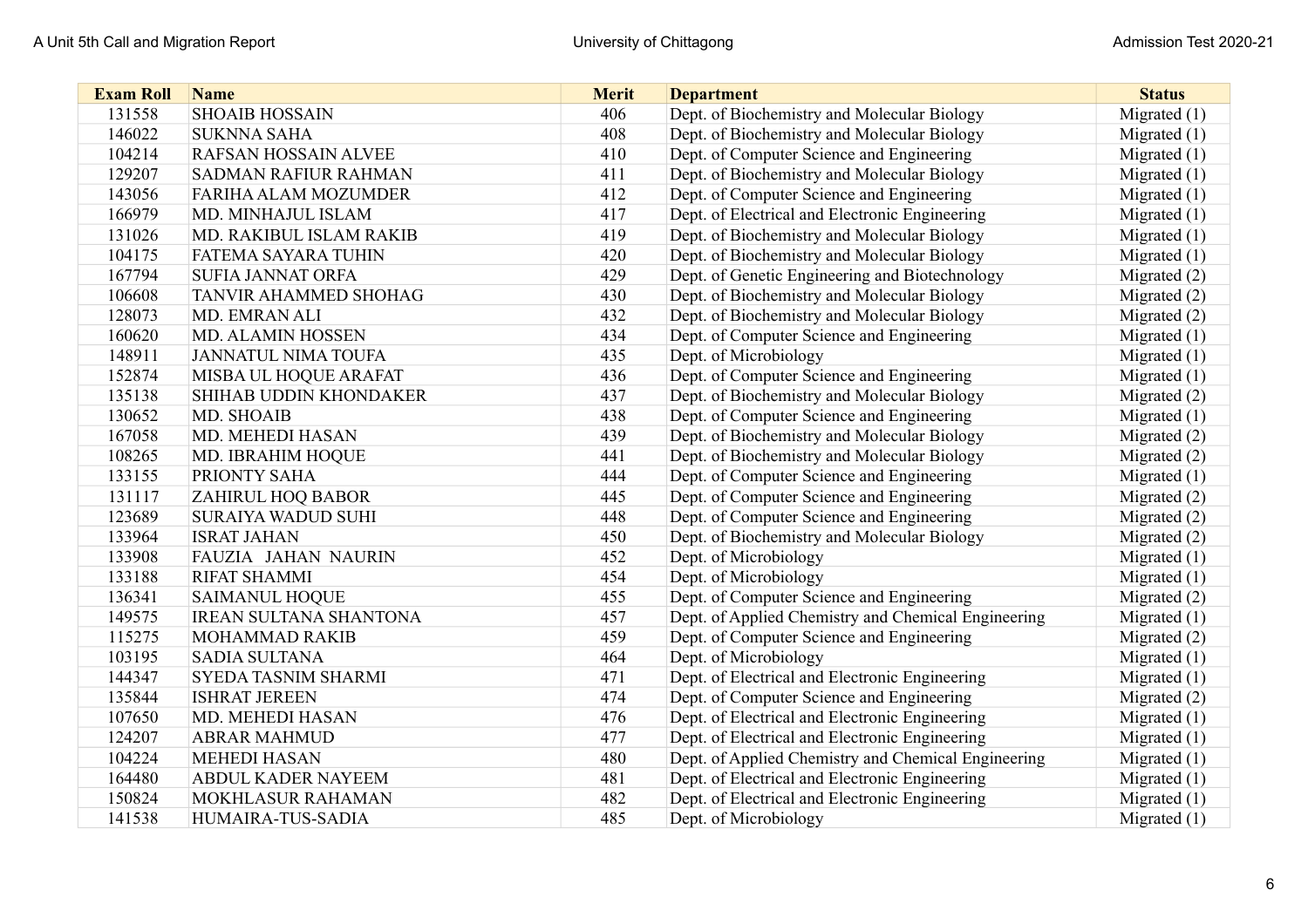| <b>Exam Roll</b> | <b>Name</b>                      | <b>Merit</b> | <b>Department</b>                                   | <b>Status</b>  |
|------------------|----------------------------------|--------------|-----------------------------------------------------|----------------|
| 120387           | <b>AFIA RAHMAN EVA</b>           | 487          | Dept. of Electrical and Electronic Engineering      | Migrated $(1)$ |
| 133561           | <b>BUSHRA ZAKIR JEMI</b>         | 488          | Dept. of Electrical and Electronic Engineering      | Migrated $(1)$ |
| 129369           | SANJIDA AHMED SAIMA              | 489          | Dept. of Electrical and Electronic Engineering      | Migrated $(1)$ |
| 159490           | <b>UMME HUMIRA</b>               | 492          | Dept. of Electrical and Electronic Engineering      | Migrated $(1)$ |
| 132061           | <b>ZINAT SULTANA</b>             | 493          | Dept. of Microbiology                               | Migrated (1)   |
| 147203           | NUR MOHAMMAD IMON                | 494          | Dept. of Electrical and Electronic Engineering      | Migrated $(1)$ |
| 125044           | <b>BADHAN TALUKDER</b>           | 496          | Dept. of Electrical and Electronic Engineering      | Migrated $(1)$ |
| 109232           | <b>SARA MOSTAFA</b>              | 497          | Dept. of Applied Chemistry and Chemical Engineering | Migrated $(1)$ |
| 111102           | <b>RAZIA SULTANA</b>             | 500          | Dept. of Electrical and Electronic Engineering      | Migrated $(1)$ |
| 154080           | <b>SAMAPTI NANDI</b>             | 506          | Dept. of Electrical and Electronic Engineering      | Migrated $(1)$ |
| 167427           | <b>SUMAN SARKER</b>              | 507          | Dept. of Electrical and Electronic Engineering      | Migrated (1)   |
| 158933           | <b>RAHAT HOSSEN</b>              | 512          | Dept. of Microbiology                               | Migrated $(1)$ |
| 103237           | <b>TASPIA SOBYTA NABILA</b>      | 513          | Dept. of Microbiology                               | Migrated $(1)$ |
| 101211           | <b>SABBIR HOSSAIN</b>            | 516          | Dept. of Electrical and Electronic Engineering      | Migrated (1)   |
| 149003           | <b>RAJON HOSSAIN</b>             | 517          | Dept. of Electrical and Electronic Engineering      | Migrated $(1)$ |
| 129466           | <b>TARIQUL ISLAM</b>             | 518          | Dept. of Electrical and Electronic Engineering      | Migrated (1)   |
| 149263           | <b>SULTAN UL ARFIN</b>           | 519          | Dept. of Electrical and Electronic Engineering      | Migrated $(1)$ |
| 119151           | <b>CHANDONA RANI SARKAR</b>      | 520          | Dept. of Microbiology                               | Migrated (1)   |
| 127456           | <b>TAHMIDA SAYERA FARHA</b>      | 521          | Dept. of Microbiology                               | Migrated (1)   |
| 114894           | MUHAMMAD ROBAID HASAN KHAN RIFAT | 523          | Dept. of Microbiology                               | Migrated (1)   |
| 144387           | <b>UMME TANJINA</b>              | 525          | Dept. of Chemistry                                  | Admitted (1)   |
| 162455           | SHIHABUL ALAM SAYMON             | 526          | Dept. of Electrical and Electronic Engineering      | Migrated $(1)$ |
| 130410           | <b>SABRINA BENTA SHOFI</b>       | 527          | Dept. of Electrical and Electronic Engineering      | Migrated $(1)$ |
| 119512           | MD. SADMAN SAMI KHAN             | 529          | Dept. of Electrical and Electronic Engineering      | Migrated (1)   |
| 100578           | <b>RIFAT NUR RAFA</b>            | 533          | Dept. of Microbiology                               | Migrated $(1)$ |
| 141928           | <b>AFRINA AZIM</b>               | 534          | Dept. of Microbiology                               | Migrated $(1)$ |
| 124338           | <b>MEHEDI HASAN</b>              | 535          | Dept. of Microbiology                               | Migrated $(1)$ |
| 107242           | <b>MD. AMIR HAMJA</b>            | 538          | Dept. of Electrical and Electronic Engineering      | Migrated $(1)$ |
| 158913           | <b>NAHIFA MYSURA</b>             | 540          | Dept. of Microbiology                               | Migrated $(1)$ |
| 132739           | <b>SHARMIN SULTANA</b>           | 541          | Dept. of Microbiology                               | Migrated $(1)$ |
| 133230           | <b>MD.MEHADI HASAN</b>           | 543          | Dept. of Electrical and Electronic Engineering      | Migrated $(1)$ |
| 126713           | MD. AFAZ UDDIN                   | 549          | Dept. of Microbiology                               | Migrated $(1)$ |
| 122407           | MD. ARIFUL ISLAM REFAT           | 550          | Dept. of Electrical and Electronic Engineering      | Migrated $(1)$ |
| 119423           | <b>MARZIA SULTANA</b>            | 553          | Dept. of Microbiology                               | Migrated $(1)$ |
| 106468           | <b>MEHBUB HASAN SAJID</b>        | 554          | Dept. of Microbiology                               | Migrated $(1)$ |
| 147960           | <b>TAHURA ISLAM EVA</b>          | 555          | Dept. of Electrical and Electronic Engineering      | Migrated $(1)$ |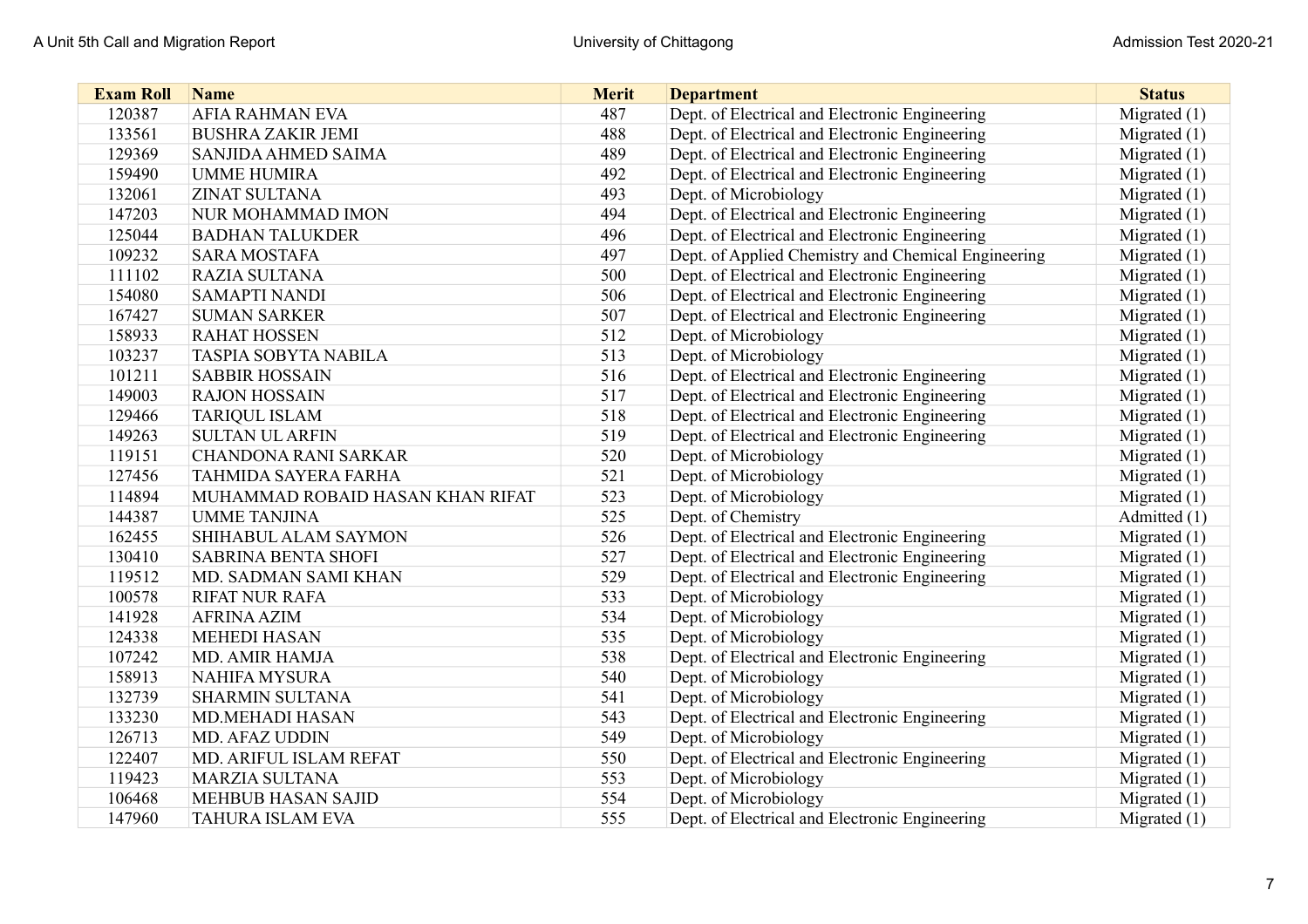| <b>Exam Roll</b> | <b>Name</b>                     | <b>Merit</b> | <b>Department</b>                                   | <b>Status</b>  |
|------------------|---------------------------------|--------------|-----------------------------------------------------|----------------|
| 132568           | MUHAMMAD ASIF MOSTAFA MEHRAB    | 558          | Dept. of Microbiology                               | Migrated $(1)$ |
| 136789           | <b>BABUL CHANDRA PAUL</b>       | 559          | Dept. of Electrical and Electronic Engineering      | Migrated $(1)$ |
| 103320           | MOHAMMED RAHADUL HASAN          | 560          | Dept. of Microbiology                               | Migrated $(1)$ |
| 149994           | MST. UMME KULSUM                | 562          | Dept. of Microbiology                               | Migrated (2)   |
| 132858           | ASHRAFIA ALAM CHOWDHURY         | 564          | Dept. of Electrical and Electronic Engineering      | Migrated $(1)$ |
| 109796           | <b>SHAH SHAYBAL RISHATH</b>     | 566          | Dept. of Electrical and Electronic Engineering      | Migrated $(1)$ |
| 128097           | <b>MD. AMINUL ISLAM</b>         | 567          | Dept. of Microbiology                               | Migrated (2)   |
| 134218           | <b>JANNATUL JAHARA</b>          | 569          | Dept. of Microbiology                               | Migrated $(2)$ |
| 139250           | <b>ALEYA KHANOM SHRITI</b>      | 570          | Dept. of Applied Chemistry and Chemical Engineering | Migrated $(1)$ |
| 124120           | MD. ASHRAFUL ISLAM              | 571          | Dept. of Microbiology                               | Migrated $(2)$ |
| 141088           | <b>AFSARA TASNIM</b>            | 574          | Dept. of Microbiology                               | Migrated (3)   |
| 153838           | MD. NOYAN                       | 578          | Dept. of Applied Chemistry and Chemical Engineering | Migrated $(1)$ |
| 120784           | <b>NAYEEM HOSSAIN</b>           | 580          | Dept. of Applied Chemistry and Chemical Engineering | Migrated $(1)$ |
| 139428           | <b>ANTU BARUA</b>               | 582          | Dept. of Microbiology                               | Migrated (2)   |
| 161222           | <b>SHARMIN AKTER</b>            | 585          | Dept. of Applied Chemistry and Chemical Engineering | Migrated $(1)$ |
| 159652           | <b>AHANIAN ARAFAT RATUL</b>     | 586          | Dept. of Electrical and Electronic Engineering      | Migrated (2)   |
| 138780           | <b>JAHID HASAN</b>              | 591          | Dept. of Electrical and Electronic Engineering      | Migrated (2)   |
| 132355           | MOSTOFA KAMAL ORPON             | 592          | <b>Institute of Marine Sciences</b>                 | Admitted (1)   |
| 122418           | <b>MD. IMRAN NAZIR</b>          | 593          | Dept. of Applied Chemistry and Chemical Engineering | Migrated $(1)$ |
| 125095           | <b>LOKMAN HOSSAN LIMON</b>      | 594          | Dept. of Applied Chemistry and Chemical Engineering | Migrated (1)   |
| 163173           | <b>SANZIDA AHMED RINVE</b>      | 596          | Dept. of Microbiology                               | Migrated (3)   |
| 139689           | MD. ABDULLAH AL HASAN           | 597          | Dept. of Applied Chemistry and Chemical Engineering | Migrated $(1)$ |
| 108573           | <b>SHAHEDUL ISLAM</b>           | 598          | Dept. of Electrical and Electronic Engineering      | Migrated (2)   |
| 123390           | <b>MD. ARAFAT HOSSAIN</b>       | 599          | Dept. of Applied Chemistry and Chemical Engineering | Migrated $(1)$ |
| 117687           | NOBO DAS                        | 601          | Dept. of Microbiology                               | Migrated (2)   |
| 118495           | <b>SAIFUL AZAM</b>              | 602          | Dept. of Electrical and Electronic Engineering      | Migrated (2)   |
| 162874           | REBEKA SULTANA MADHURY          | 606          | Dept. of Microbiology                               | Migrated (4)   |
| 105343           | <b>HIRU DUTTA</b>               | 609          | Dept. of Electrical and Electronic Engineering      | Migrated (2)   |
| 121630           | <b>RUQAIA BINTH ABDULLAH</b>    | 613          | Dept. of Microbiology                               | Migrated (2)   |
| 109724           | TASNIA FYROZ ALAM TASNU         | 617          | Dept. of Applied Chemistry and Chemical Engineering | Migrated (2)   |
| 138630           | MD. SAJEDUL HASAN NASIM         | 620          | Dept. of Microbiology                               | Migrated (3)   |
| 109373           | <b>SARJINA ALAM</b>             | 625          | Dept. of Electrical and Electronic Engineering      | Migrated (2)   |
| 131106           | <b>DIPTA GHOSH</b>              | 626          | Dept. of Applied Chemistry and Chemical Engineering | Migrated (2)   |
| 108704           | MD. AMIRUL ISLAM                | 627          | Dept. of Electrical and Electronic Engineering      | Migrated (3)   |
| 106361           | <b>JANNATUL FERDUSE MEHANAZ</b> | 631          | Dept. of Applied Chemistry and Chemical Engineering | Migrated $(2)$ |
| 145535           | MD. SABBIR ALAM ASIF            | 633          | Dept. of Electrical and Electronic Engineering      | Migrated (2)   |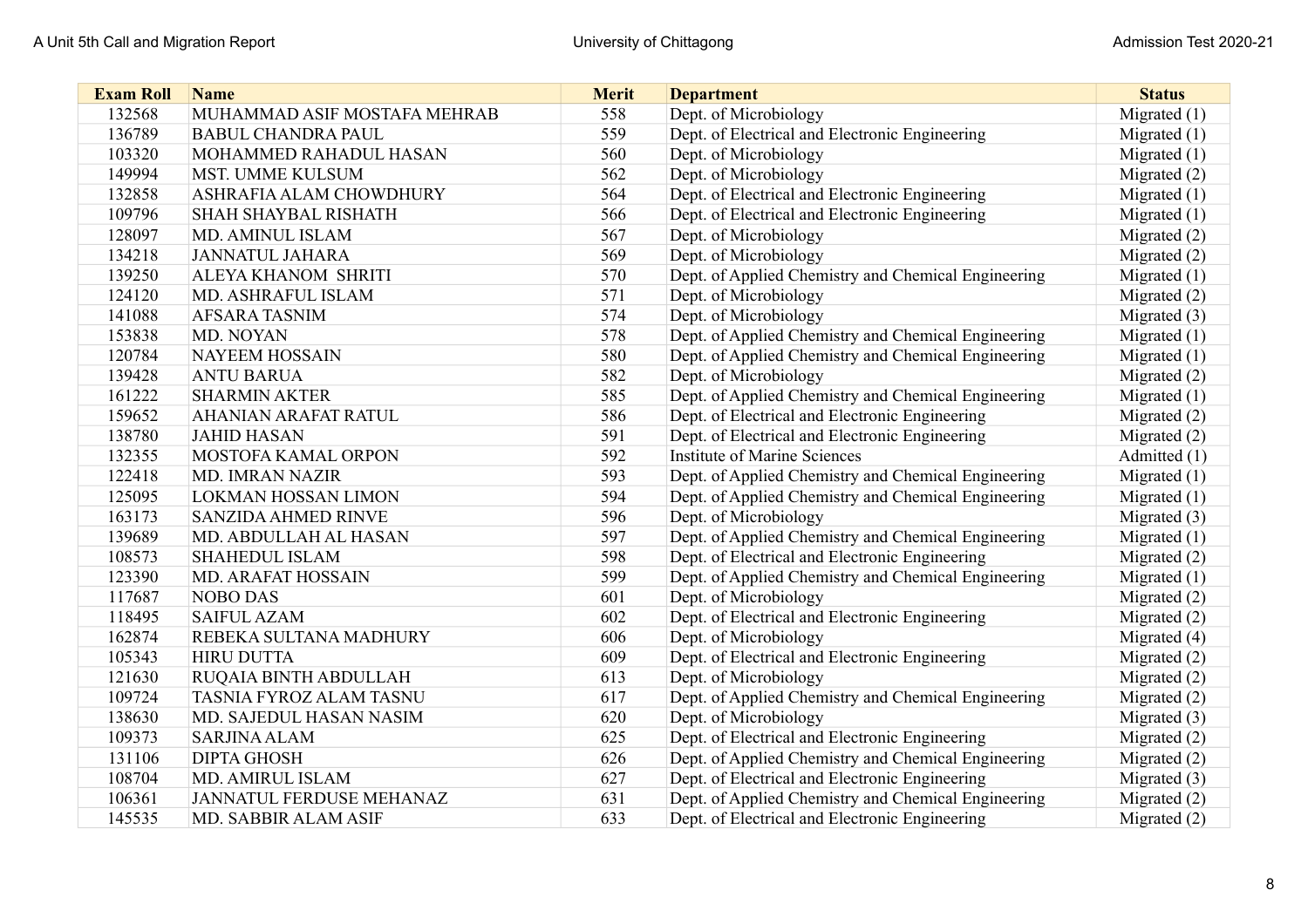| <b>Exam Roll</b> | <b>Name</b>                       | <b>Merit</b> | <b>Department</b>                                   | <b>Status</b>  |
|------------------|-----------------------------------|--------------|-----------------------------------------------------|----------------|
| 165966           | <b>SAZZAD HOSSEN</b>              | 635          | Dept. of Electrical and Electronic Engineering      | Migrated $(3)$ |
| 134587           | MEHDI SHAHRIAR NISHAT             | 637          | Dept. of Electrical and Electronic Engineering      | Migrated (2)   |
| 122351           | <b>BASHUDEB CHANDRA DAS RAJON</b> | 639          | Dept. of Mathematics                                | Admitted (1)   |
| 117680           | <b>ANTOR MANDAL</b>               | 641          | Dept. of Applied Chemistry and Chemical Engineering | Migrated $(1)$ |
| 129920           | <b>MD. ZILLUR RAHMAN</b>          | 646          | Dept. of Applied Chemistry and Chemical Engineering | Migrated (2)   |
| 127909           | FATIMA SHAHRIN CHOWDHURY PROMY    | 648          | Dept. of Applied Chemistry and Chemical Engineering | Migrated $(1)$ |
| 133806           | MD. SHOHORAB HOSSAIN              | 651          | Dept. of Applied Chemistry and Chemical Engineering | Migrated (2)   |
| 157699           | <b>NAFISA ALAM</b>                | 653          | Dept. of Applied Chemistry and Chemical Engineering | Migrated (2)   |
| 142765           | <b>FOWZIA NASRIN</b>              | 654          | Dept. of Applied Chemistry and Chemical Engineering | Migrated (2)   |
| 165341           | <b>SAYLA AKTER</b>                | 655          | Dept. of Applied Chemistry and Chemical Engineering | Migrated (2)   |
| 143962           | <b>HALIMA AKTER</b>               | 656          | Dept. of Applied Chemistry and Chemical Engineering | Migrated (2)   |
| 111255           | <b>RIFAH SANZIDA</b>              | 660          | Dept. of Applied Chemistry and Chemical Engineering | Migrated $(2)$ |
| 108561           | PRITU DEY                         | 661          | Dept. of Applied Chemistry and Chemical Engineering | Migrated (2)   |
| 139123           | <b>AL SHAHRIAR RAJ</b>            | 662          | <b>Institute of Marine Sciences</b>                 | Admitted (1)   |
| 115043           | FAHMIDA NASRIN NAIMA              | 668          | Dept. of Chemistry                                  | Migrated $(1)$ |
| 128432           | <b>ANIMESH TALUKDAR</b>           | 673          | Dept. of Chemistry                                  | Migrated $(1)$ |
| 121308           | <b>FAYSAL AHMMAD ANIK</b>         | 676          | Dept. of Chemistry                                  | Migrated $(1)$ |
| 125229           | <b>MD. RAYAN TANZIM</b>           | 680          | Dept. of Environmental Science                      | Admitted (1)   |
| 141721           | MST. RAHNUMA IQBAL IFTE           | 681          | Dept. of Chemistry                                  | Migrated $(1)$ |
| 154641           | <b>ZARIFA RAIYAN TASA</b>         | 682          | Dept. of Forestry                                   | Admitted (1)   |
| 140156           | MST SUBARNA KHANAM                | 683          | Dept. of Chemistry                                  | Migrated $(1)$ |
| 150478           | MD. SALMAN SAIF RIAL              | 684          | Dept. of Chemistry                                  | Migrated $(1)$ |
| 164777           | <b>FAHIM ALAM</b>                 | 685          | Dept. of Chemistry                                  | Migrated $(1)$ |
| 145394           | <b>TANJILA AKTER (RIMI)</b>       | 688          | Dept. of Chemistry                                  | Migrated $(1)$ |
| 132219           | <b>SAKIN AHMED</b>                | 690          | Dept. of Chemistry                                  | Migrated $(1)$ |
| 162660           | <b>SHAKIL MIA</b>                 | 692          | Dept. of Chemistry                                  | Migrated $(1)$ |
| 127961           | <b>TAMANNA HOQUE SHIFAT</b>       | 693          | Dept. of Statistics                                 | Admitted (1)   |
| 113040           | <b>PABON DHAR</b>                 | 695          | Dept. of Chemistry                                  | Migrated $(1)$ |
| 106122           | <b>JANNATUL FERDOUS</b>           | 696          | Dept. of Chemistry                                  | Migrated $(1)$ |
| 107138           | <b>TASFIA BINTE ISLAM</b>         | 697          | Dept. of Chemistry                                  | Migrated (1)   |
| 130118           | MST. SABINA AKTER                 | 698          | Dept. of Chemistry                                  | Migrated (1)   |
| 109031           | <b>NAFISA ANJUM</b>               | 702          | Dept. of Chemistry                                  | Migrated $(1)$ |
| 114744           | JANNATUL KUBRA CHOWDURY           | 705          | Dept. of Chemistry                                  | Migrated $(1)$ |
| 101691           | MS. MONIRA AKTER MONNI            | 710          | Dept. of Chemistry                                  | Migrated (1)   |
| 165423           | TABASSUM TANJILA TANISHA          | 714          | Dept. of Environmental Science                      | Admitted (1)   |
| 115786           | MD. MEHERAZUL ABEDIN RIFAT        | 715          | Dept. of Chemistry                                  | Migrated $(1)$ |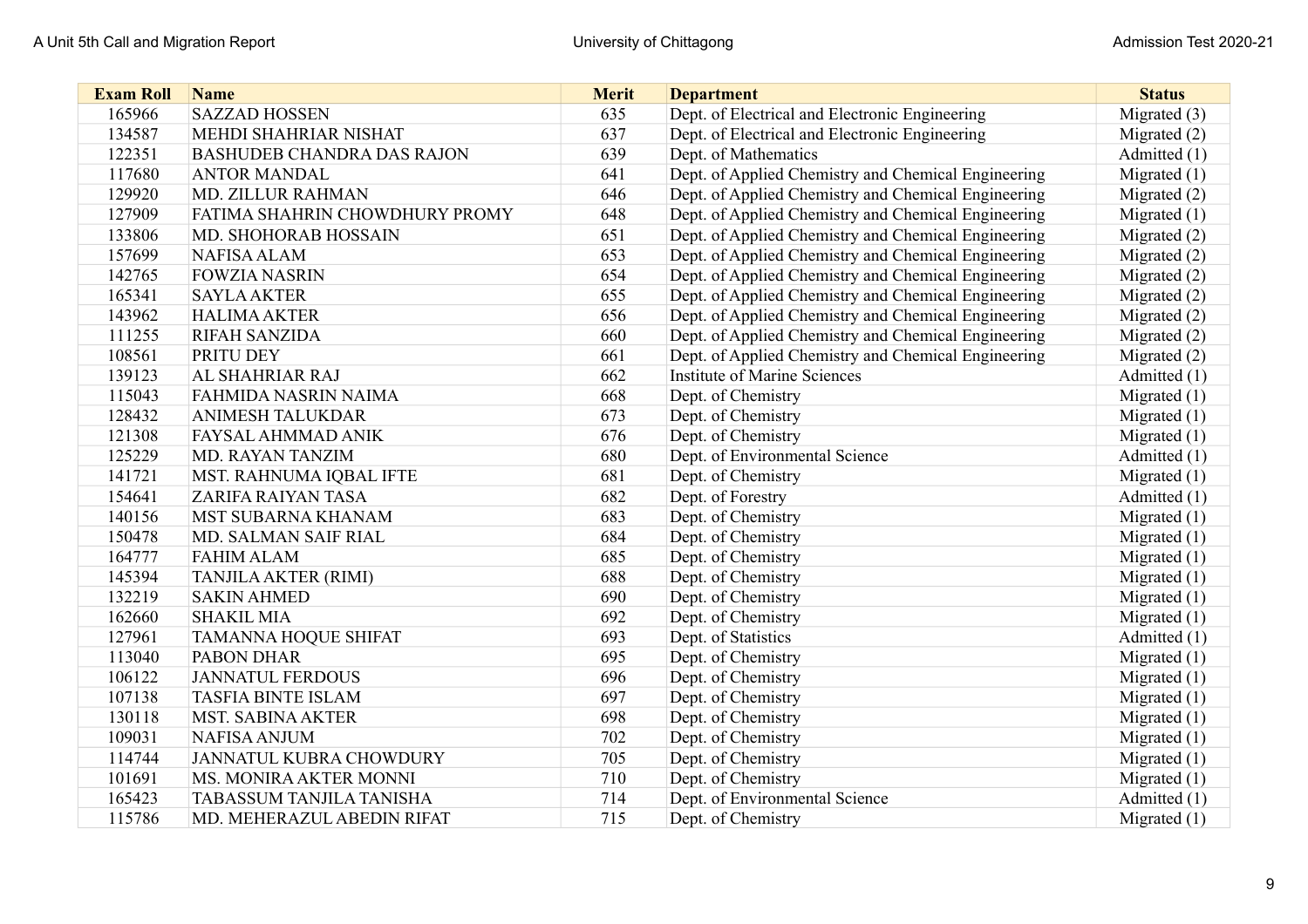| <b>Exam Roll</b> | <b>Name</b>                     | <b>Merit</b> | <b>Department</b>                   | <b>Status</b>  |
|------------------|---------------------------------|--------------|-------------------------------------|----------------|
| 129534           | <b>EMON SARKAR</b>              | 717          | Dept. of Chemistry                  | Migrated $(1)$ |
| 131860           | MD.NAZRULISLAM                  | 718          | Dept. of Chemistry                  | Migrated $(1)$ |
| 136405           | MST. FARZUNNESA SATHI           | 719          | Dept. of Chemistry                  | Migrated $(1)$ |
| 160159           | <b>SAMIHA FATEMA SUMAYA</b>     | 720          | Dept. of Chemistry                  | Migrated $(1)$ |
| 132395           | MD. ABDUR RAHIM SARKER          | 723          | Dept. of Chemistry                  | Migrated $(1)$ |
| 161628           | MD. ANAMUL HOQUE HASIB          | 724          | Dept. of Forestry                   | Migrated $(1)$ |
| 131857           | <b>SUMAIA JANNAT</b>            | 725          | Dept. of Chemistry                  | Migrated $(1)$ |
| 132871           | <b>EFTAKHAR MAHMUD</b>          | 729          | Dept. of Chemistry                  | Migrated $(1)$ |
| 145658           | <b>JOY CHAKRABORTY</b>          | 732          | Dept. of Environmental Science      | Admitted (1)   |
| 106487           | <b>SUNZIDA SUBRIN</b>           | 734          | Dept. of Chemistry                  | Migrated $(1)$ |
| 104329           | MD. AL MOSTAFA                  | 736          | Dept. of Chemistry                  | Migrated $(1)$ |
| 101738           | MD. KAISHER AHMED               | 737          | Dept. of Chemistry                  | Migrated $(1)$ |
| 119212           | MD. RAKIBUL ISLAM               | 738          | Dept. of Chemistry                  | Migrated $(1)$ |
| 166544           | <b>SHAHANAZ AKTER</b>           | 739          | Dept. of Physics                    | Admitted (1)   |
| 131235           | <b>DILSHAT JAHAN DINA</b>       | 740          | Dept. of Chemistry                  | Migrated $(1)$ |
| 119645           | MD. KAMRUL HASAN                | 742          | Dept. of Chemistry                  | Migrated $(1)$ |
| 126485           | <b>MD. RUBEL RANA</b>           | 743          | Dept. of Chemistry                  | Migrated $(1)$ |
| 116249           | MUHAMMAD ARAFAT                 | 745          | Dept. of Chemistry                  | Migrated $(1)$ |
| 116695           | <b>MD.OHIDUL ISLAM</b>          | 757          | Dept. of Chemistry                  | Migrated $(1)$ |
| 106764           | MD. MIRAJ HOSSAIN               | 763          | Dept. of Chemistry                  | Migrated $(1)$ |
| 147773           | MD. MISKAT                      | 764          | Dept. of Forestry                   | Migrated (1)   |
| 133291           | <b>JANNATUL FARDOUES JINNAT</b> | 766          | Dept. of Chemistry                  | Migrated $(1)$ |
| 138015           | NUSRAT JAHAN NISHU              | 767          | Dept. of Chemistry                  | Migrated $(1)$ |
| 162125           | <b>SADMAN ISHTIAK</b>           | 768          | Dept. of Mathematics                | Admitted (1)   |
| 130286           | <b>SOMAIYA EASMIN</b>           | 769          | Dept. of Chemistry                  | Migrated $(1)$ |
| 164688           | MST. AKLIMA AKTER HAPPY         | 770          | Dept. of Chemistry                  | Migrated $(1)$ |
| 123763           | <b>TASNIA TABASSUM</b>          | 772          | Dept. of Chemistry                  | Migrated $(1)$ |
| 134040           | NUSRAT JAHAN RIPA               | 773          | Dept. of Chemistry                  | Migrated $(1)$ |
| 127009           | <b>MD. OZAER HOSSAIN</b>        | 774          | <b>Institute of Marine Sciences</b> | Admitted (1)   |
| 139079           | <b>MD.RAFID RAHMAN</b>          | 775          | Dept. of Chemistry                  | Migrated $(1)$ |
| 142929           | MD. PARVEZ ALAM                 | 776          | Dept. of Chemistry                  | Migrated $(1)$ |
| 144056           | <b>SAYMA AKTER SADIA</b>        | 777          | Dept. of Statistics                 | Admitted (1)   |
| 164002           | SIRAJUM MUNIRA ARSHI            | 778          | Dept. of Chemistry                  | Migrated $(1)$ |
| 118224           | ARPITA SHARMA                   | 779          | Dept. of Chemistry                  | Migrated $(1)$ |
| 131062           | <b>SUYATA PODDER HIYA</b>       | 780          | Dept. of Environmental Science      | Admitted (1)   |
| 141041           | MOHAMMAD MIZANUR RAHMAN         | 781          | Dept. of Chemistry                  | Migrated $(1)$ |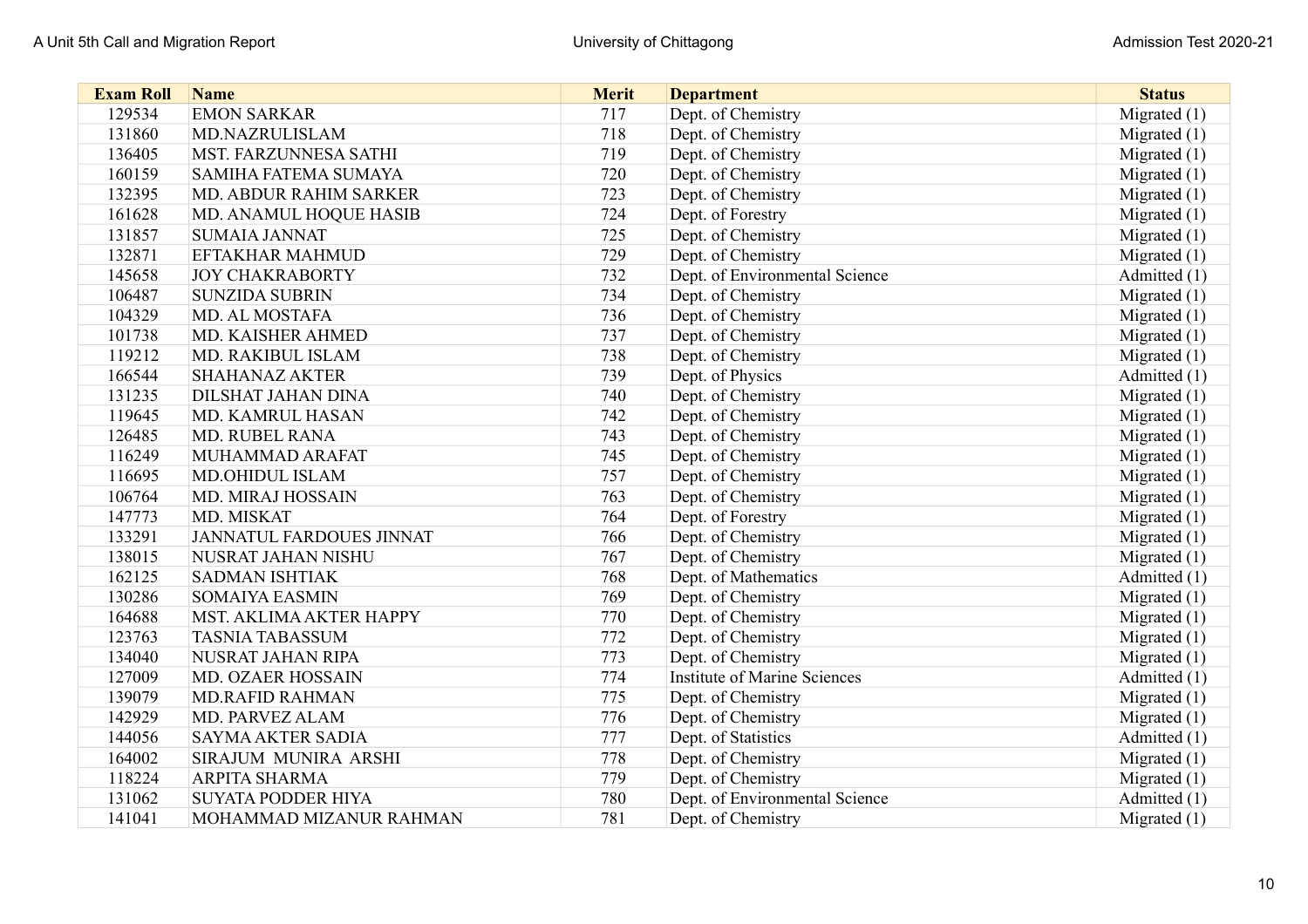| <b>Exam Roll</b> | <b>Name</b>                | <b>Merit</b> | <b>Department</b>                   | <b>Status</b>  |
|------------------|----------------------------|--------------|-------------------------------------|----------------|
| 129809           | MD. IMROJ ABESH            | 783          | Dept. of Chemistry                  | Migrated $(1)$ |
| 126114           | MOST. AYSHA AKTER MISTY    | 788          | Dept. of Fisheries                  | Migrated $(1)$ |
| 108437           | <b>MD. TAIBUR RAHMAN</b>   | 797          | Dept. of Environmental Science      | Admitted (1)   |
| 101172           | <b>SADIA RAHMAN</b>        | 798          | Dept. of Chemistry                  | Migrated $(1)$ |
| 112538           | <b>ISRAT JAHAN NISA</b>    | 800          | Dept. of Fisheries                  | Migrated $(1)$ |
| 155679           | <b>FAHMIDA AKTER</b>       | 804          | Dept. of Chemistry                  | Migrated (1)   |
| 151056           | <b>MD. TUHIN RANA</b>      | 805          | Dept. of Chemistry                  | Migrated (1)   |
| 125484           | MD. SABEEB HUSSAIN SAAD    | 806          | Dept. of Chemistry                  | Migrated $(1)$ |
| 112060           | MOSHRIFA JAHAN MITHILA     | 809          | Dept. of Chemistry                  | Migrated $(1)$ |
| 147989           | MD. MAIDUL ISLAM           | 810          | Dept. of Chemistry                  | Migrated (1)   |
| 149611           | MD. ASIB AL NAWYAJ         | 812          | Dept. of Chemistry                  | Migrated (1)   |
| 136886           | MAHSIN JAMIL MAHMUD AHNAF  | 816          | <b>Institute of Marine Sciences</b> | Migrated $(1)$ |
| 120216           | SRABUSTY NASRIN SOJJA      | 819          | Dept. of Chemistry                  | Migrated $(1)$ |
| 163305           | MAHMUD MUNTAHAN HOSSAIN    | 825          | Dept. of Chemistry                  | Migrated $(1)$ |
| 164554           | RAIONE MOHAMMAD TUHA       | 827          | Dept. of Chemistry                  | Migrated $(1)$ |
| 144083           | K.M.MUHIBBULLAH            | 828          | Dept. of Chemistry                  | Migrated $(1)$ |
| 108366           | <b>FAUJIA SHAHID</b>       | 831          | Dept. of Chemistry                  | Migrated $(1)$ |
| 141247           | <b>BAYAZID HASAN</b>       | 832          | Dept. of Chemistry                  | Migrated $(1)$ |
| 160413           | <b>MORON CHANDRA</b>       | 833          | Dept. of Chemistry                  | Migrated $(1)$ |
| 102564           | <b>MD. ATIKUR RAHMAN</b>   | 834          | Dept. of Botany                     | Admitted (1)   |
| 124409           | <b>SAJIB DEBNATH</b>       | 837          | Dept. of Chemistry                  | Migrated $(1)$ |
| 123535           | <b>ISRATH JAHAN AYESHA</b> | 838          | Dept. of Mathematics                | Admitted (1)   |
| 135290           | <b>SAHIDUL ALAM</b>        | 840          | Dept. of Chemistry                  | Migrated $(1)$ |
| 112857           | MD. RIYAD ISLAM            | 845          | Dept. of Chemistry                  | Migrated $(1)$ |
| 118066           | <b>OMMEY SADIA</b>         | 846          | Dept. of Chemistry                  | Migrated (1)   |
| 129744           | <b>MD. RUBEL HOSSAIN</b>   | 848          | Dept. of Forestry                   | Migrated $(1)$ |
| 154409           | MD. MEHEDI HASAN           | 850          | Dept. of Chemistry                  | Migrated (1)   |
| 168058           | <b>SAIMA AHMED</b>         | 851          | Dept. of Chemistry                  | Migrated $(1)$ |
| 136473           | <b>SAYMA AKTER</b>         | 855          | Dept. of Chemistry                  | Migrated $(1)$ |
| 136494           | SURAIYA SANTONA SUMI       | 857          | Dept. of Chemistry                  | Migrated $(1)$ |
| 115227           | MD. MAHFUJUR RAHMAN        | 858          | Institute of Marine Sciences        | Migrated (1)   |
| 109694           | <b>REHENA AKTER</b>        | 859          | Dept. of Chemistry                  | Migrated $(1)$ |
| 112154           | <b>NAHIA NOWSHIN RINTY</b> | 860          | Dept. of Chemistry                  | Migrated $(1)$ |
| 158590           | MD. IFFTEKHAR BASHAR       | 862          | Dept. of Forestry                   | Migrated $(1)$ |
| 135628           | NAJMUN NAHAR JHUMA         | 864          | Dept. of Chemistry                  | Migrated (1)   |
| 102846           | MUNTAHINA RAHMAN           | 865          | Dept. of Chemistry                  | Migrated $(1)$ |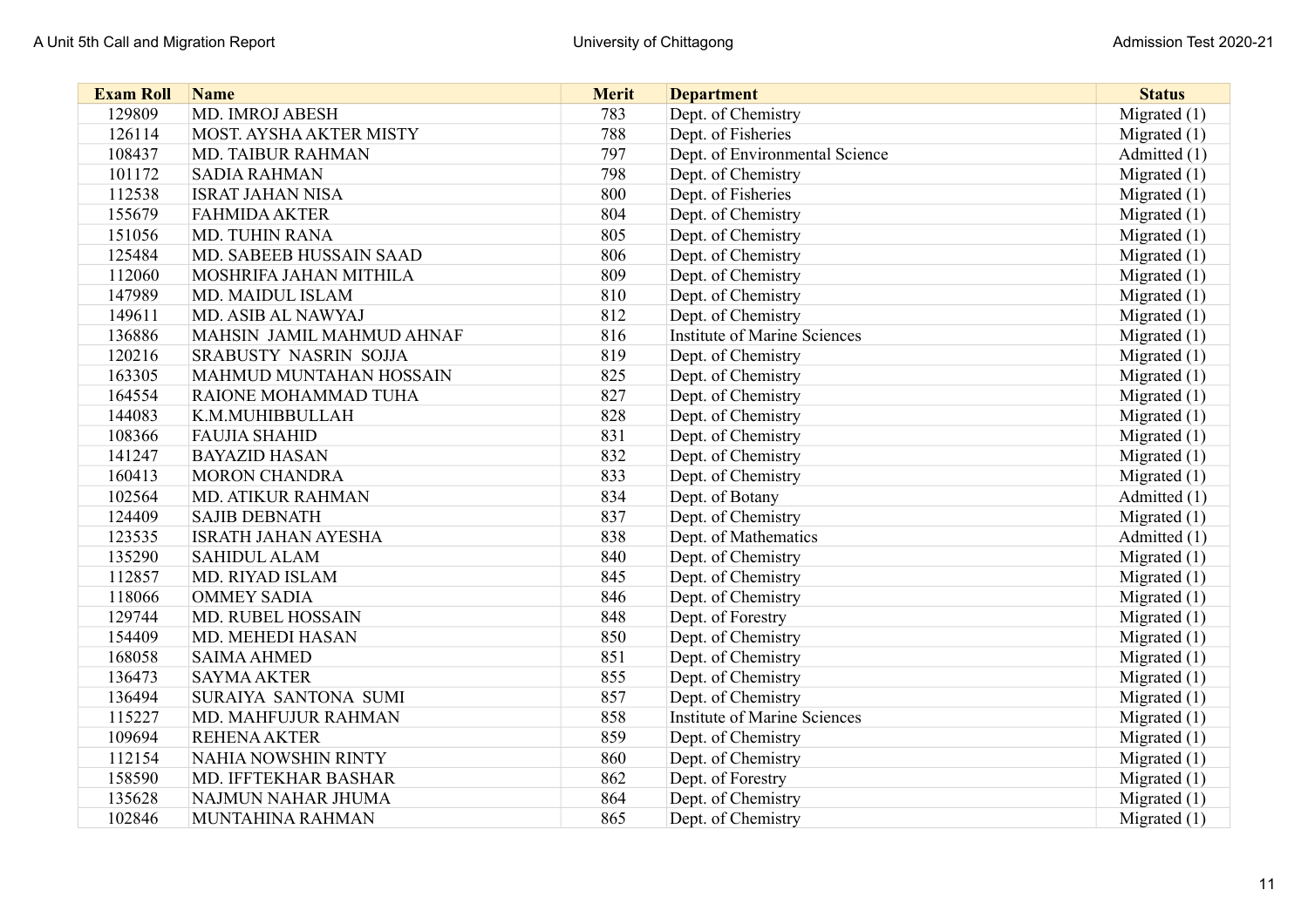| <b>Exam Roll</b> | <b>Name</b>                  | <b>Merit</b> | <b>Department</b>    | <b>Status</b>  |
|------------------|------------------------------|--------------|----------------------|----------------|
| 139256           | <b>ABU SUFIAN MEHEDI</b>     | 866          | Dept. of Physics     | Admitted (1)   |
| 107729           | <b>NISHAT TAJNIN</b>         | 867          | Dept. of Chemistry   | Migrated $(1)$ |
| 154391           | MD. SAJJAD HOSSEN            | 868          | Dept. of Chemistry   | Migrated $(1)$ |
| 122811           | MEHRAB HOSSEN SHUVO          | 872          | Dept. of Chemistry   | Migrated $(1)$ |
| 139390           | <b>ANIKA RAHAMAN BINTY</b>   | 874          | Dept. of Chemistry   | Migrated $(1)$ |
| 143529           | NISHAT AFSANA CHOWDHURY      | 876          | Dept. of Chemistry   | Migrated (1)   |
| 149265           | <b>SHAFINAZ FARIHA</b>       | 878          | Dept. of Chemistry   | Migrated (1)   |
| 139175           | MD. MAHMUDUL HASAN           | 879          | Dept. of Chemistry   | Migrated $(1)$ |
| 126971           | <b>MIZANUR RAHMAN</b>        | 881          | Dept. of Physics     | Admitted (1)   |
| 118884           | <b>ISHRATUL JANNAT</b>       | 882          | Dept. of Chemistry   | Migrated $(1)$ |
| 154077           | <b>SABRINA KHANAM LINA</b>   | 884          | Dept. of Chemistry   | Migrated $(1)$ |
| 137584           | <b>NOFAISA</b>               | 886          | Dept. of Chemistry   | Migrated $(1)$ |
| 119502           | SHAHARIAR HOSSAIN BIDDUTH    | 887          | Dept. of Chemistry   | Migrated $(1)$ |
| 148117           | <b>MD. ANIK HASAN</b>        | 889          | Dept. of Chemistry   | Migrated $(1)$ |
| 113970           | <b>ISRAT JAHAN SADIA</b>     | 890          | Dept. of Chemistry   | Migrated (2)   |
| 159477           | <b>JANNATUL FERDOWS</b>      | 896          | Dept. of Chemistry   | Migrated (1)   |
| 120528           | MD. RAKIBUL ISLAM            | 905          | Dept. of Chemistry   | Migrated $(1)$ |
| 115422           | <b>M.MAHBUB SHAHED</b>       | 907          | Dept. of Chemistry   | Migrated (2)   |
| 112952           | <b>SIFATUR RAHAMAN</b>       | 908          | Dept. of Chemistry   | Migrated $(1)$ |
| 160618           | MD. ASHIK MIA                | 914          | Dept. of Chemistry   | Migrated $(1)$ |
| 153464           | <b>SYEDA JANNATUL NAEEM</b>  | 915          | Dept. of Chemistry   | Migrated (2)   |
| 103362           | <b>ANIK SHIL</b>             | 916          | Dept. of Mathematics | Admitted (1)   |
| 112027           | <b>JOY CHOWDHURY</b>         | 917          | Dept. of Chemistry   | Migrated $(1)$ |
| 111157           | <b>SUMAYA TABASSUM MITU</b>  | 918          | Dept. of Chemistry   | Migrated (2)   |
| 113920           | MD. MARUF HASSAN MILON       | 919          | Dept. of Chemistry   | Migrated (1)   |
| 159881           | MD. RAKIB MIA                | 921          | Dept. of Chemistry   | Migrated (2)   |
| 146090           | SHAJEDUL ALAM NAHIM          | 922          | Dept. of Chemistry   | Migrated $(1)$ |
| 139533           | <b>UMME HABIBA</b>           | 927          | Dept. of Chemistry   | Migrated $(1)$ |
| 110389           | <b>SHANJIDA SHARMIN SUMI</b> | 928          | Dept. of Chemistry   | Migrated (2)   |
| 160272           | MINHAJUL ISLAM               | 929          | Dept. of Chemistry   | Migrated (2)   |
| 150592           | <b>ROJINA AKTER</b>          | 931          | Dept. of Chemistry   | Migrated (2)   |
| 166700           | <b>FAYSAL SARKAR</b>         | 933          | Dept. of Physics     | Admitted (1)   |
| 111565           | MD. BAYAZID BOSTAMI          | 935          | Dept. of Chemistry   | Migrated (2)   |
| 155634           | MD. MOSTAKIN PK              | 936          | Dept. of Chemistry   | Migrated $(1)$ |
| 143275           | <b>MAHANUR TABASSUM</b>      | 938          | Dept. of Mathematics | Admitted (1)   |
| 118369           | <b>ISRAT JAHAN SIGMA</b>     | 941          | Dept. of Chemistry   | Migrated $(1)$ |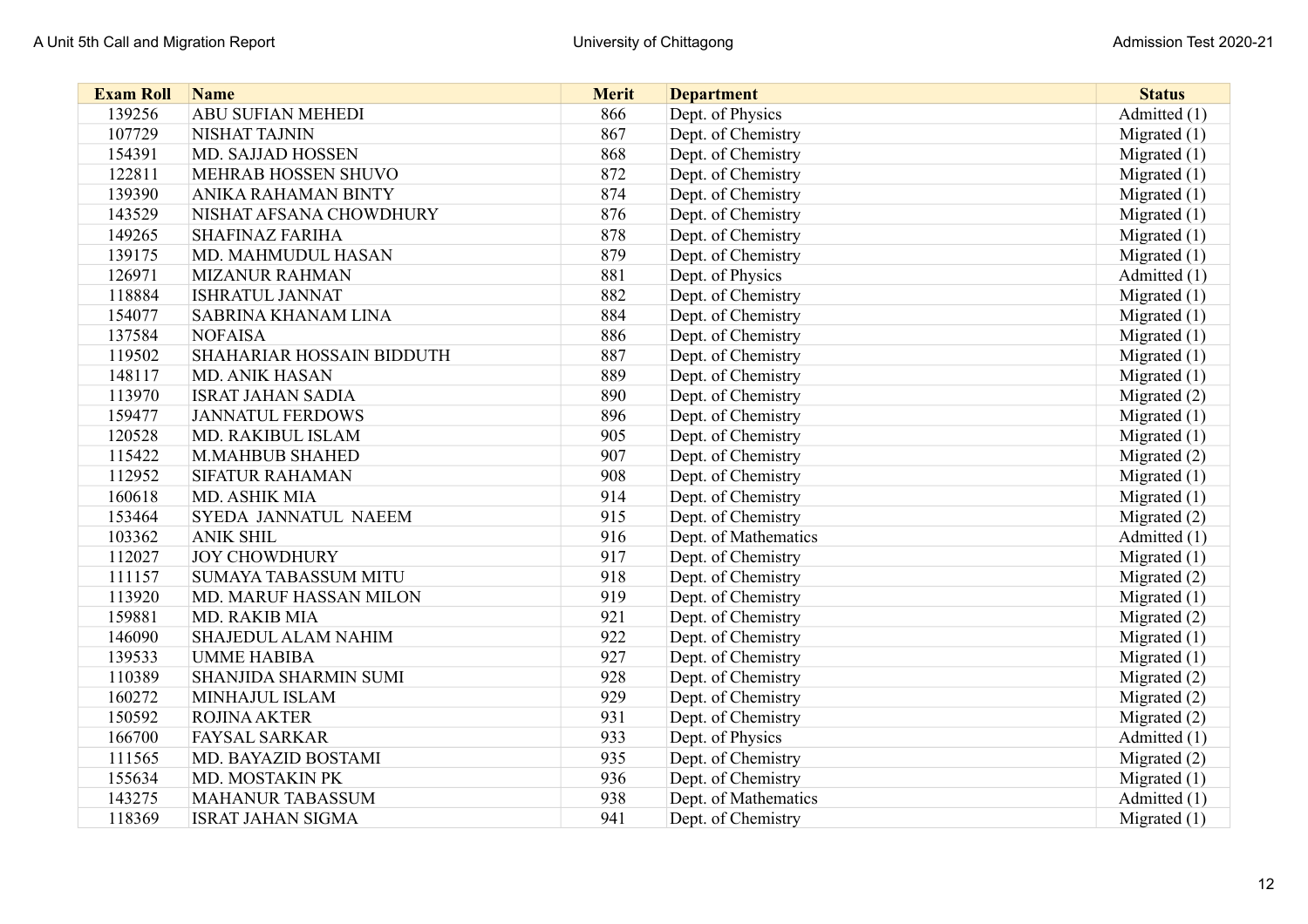| <b>Exam Roll</b> | <b>Name</b>                    | <b>Merit</b> | <b>Department</b>              | <b>Status</b>  |
|------------------|--------------------------------|--------------|--------------------------------|----------------|
| 150208           | MUSHRAFA MOZUMDER              | 945          | Dept. of Chemistry             | Migrated $(1)$ |
| 126305           | <b>SHARIAR HOSSAIN</b>         | 948          | Dept. of Chemistry             | Migrated (2)   |
| 147334           | MD. SHAHAZUL ISLAM             | 950          | Dept. of Statistics            | Admitted (1)   |
| 155499           | <b>FATEMA AKTER</b>            | 952          | Dept. of Chemistry             | Migrated $(1)$ |
| 128222           | RUBAYEA YEASMIN                | 953          | Dept. of Forestry              | Migrated $(1)$ |
| 111668           | NURJAHAN JANNAT                | 959          | Dept. of Physics               | Admitted (1)   |
| 130449           | MOST. MASURA AKTER DIBA        | 960          | Dept. of Botany                | Admitted (1)   |
| 149546           | <b>SHAISHAB ADHIKARI DIP</b>   | 966          | Dept. of Soil Science          | Admitted (1)   |
| 107091           | <b>SUHANA TAHIYAT</b>          | 969          | Dept. of Environmental Science | Migrated $(1)$ |
| 152599           | <b>SAIMA SULTANA REYA</b>      | 971          | Dept. of Physics               | Admitted (1)   |
| 135033           | <b>AOVE CHAKRABORTY</b>        | 976          | Dept. of Fisheries             | Migrated $(1)$ |
| 144461           | <b>JAISIHA TALUKDER RAVINA</b> | 980          | Dept. of Mathematics           | Admitted (1)   |
| 135084           | <b>MD. TAMIM TAPADER</b>       | 983          | Dept. of Statistics            | Admitted (1)   |
| 122695           | <b>JAHID HASAN</b>             | 986          | Dept. of Mathematics           | Admitted (1)   |
| 162099           | <b>MD. ARIFUL ISLAM</b>        | 989          | Dept. of Physics               | Admitted (1)   |
| 118035           | JANNATUL JOYNOB PUTUL          | 990          | Dept. of Mathematics           | Admitted (1)   |
| 107088           | MD. MERAJ MAHMUD RAHI          | 991          | Dept. of Botany                | Admitted (1)   |
| 133162           | <b>ROCKY MOLLICK</b>           | 992          | Dept. of Statistics            | Admitted (1)   |
| 120767           | <b>UMME HABIBA</b>             | 994          | Dept. of Mathematics           | Admitted (1)   |
| 167294           | MOSTAFA WASIF CHOWDHURY        | 995          | Dept. of Fisheries             | Migrated $(1)$ |
| 126986           | <b>TASMIA BINTE GONI</b>       | 1002         | Dept. of Forestry              | Migrated $(1)$ |
| 132720           | PRODIPTA DAS OSHY              | 1003         | Dept. of Physics               | Migrated $(1)$ |
| 119321           | <b>HASMAT ARA</b>              | 1004         | Dept. of Fisheries             | Migrated $(1)$ |
| 133219           | <b>MD. ZAFOR AHMED</b>         | 1005         | Dept. of Forestry              | Migrated (1)   |
| 133053           | NUSRAT JAHAN NISI              | 1006         | Dept. of Physics               | Migrated (1)   |
| 153653           | <b>AFSHANA FAZLUL JERIN</b>    | 1008         | Dept. of Botany                | Admitted (1)   |
| 132819           | <b>SADIA ALAM</b>              | 1009         | Dept. of Mathematics           | Admitted (1)   |
| 130389           | NUSRAT JAHAN NAJURA            | 1015         | Dept. of Statistics            | Admitted (1)   |
| 112898           | RIFAH SAJIDA NABILA            | 1016         | Dept. of Physics               | Migrated $(1)$ |
| 134755           | NAHIDA AKTER BUSHRA            | 1018         | Dept. of Environmental Science | Migrated $(1)$ |
| 107166           | <b>SHANJIDA TABASSUM</b>       | 1020         | Dept. of Forestry              | Migrated (1)   |
| 140924           | NIGAR FARJANA SHAKI            | 1021         | Dept. of Botany                | Admitted (1)   |
| 137430           | MST. TASLIMA AKTER SURAIYA     | 1022         | Dept. of Mathematics           | Admitted (1)   |
| 143014           | MD. MUKTER ALI                 | 1024         | Dept. of Physics               | Migrated $(1)$ |
| 111811           | <b>SREE JOYDEV ACHARJEE</b>    | 1028         | Dept. of Forestry              | Migrated $(1)$ |
| 146832           | <b>MIZANUR RAHMAN</b>          | 1030         | Dept. of Mathematics           | Admitted (1)   |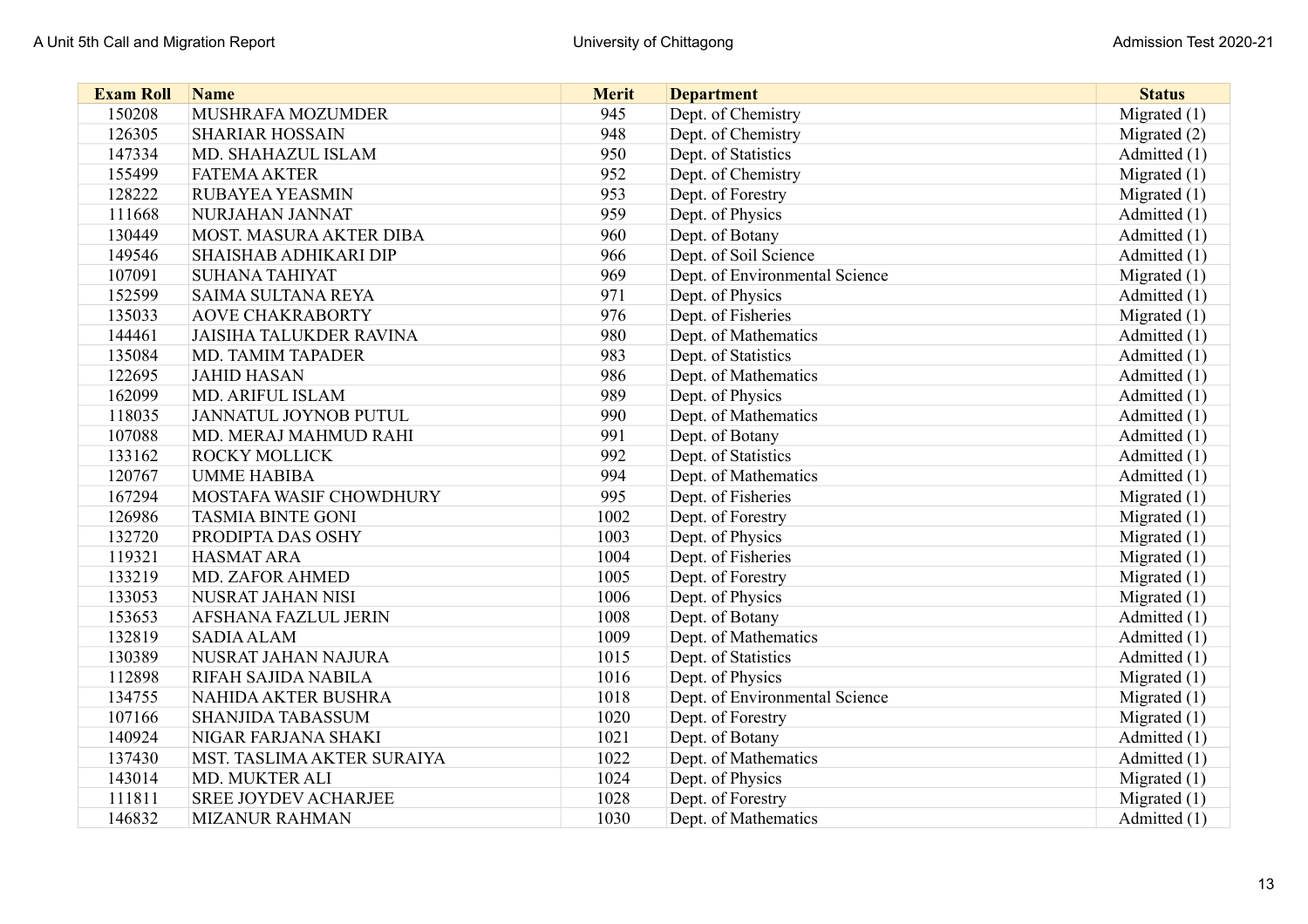| <b>Exam Roll</b> | <b>Name</b>                  | <b>Merit</b> | <b>Department</b>                   | <b>Status</b>  |
|------------------|------------------------------|--------------|-------------------------------------|----------------|
| 103979           | ORPITA DATTA ROY ORPA        | 1033         | Dept. of Botany                     | Admitted (1)   |
| 158777           | <b>HOMAIRA AKHTER</b>        | 1038         | <b>Institute of Marine Sciences</b> | Migrated $(1)$ |
| 149618           | KANAI CHANDRA SARKER         | 1039         | Dept. of Physics                    | Migrated $(1)$ |
| 142830           | <b>SHAKIL HOSSAIN</b>        | 1040         | Dept. of Statistics                 | Admitted (1)   |
| 124793           | <b>MST. ZARINA AKTER</b>     | 1041         | Dept. of Fisheries                  | Migrated $(1)$ |
| 113292           | <b>ASMA AKTER</b>            | 1043         | Dept. of Mathematics                | Migrated $(1)$ |
| 132453           | <b>MASUD ALI</b>             | 1044         | Dept. of Mathematics                | Migrated $(1)$ |
| 102684           | MOHAMMAD EMON                | 1046         | Dept. of Statistics                 | Admitted (1)   |
| 151975           | MD. SHAHIN                   | 1048         | <b>Institute of Marine Sciences</b> | Migrated $(1)$ |
| 105228           | <b>JANNATUL MAHIMA</b>       | 1049         | Dept. of Forestry                   | Migrated (1)   |
| 142387           | NASRIN JAMAN MUKTA           | 1050         | Dept. of Forestry                   | Migrated (1)   |
| 157082           | <b>S M MAHOTHIR RAHMAN</b>   | 1051         | Dept. of Physics                    | Migrated $(1)$ |
| 142945           | MISKATUL HAQUE-MOURIN        | 1054         | Dept. of Physics                    | Migrated $(1)$ |
| 156479           | MD. SHAMIUL ISLAM SHARIF     | 1058         | Dept. of Physics                    | Migrated (1)   |
| 149911           | SADIA RAHMAN TISHA           | 1059         | Dept. of Mathematics                | Migrated $(1)$ |
| 129415           | <b>ABDUR RAHMAN ANAS</b>     | 1060         | Dept. of Forestry                   | Migrated $(1)$ |
| 131215           | <b>MD. SHAKER ALI</b>        | 1064         | Dept. of Statistics                 | Admitted (1)   |
| 128484           | <b>MAHARAJ HOSSAIN</b>       | 1065         | Dept. of Physics                    | Migrated $(1)$ |
| 158361           | MD. ISTIAK AHMAD ANIK        | 1067         | Dept. of Fisheries                  | Migrated $(1)$ |
| 146271           | <b>MD. SHOJIB HOSEN</b>      | 1072         | Dept. of Forestry                   | Migrated $(1)$ |
| 113139           | YEASH JUBAYEER RAFI          | 1073         | Institute of Marine Sciences        | Migrated $(1)$ |
| 138195           | <b>MD SAMRAT HOSSAIN</b>     | 1076         | Dept. of Forestry                   | Migrated $(1)$ |
| 107127           | <b>ANNY BARUA</b>            | 1090         | Dept. of Mathematics                | Migrated $(1)$ |
| 116491           | <b>MEHEDI ISLAM</b>          | 1091         | <b>Institute of Marine Sciences</b> | Migrated $(1)$ |
| 120314           | MD. MEHEDI AMAN              | 1094         | Dept. of Forestry                   | Migrated $(1)$ |
| 143648           | MD. MONIRUL ISLAM            | 1104         | <b>Institute of Marine Sciences</b> | Migrated $(1)$ |
| 156581           | MD. PARVEZ MIAH              | 1107         | Dept. of Forestry                   | Migrated (1)   |
| 128658           | <b>DIPOK CHANDRA DAS</b>     | 1108         | Dept. of Forestry                   | Migrated $(1)$ |
| 121264           | <b>ALAUDDIN MAZUMDER</b>     | 1111         | Dept. of Physics                    | Migrated $(1)$ |
| 161709           | MD. JAHID HASAN              | 1112         | Dept. of Mathematics                | Migrated $(1)$ |
| 128041           | ABDULLAH MUHAMMAD ANAS       | 1115         | Dept. of Forestry                   | Migrated (1)   |
| 145266           | <b>SONIYA AKTER</b>          | 1117         | Dept. of Forestry                   | Migrated $(1)$ |
| 152546           | <b>JANNATUL FERDOWS NURI</b> | 1123         | Dept. of Forestry                   | Migrated $(1)$ |
| 129789           | MD. TOYOBUR RAHMAN           | 1124         | Dept. of Zoology                    | Admitted (1)   |
| 125167           | MD. MUNNA KHAN               | 1126         | <b>Institute of Marine Sciences</b> | Migrated $(1)$ |
| 141675           | MYMONA SULTANA               | 1129         | Dept. of Physics                    | Migrated $(1)$ |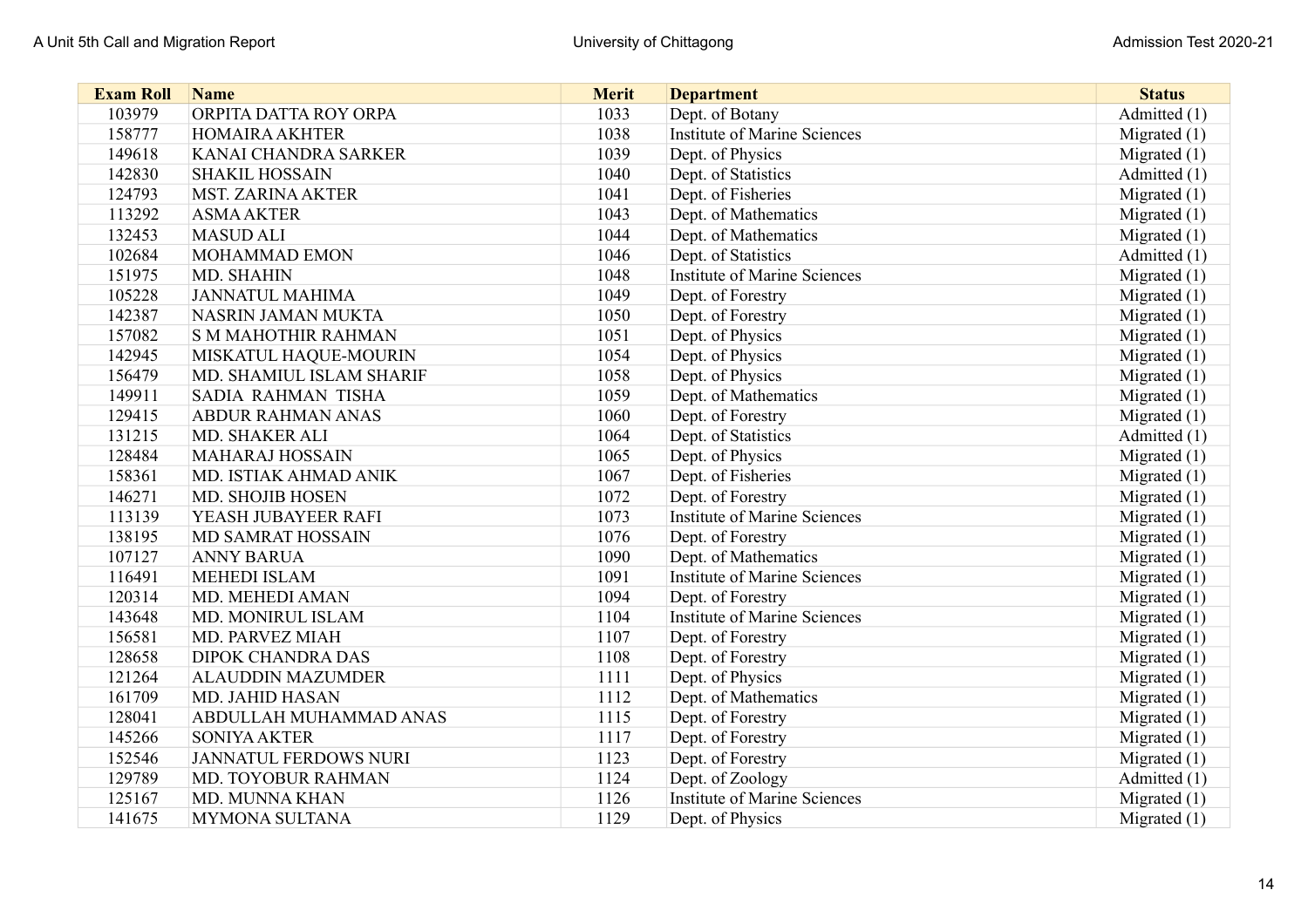| <b>Exam Roll</b> | <b>Name</b>                    | <b>Merit</b> | <b>Department</b>                   | <b>Status</b>  |
|------------------|--------------------------------|--------------|-------------------------------------|----------------|
| 146994           | <b>IMTIAJ AHSAN</b>            | 1130         | Dept. of Environmental Science      | Migrated $(1)$ |
| 116363           | <b>TAHSIN PRANTA</b>           | 1131         | Dept. of Psychology                 | Admitted (1)   |
| 120600           | <b>HANJILA ARIFIN JEMY</b>     | 1132         | Dept. of Physics                    | Migrated $(1)$ |
| 122124           | NADIRA ANJUM SUCHI             | 1134         | Dept. of Forestry                   | Migrated $(1)$ |
| 150968           | NAYMA AHMED PUSHPA             | 1137         | Dept. of Botany                     | Admitted (1)   |
| 142623           | MOHAMMAD AL HOSSAIN            | 1140         | Dept. of Physics                    | Migrated $(1)$ |
| 106339           | <b>RIZIVY AHAMED ROCKTIM</b>   | 1150         | Dept. of Forestry                   | Migrated $(1)$ |
| 158196           | <b>MD. REIAD HASAN ROBU</b>    | 1158         | Dept. of Physics                    | Migrated $(1)$ |
| 104684           | MD. TARIQ AHMED                | 1161         | Dept. of Statistics                 | Migrated $(1)$ |
| 117002           | MD. ASHIK MAHMUD JANNAT        | 1165         | Dept. of Forestry                   | Migrated (1)   |
| 108830           | <b>MOHAMMED SAHRIAR</b>        | 1172         | <b>Institute of Marine Sciences</b> | Migrated (1)   |
| 100541           | MD. MONIR                      | 1173         | Dept. of Statistics                 | Migrated $(1)$ |
| 102474           | <b>JAHARATUL JANNAT DIHAN</b>  | 1175         | Dept. of Mathematics                | Migrated $(1)$ |
| 102404           | <b>MD. ARAFAT HOSAIN</b>       | 1176         | Dept. of Forestry                   | Migrated (2)   |
| 120900           | MD. SHAMIM HAQUE               | 1177         | Dept. of Physics                    | Migrated $(1)$ |
| 144715           | MD. MAHMUDUL HASAN             | 1178         | Dept. of Mathematics                | Migrated $(1)$ |
| 150708           | <b>MD. SHAHINUR ISLAM</b>      | 1180         | Dept. of Fisheries                  | Migrated $(1)$ |
| 106637           | <b>JANNATUL SAYMA</b>          | 1181         | Dept. of Mathematics                | Migrated $(1)$ |
| 127563           | <b>AQIB ZAHAN</b>              | 1182         | Dept. of Forestry                   | Migrated (2)   |
| 101250           | RAFIA JANNAT NABILA            | 1183         | Dept. of Environmental Science      | Migrated (1)   |
| 140798           | MD. SAMIUL ISLAM TANIM         | 1188         | Dept. of Physics                    | Migrated $(1)$ |
| 167469           | <b>JAKIA SHARMIN</b>           | 1190         | Dept. of Physics                    | Migrated $(1)$ |
| 132288           | MOHAMMAD TANVIRUL ISLAM TUSHER | 1193         | <b>Institute of Marine Sciences</b> | Migrated $(1)$ |
| 100816           | <b>KAYENAT SULTANA</b>         | 1195         | Dept. of Forestry                   | Migrated $(1)$ |
| 159682           | <b>MASRIN JAHAN SORNA</b>      | 1196         | Dept. of Forestry                   | Migrated (2)   |
| 129881           | <b>FAISAL AHMED</b>            | 1197         | Dept. of Physics                    | Migrated $(1)$ |
| 143691           | <b>ARONYO PAUL DIBYO</b>       | 1206         | <b>Institute of Marine Sciences</b> | Migrated (1)   |
| 147838           | MD. EMTIAZ AHAMED              | 1208         | Dept. of Physics                    | Migrated $(1)$ |
| 157658           | <b>MST. FATEMA KHATUN</b>      | 1211         | Dept. of Botany                     | Admitted (1)   |
| 147134           | MD. MAHMUDUL HASAN             | 1214         | Dept. of Mathematics                | Migrated $(1)$ |
| 164590           | <b>IMTIAZ AMIN</b>             | 1215         | Dept. of Physics                    | Migrated $(1)$ |
| 102229           | SAYED MOHAMMAD MUSFIQ HASAN    | 1216         | Dept. of Botany                     | Admitted (1)   |
| 109412           | <b>NADIYA NAWAR</b>            | 1217         | Dept. of Environmental Science      | Migrated $(1)$ |
| 164379           | <b>ALIFA RAHMAN</b>            | 1218         | Dept. of Physics                    | Migrated $(1)$ |
| 148253           | MD. SHAMSUDDOHA                | 1225         | Dept. of Fisheries                  | Migrated (1)   |
| 150275           | TARIKUL ISLAM BHUIYAN          | 1227         | Dept. of Mathematics                | Migrated $(1)$ |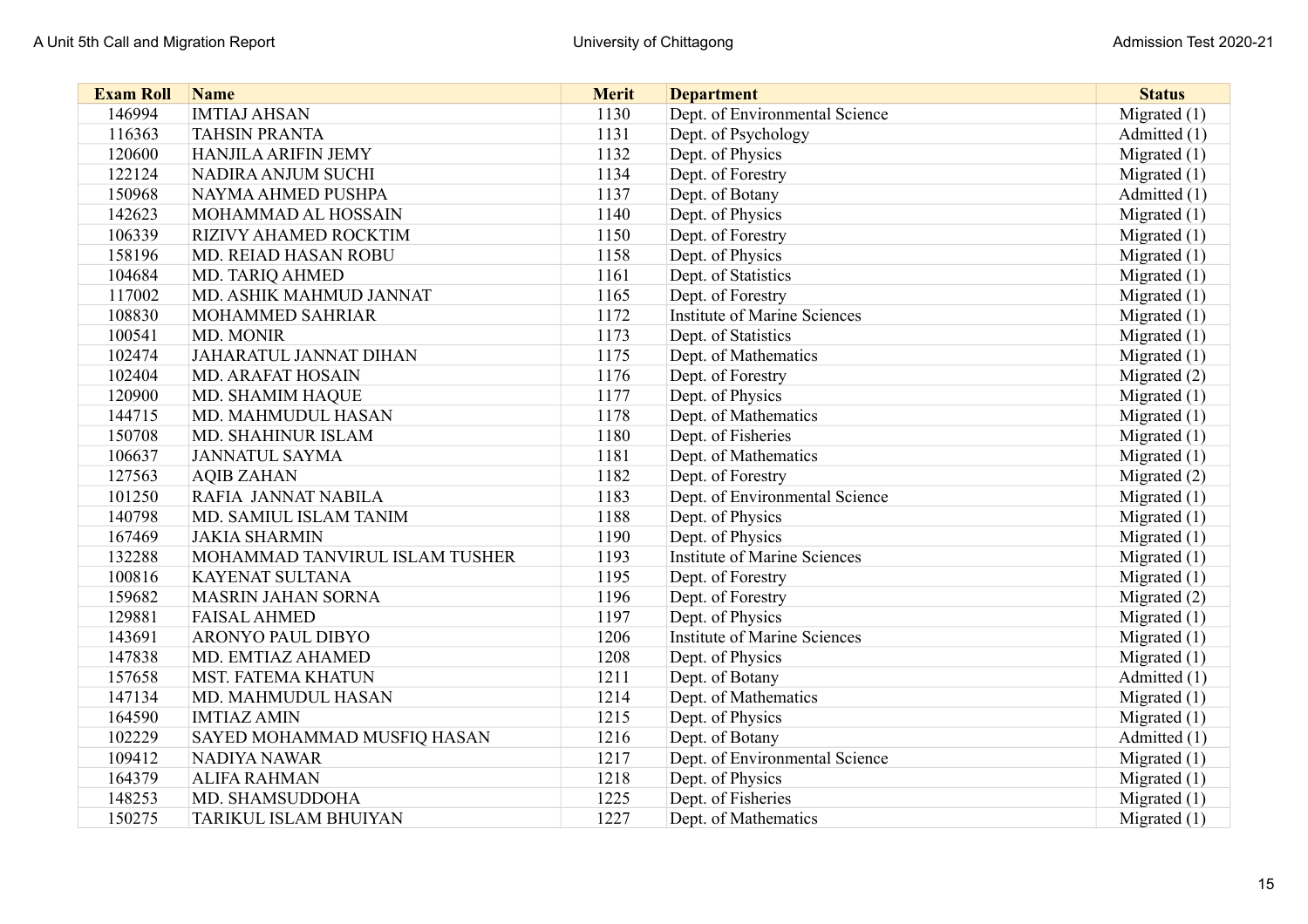| <b>Exam Roll</b> | <b>Name</b>                   | <b>Merit</b> | <b>Department</b>              | <b>Status</b>  |
|------------------|-------------------------------|--------------|--------------------------------|----------------|
| 159765           | <b>FATEMA TUR ZOHURA</b>      | 1233         | Dept. of Mathematics           | Migrated $(1)$ |
| 138420           | <b>MOST. TAHRIMA AKTER</b>    | 1236         | Dept. of Physics               | Migrated $(1)$ |
| 107396           | <b>DABU NATH</b>              | 1237         | Dept. of Forestry              | Migrated (2)   |
| 141963           | MD. SHARIATULLAH              | 1242         | Dept. of Forestry              | Migrated (2)   |
| 151836           | <b>MD. NURZAMAN</b>           | 1245         | Dept. of Forestry              | Migrated (2)   |
| 119917           | <b>RAMIN AKTER</b>            | 1249         | Dept. of Mathematics           | Migrated (1)   |
| 126012           | <b>MST.RUMI AKTER</b>         | 1250         | Dept. of Forestry              | Migrated (2)   |
| 100808           | <b>USAMA IBN AZIZ</b>         | 1251         | Dept. of Mathematics           | Migrated (1)   |
| 124412           | <b>TASNOVA HOQUE MITHILA</b>  | 1252         | Dept. of Environmental Science | Migrated $(1)$ |
| 149733           | <b>MAKSUDA AKTER</b>          | 1253         | Dept. of Mathematics           | Migrated $(1)$ |
| 113093           | MD.JAFIR UDDIN KHATEM         | 1255         | Dept. of Forestry              | Migrated (2)   |
| 117825           | <b>ASMA AKTER</b>             | 1260         | Dept. of Statistics            | Migrated $(1)$ |
| 104251           | MD. SAKAWAT HOSSAIN SAIKAT    | 1265         | Dept. of Mathematics           | Migrated $(1)$ |
| 105472           | MD. MAHBUBUL ALAM KHAN SIAM   | 1268         | Dept. of Forestry              | Migrated (2)   |
| 144484           | <b>MIM AKHTER</b>             | 1269         | Institute of Marine Sciences   | Migrated $(1)$ |
| 136588           | <b>MORIUM BEGUM JHARNA</b>    | 1270         | Dept. of Forestry              | Migrated (2)   |
| 112354           | <b>NADIM MAHMUD</b>           | 1272         | Dept. of Forestry              | Migrated (2)   |
| 147986           | FATEAMA AKTHER SUMAIA         | 1273         | Dept. of Physics               | Migrated $(1)$ |
| 113965           | MST. SELINA SABRIN MEEM       | 1280         | Dept. of Statistics            | Migrated $(1)$ |
| 116358           | MOSTAQUE AHMAD SIDDIQI        | 1285         | Dept. of Forestry              | Migrated (2)   |
| 111262           | <b>ASHRAF ALI</b>             | 1289         | Dept. of Botany                | Admitted (1)   |
| 164061           | MD. SHAHNEWAJ AL HASAN        | 1296         | Dept. of Physics               | Migrated $(1)$ |
| 106311           | MD. MOHTASIM IBNE AKTER ISMAM | 1297         | Dept. of Forestry              | Migrated (2)   |
| 125419           | <b>JARIN TASNIM TAZALLY</b>   | 1303         | Dept. of Statistics            | Migrated $(1)$ |
| 152588           | <b>PREETAM GOP</b>            | 1304         | Dept. of Forestry              | Migrated (2)   |
| 133682           | MST. RAFIYA MOHTADI BINTA ALI | 1305         | Dept. of Fisheries             | Migrated $(1)$ |
| 125562           | <b>AZIZUR RAHMAN</b>          | 1306         | Dept. of Physics               | Migrated $(1)$ |
| 107487           | <b>SABIQUN NAHAR TITHI</b>    | 1308         | Dept. of Physics               | Migrated $(1)$ |
| 119169           | MOHAMMAD RAJIB                | 1309         | Dept. of Physics               | Migrated $(1)$ |
| 136079           | SHAMIMUL ISLAM FAHIM          | 1310         | Dept. of Mathematics           | Migrated $(1)$ |
| 122431           | MD. RAKIBUL HASAN             | 1311         | Dept. of Forestry              | Migrated (2)   |
| 141198           | <b>RABIA AKTER</b>            | 1312         | Dept. of Mathematics           | Migrated $(1)$ |
| 143333           | <b>MD EMON HOSSAIN</b>        | 1315         | Dept. of Mathematics           | Migrated $(1)$ |
| 149970           | YASAR SAMIR BIN JAFOR ALIF    | 1319         | Dept. of Environmental Science | Migrated $(1)$ |
| 139684           | <b>AHNAF ABID</b>             | 1320         | Dept. of Statistics            | Migrated (1)   |
| 145158           | <b>ANIK NATH</b>              | 1325         | Dept. of Botany                | Admitted (1)   |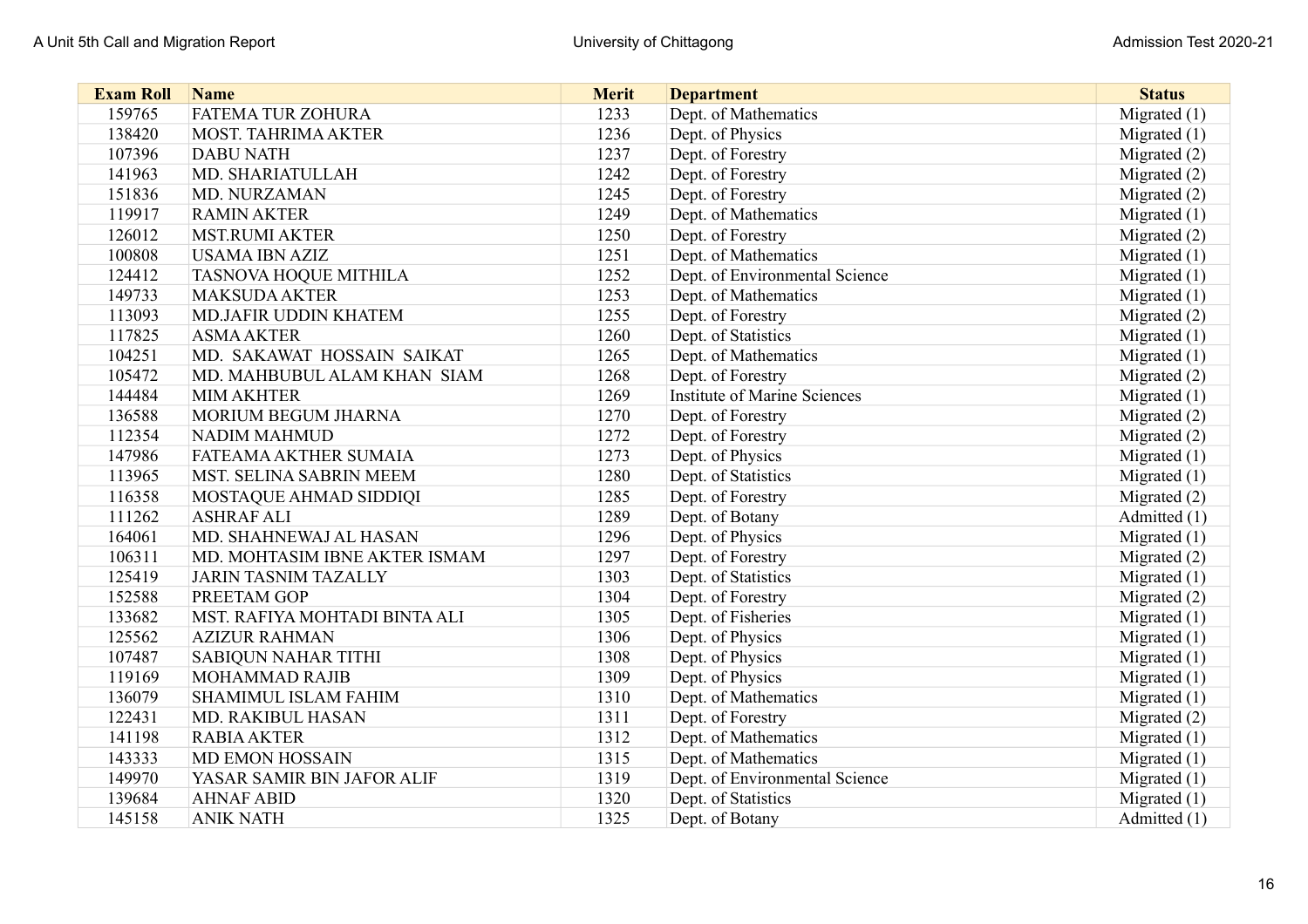| <b>Exam Roll</b> | <b>Name</b>                 | <b>Merit</b> | <b>Department</b>                   | <b>Status</b>  |
|------------------|-----------------------------|--------------|-------------------------------------|----------------|
| 123472           | <b>ARAFATH BIN AZIZ</b>     | 1326         | Dept. of Environmental Science      | Migrated $(1)$ |
| 163716           | <b>ASHIKUR RAHMAN</b>       | 1327         | Dept. of Physics                    | Migrated $(1)$ |
| 166865           | <b>UMME TASNIM</b>          | 1328         | <b>Institute of Marine Sciences</b> | Migrated (1)   |
| 136627           | <b>IMON HOSSAIN</b>         | 1330         | Dept. of Mathematics                | Migrated $(1)$ |
| 123184           | <b>UMMAY AYMAN TUSHE</b>    | 1335         | Dept. of Mathematics                | Migrated $(1)$ |
| 143464           | M.M. MEHEDI HASAN           | 1340         | Dept. of Mathematics                | Migrated $(1)$ |
| 110701           | <b>SABIQUN NAHAR</b>        | 1341         | Dept. of Physics                    | Migrated $(1)$ |
| 112947           | <b>ADRITA BISWAS</b>        | 1342         | Dept. of Physics                    | Migrated $(1)$ |
| 153419           | <b>AYSHA NASRIN RESHMA</b>  | 1343         | Dept. of Mathematics                | Migrated $(1)$ |
| 101111           | <b>MARJANA AFRIN</b>        | 1344         | Dept. of Environmental Science      | Migrated $(1)$ |
| 139632           | <b>MIRZA RUBAID BEG</b>     | 1350         | Dept. of Environmental Science      | Admitted (2)   |
| 102854           | <b>MIZANUR RAHMAN</b>       | 1352         | Dept. of Fisheries                  | Admitted (2)   |
| 123950           | <b>NELOY DATTA</b>          | 1358         | Dept. of Environmental Science      | Admitted (2)   |
| 153880           | <b>JULIAN AHMMED SHAKIB</b> | 1359         | Dept. of Mathematics                | Admitted (2)   |
| 103241           | MD.NAIMUDDIN SIMOON         | 1360         | Dept. of Physics                    | Admitted (2)   |
| 165939           | <b>MST. ARJU ARA</b>        | 1362         | Dept. of Fisheries                  | Admitted (2)   |
| 137543           | CHOWDHURY MD. MONSUR ELAHI  | 1363         | Dept. of Physics                    | Admitted (2)   |
| 113798           | <b>ROWNAK ANJUM</b>         | 1373         | Dept. of Physics                    | Admitted (2)   |
| 101036           | MD. FAKHRUL ISLAM           | 1375         | Dept. of Fisheries                  | Admitted (2)   |
| 103620           | HAFIZA FERDOUSI RUKU        | 1377         | Dept. of Statistics                 | Admitted (2)   |
| 163635           | ABU TALHA CHOWDHURY         | 1379         | Dept. of Physics                    | Admitted (2)   |
| 149131           | <b>DIA PARVIN</b>           | 1386         | Dept. of Environmental Science      | Admitted (2)   |
| 112592           | <b>FOISAL AHMMAD</b>        | 1387         | Dept. of Physics                    | Admitted (2)   |
| 127787           | <b>SHAKILA AKTAR</b>        | 1389         | Dept. of Soil Science               | Admitted (2)   |
| 124171           | <b>MD. SAKIB KHAN</b>       | 1392         | Dept. of Fisheries                  | Migrated $(1)$ |
| 108371           | <b>MD. YEASIN ALAM</b>      | 1394         | Dept. of Mathematics                | Admitted (2)   |
| 156882           | <b>KARIMA ISLAM</b>         | 1397         | Dept. of Physics                    | Admitted (2)   |
| 162535           | <b>SUMAIYA ALIM PAYEL</b>   | 1399         | Dept. of Physics                    | Admitted (2)   |
| 132076           | MD. NIAZUL ISLAM ROKY       | 1401         | Dept. of Physics                    | Admitted (2)   |
| 130745           | MD. SADMAN AL-TASIN         | 1402         | Dept. of Fisheries                  | Migrated $(1)$ |
| 119038           | <b>MD. SOHEL RANA</b>       | 1406         | Dept. of Mathematics                | Admitted (2)   |
| 130679           | MAHMUDUL HASAN NOMAN        | 1408         | Dept. of Physics                    | Admitted (2)   |
| 119127           | MD. AKRAMUL KABIR           | 1409         | Dept. of Botany                     | Admitted (2)   |
| 134852           | <b>SAZID SHAHJALAL</b>      | 1413         | Dept. of Fisheries                  | Migrated $(1)$ |
| 133370           | MANOSH KANTI TALUKDAR       | 1417         | Dept. of Zoology                    | Admitted (2)   |
| 143582           | MD. SHAIFUL ISLAM           | 1421         | Dept. of Physics                    | Admitted (2)   |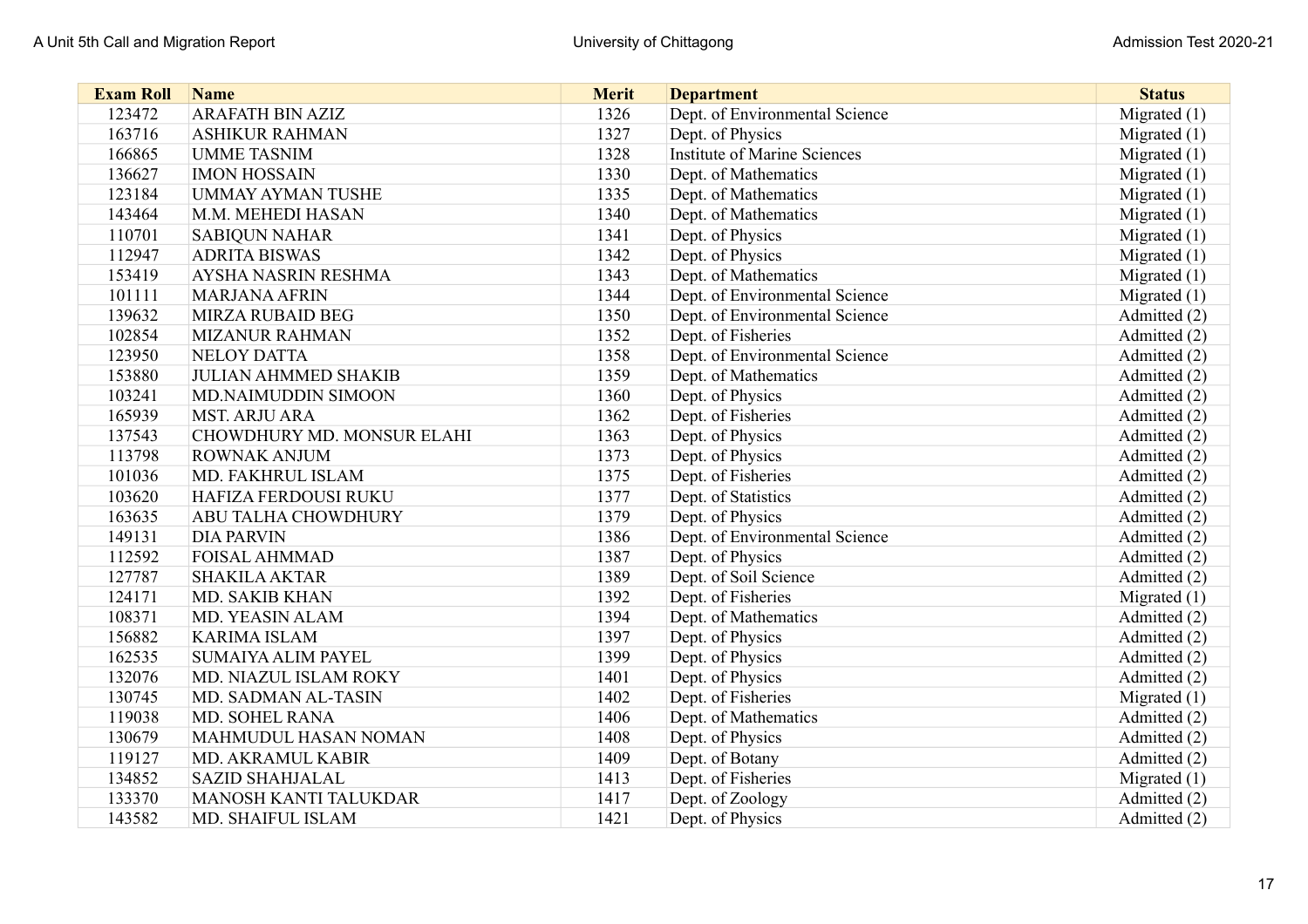| <b>Exam Roll</b> | <b>Name</b>                      | <b>Merit</b> | <b>Department</b>                   | <b>Status</b>  |
|------------------|----------------------------------|--------------|-------------------------------------|----------------|
| 155904           | NUSRAT JAHAN MONIA               | 1429         | Dept. of Mathematics                | Admitted (2)   |
| 103665           | <b>TITHI SHARMA</b>              | 1430         | Dept. of Environmental Science      | Admitted (2)   |
| 157214           | <b>SYED ANASUL HUDA</b>          | 1433         | Dept. of Environmental Science      | Admitted (2)   |
| 142447           | <b>ASHIKUR RAHMAN</b>            | 1434         | Dept. of Physics                    | Admitted (2)   |
| 154915           | ALI AHASAN MD.MUJAHID            | 1435         | Dept. of Fisheries                  | Migrated $(1)$ |
| 164439           | <b>IRFAN HASAN</b>               | 1436         | Dept. of Physics                    | Admitted (2)   |
| 116315           | <b>RAIHAN UDDIN</b>              | 1439         | Dept. of Mathematics                | Admitted (2)   |
| 112578           | MD. SALAH AHMMAD                 | 1444         | Dept. of Physics                    | Admitted (2)   |
| 111858           | <b>TAHAMINA MARIA ARNI</b>       | 1446         | Dept. of Environmental Science      | Admitted (2)   |
| 104427           | <b>MD.REFAT</b>                  | 1448         | Dept. of Physics                    | Admitted (2)   |
| 110878           | MD. ILIOUS HOSSAIN               | 1449         | <b>Institute of Marine Sciences</b> | Migrated $(1)$ |
| 131777           | SAMSUNNAHAR MOYNA                | 1453         | Dept. of Mathematics                | Admitted (2)   |
| 135596           | PIYAS MAJUMDER                   | 1455         | Dept. of Mathematics                | Admitted (2)   |
| 141782           | JANNATUL FERDAUS PRIYA           | 1457         | Dept. of Environmental Science      | Admitted (2)   |
| 119650           | SHANJIDA RAHMAN TALUKDER MITHILA | 1458         | Dept. of Physics                    | Admitted (2)   |
| 134565           | <b>RABBI</b>                     | 1459         | Dept. of Mathematics                | Admitted (2)   |
| 114317           | <b>NAIMA JEBIN</b>               | 1460         | Dept. of Mathematics                | Admitted (2)   |
| 167864           | <b>MD. IMRAN HOSEN</b>           | 1461         | <b>Institute of Marine Sciences</b> | Migrated $(1)$ |
| 120677           | <b>SUMAIYA ALAM</b>              | 1462         | Dept. of Environmental Science      | Admitted (2)   |
| 128905           | <b>OLIUR RAHMAN</b>              | 1466         | Dept. of Statistics                 | Admitted (2)   |
| 118407           | <b>NUR HOSSAIN</b>               | 1470         | Dept. of Physics                    | Admitted (2)   |
| 136156           | SHOMMOWDIP SEN GUPTA             | 1472         | Dept. of Fisheries                  | Migrated $(1)$ |
| 145217           | MD. ASIF IQBAL                   | 1476         | Dept. of Environmental Science      | Migrated $(1)$ |
| 127574           | MD. RAKIBUL ISLAM                | 1478         | Dept. of Fisheries                  | Migrated (2)   |
| 106471           | MD. BELAL                        | 1479         | Dept. of Physics                    | Admitted (2)   |
| 140288           | <b>HOMAIRA NESHAT</b>            | 1484         | Dept. of Physics                    | Admitted (2)   |
| 123888           | MD. KHALID HASAN                 | 1485         | <b>Institute of Marine Sciences</b> | Migrated $(1)$ |
| 153722           | <b>SUMAIYA JAHAN SUCHI</b>       | 1488         | Dept. of Environmental Science      | Migrated $(1)$ |
| 129784           | SHADIA SHARMEEN DRISTY           | 1490         | Dept. of Environmental Science      | Migrated $(1)$ |
| 160722           | MD. REZWANUL HAQUE               | 1492         | Dept. of Physics                    | Admitted (2)   |
| 128533           | SADIKUN NAHAR SUCHANA            | 1493         | <b>Institute of Marine Sciences</b> | Migrated $(1)$ |
| 149947           | <b>DIPTA DEY</b>                 | 1494         | <b>Institute of Marine Sciences</b> | Migrated $(1)$ |
| 124422           | EFTIMA JAYNAB ESHPA              | 1503         | Dept. of Statistics                 | Admitted (2)   |
| 103326           | HUMAIRA KHADIJA ADIBA            | 1505         | Dept. of Fisheries                  | Migrated (2)   |
| 142826           | MOHAMMAD RIADUL HAMID            | 1507         | Dept. of Mathematics                | Admitted (2)   |
| 105670           | WAHEDUL MUSTAFA SHAHEEN          | 1520         | Dept. of Statistics                 | Admitted (2)   |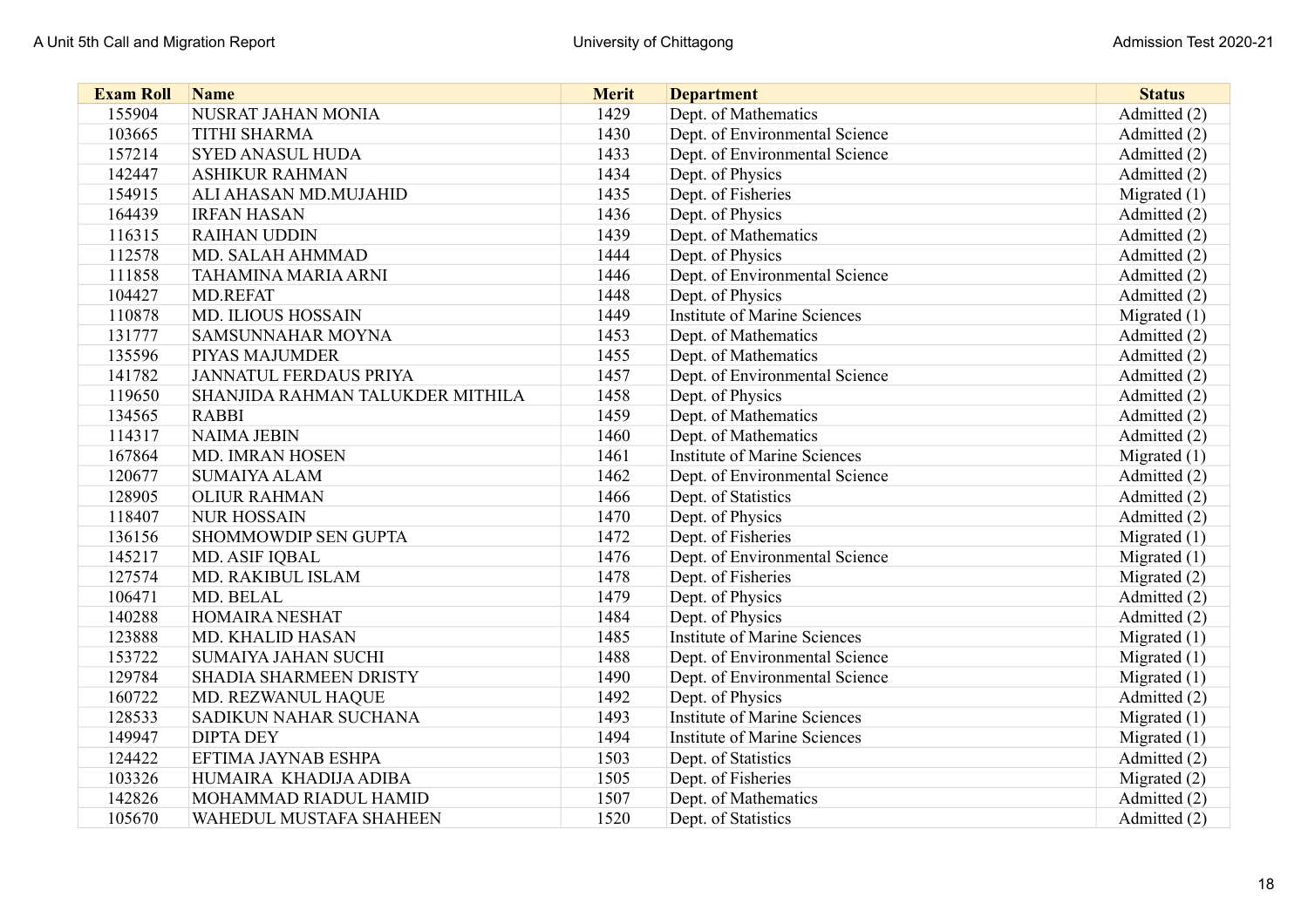| <b>Exam Roll</b> | <b>Name</b>                     | <b>Merit</b> | <b>Department</b>                   | <b>Status</b>  |
|------------------|---------------------------------|--------------|-------------------------------------|----------------|
| 107371           | MOBASSER AHMED NABIL            | 1535         | Dept. of Physics                    | Admitted (2)   |
| 120455           | MD. APEL MIYA                   | 1537         | Dept. of Mathematics                | Admitted (2)   |
| 126619           | <b>JANNATUL FERDOUS</b>         | 1545         | Dept. of Statistics                 | Admitted (2)   |
| 141129           | <b>TASNIA FAIROZ HASAN</b>      | 1546         | Dept. of Physics                    | Admitted (2)   |
| 137906           | <b>SAMEHA FATEMA</b>            | 1551         | Dept. of Statistics                 | Admitted (2)   |
| 109486           | <b>SANJANA AZAM EMA</b>         | 1552         | Dept. of Statistics                 | Admitted (2)   |
| 116762           | MOSAMMAT ISMAT ARA KHANOM TUSMI | 1554         | Dept. of Mathematics                | Admitted (2)   |
| 115385           | <b>UMME SALMA</b>               | 1555         | Dept. of Mathematics                | Admitted (2)   |
| 162466           | <b>ISHRAT JAHAN MIM</b>         | 1559         | Dept. of Physics                    | Admitted (2)   |
| 161066           | <b>ASMA BINTE ABBAS</b>         | 1562         | Dept. of Environmental Science      | Migrated $(1)$ |
| 162245           | NUSRAT SIDDIKA RUZA             | 1565         | Dept. of Fisheries                  | Migrated (1)   |
| 150259           | <b>TASLIMA AKTER</b>            | 1567         | Dept. of Fisheries                  | Migrated (2)   |
| 153443           | <b>SANJIDA RAHMAN</b>           | 1568         | Dept. of Mathematics                | Admitted (2)   |
| 129575           | TANZIYA SULTANA SAIKA           | 1569         | Dept. of Environmental Science      | Migrated $(1)$ |
| 118936           | MOST. SURAIYA YASMIN BITHI      | 1571         | Dept. of Physics                    | Migrated $(1)$ |
| 125850           | PRIYANTI SAHA ARCHI             | 1575         | Dept. of Zoology                    | Admitted (2)   |
| 152195           | MOHOTARIMA AKTER                | 1577         | Dept. of Physics                    | Migrated $(1)$ |
| 107947           | <b>BAYAZID AL ASIF</b>          | 1581         | Dept. of Mathematics                | Admitted (2)   |
| 153717           | <b>LITON MIA</b>                | 1583         | Dept. of Mathematics                | Admitted (2)   |
| 105860           | MD. MINHAZUL HASAN              | 1597         | Dept. of Physics                    | Migrated $(1)$ |
| 108945           | <b>MD NAZMUS SAKIB</b>          | 1602         | Dept. of Physics                    | Migrated $(1)$ |
| 142069           | MD. REFAT ULLAH                 | 1605         | Dept. of Mathematics                | Admitted (2)   |
| 138062           | NAYON CHANDRA SINGHA            | 1608         | <b>Institute of Marine Sciences</b> | Migrated $(1)$ |
| 141943           | MOHAMMAD MUNTASIR ISLAM         | 1610         | Dept. of Statistics                 | Admitted (2)   |
| 120907           | <b>HANNAN UDDIN</b>             | 1611         | Dept. of Mathematics                | Admitted (2)   |
| 140001           | <b>MD. ASADULLAH</b>            | 1612         | Dept. of Fisheries                  | Migrated (2)   |
| 134984           | <b>ASMA UL HUSNA</b>            | 1614         | Dept. of Physics                    | Migrated $(1)$ |
| 126460           | <b>CHANCHOL PODDER</b>          | 1616         | Dept. of Physics                    | Migrated $(1)$ |
| 128099           | <b>UMME MUNTAHA</b>             | 1617         | Dept. of Statistics                 | Admitted (2)   |
| 148672           | <b>ESAHAQ ALI</b>               | 1618         | Dept. of Soil Science               | Admitted (2)   |
| 140855           | <b>JOBAIDA NAHAR</b>            | 1621         | Dept. of Physics                    | Migrated $(1)$ |
| 139207           | MD. SAIF ISLAM RATUL            | 1622         | Dept. of Environmental Science      | Migrated (2)   |
| 130263           | <b>RAYHAN HOSSAIN BHUIYAN</b>   | 1623         | Dept. of Physics                    | Migrated $(1)$ |
| 138592           | MST. ISRAT JAHAN MEHEK          | 1624         | Dept. of Environmental Science      | Migrated $(1)$ |
| 135947           | <b>SHOWN SARMA JOY</b>          | 1627         | Dept. of Physics                    | Migrated (1)   |
| 144324           | <b>MAISHA NOOR</b>              | 1628         | Dept. of Environmental Science      | Migrated $(1)$ |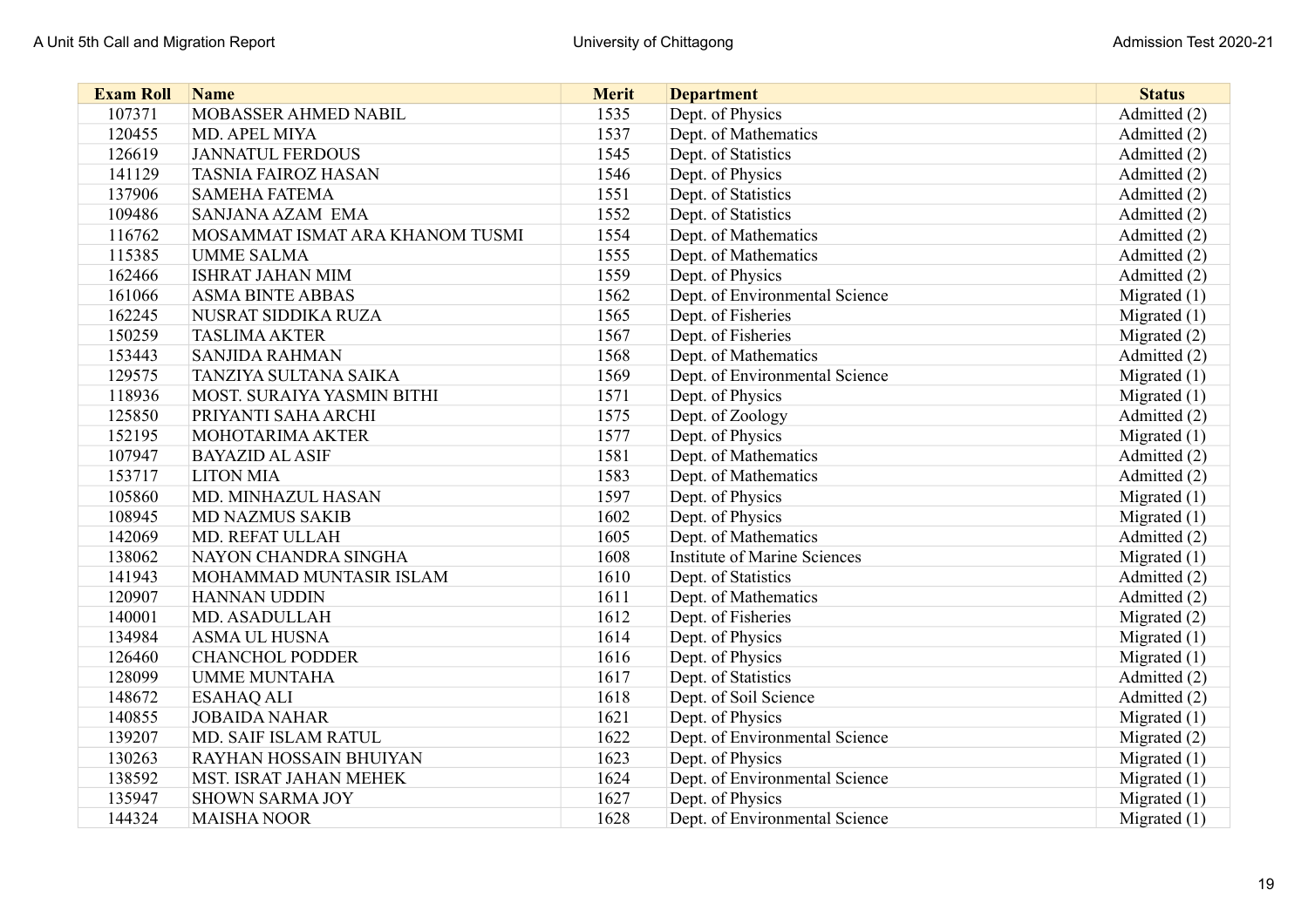| <b>Exam Roll</b> | <b>Name</b>                    | <b>Merit</b> | <b>Department</b>                   | <b>Status</b>  |
|------------------|--------------------------------|--------------|-------------------------------------|----------------|
| 121662           | <b>NABILA NOWSHIN</b>          | 1635         | Dept. of Statistics                 | Admitted (2)   |
| 161821           | <b>ALEYA FERDOUS</b>           | 1639         | <b>Institute of Marine Sciences</b> | Migrated $(1)$ |
| 148925           | MD. LUTFOR RAHMAN              | 1641         | Dept. of Soil Science               | Admitted (2)   |
| 105356           | MD. SHORIFUL ISLAM             | 1642         | Dept. of Mathematics                | Migrated $(1)$ |
| 133106           | JUNNATUL FERDOSH AKHI MONI     | 1644         | <b>Institute of Marine Sciences</b> | Migrated $(1)$ |
| 114613           | MST. MEHERUNNESA AKTER SUBORNA | 1656         | <b>Institute of Marine Sciences</b> | Migrated $(1)$ |
| 142105           | HASNAT ZAMAN PRANTO            | 1657         | Dept. of Fisheries                  | Migrated $(1)$ |
| 147884           | <b>MD. ALIF AL WASEE</b>       | 1659         | Dept. of Fisheries                  | Migrated (2)   |
| 113169           | <b>MST. TANZINA AKTER</b>      | 1661         | Dept. of Statistics                 | Admitted (2)   |
| 150591           | <b>TAZIN AHMED CHOWDHURY</b>   | 1666         | Dept. of Physics                    | Migrated $(1)$ |
| 101502           | <b>JOY DEV DAS</b>             | 1667         | <b>Institute of Marine Sciences</b> | Migrated (2)   |
| 109146           | <b>ASIF AL NAEEM</b>           | 1669         | Dept. of Physics                    | Migrated $(1)$ |
| 106099           | MOHAMMAD ADIB ABRAR            | 1670         | Dept. of Statistics                 | Admitted (2)   |
| 124517           | <b>UMME FATIMA</b>             | 1686         | Dept. of Mathematics                | Migrated $(1)$ |
| 107634           | <b>MD. ABDUL KADER</b>         | 1687         | Dept. of Physics                    | Migrated (1)   |
| 152875           | <b>SABRINA SARMIN</b>          | 1688         | Dept. of Mathematics                | Migrated $(1)$ |
| 114063           | MD: ALAUDDIN                   | 1690         | Dept. of Environmental Science      | Migrated (2)   |
| 138317           | <b>TOURSHA KHAN CHY</b>        | 1691         | Dept. of Physics                    | Migrated (1)   |
| 148920           | <b>SHARMINA AKTER</b>          | 1692         | Dept. of Soil Science               | Admitted (2)   |
| 123710           | MD. ROMAN AHAEMED              | 1694         | Dept. of Statistics                 | Admitted (2)   |
| 166124           | MD. SABUJ MIA                  | 1695         | Dept. of Statistics                 | Admitted (2)   |
| 119097           | <b>MOSTOFA SAROWAR</b>         | 1696         | Dept. of Environmental Science      | Migrated (2)   |
| 116790           | FAHIM UDDIN SIFAT              | 1699         | Dept. of Physics                    | Migrated $(1)$ |
| 146863           | MD. NAZMUL HOQUE               | 1701         | Dept. of Mathematics                | Migrated (1)   |
| 142837           | MD. SHARIFUL ISLAM             | 1702         | Dept. of Botany                     | Admitted (2)   |
| 140243           | MD. ABU TAHER                  | 1706         | Dept. of Physics                    | Migrated $(1)$ |
| 142882           | <b>SIAM AHMMED</b>             | 1709         | Dept. of Mathematics                | Migrated (1)   |
| 149836           | <b>MD. SHADMAN HOSSAIN</b>     | 1710         | <b>Institute of Marine Sciences</b> | Migrated (1)   |
| 164492           | MD. SHAIDUZZAMAN               | 1711         | Dept. of Psychology                 | Admitted (2)   |
| 120237           | MALIHA FAROOQUE BENTE BONNA    | 1712         | Dept. of Botany                     | Admitted (2)   |
| 118637           | NISHAT TASNIM CHAYTI           | 1713         | Dept. of Statistics                 | Admitted (2)   |
| 106144           | PRATIK DATTA                   | 1715         | Dept. of Environmental Science      | Migrated $(1)$ |
| 144384           | <b>ISRAT JERIN ESHA</b>        | 1720         | Dept. of Statistics                 | Admitted (2)   |
| 102267           | <b>TAHMINA NASRIN</b>          | 1721         | Dept. of Physics                    | Migrated $(1)$ |
| 127037           | <b>FABIHA JANNAT TISHA</b>     | 1722         | Dept. of Physics                    | Migrated $(1)$ |
| 154849           | MD. SHISHU FAYSAL              | 1729         | Dept. of Mathematics                | Migrated $(1)$ |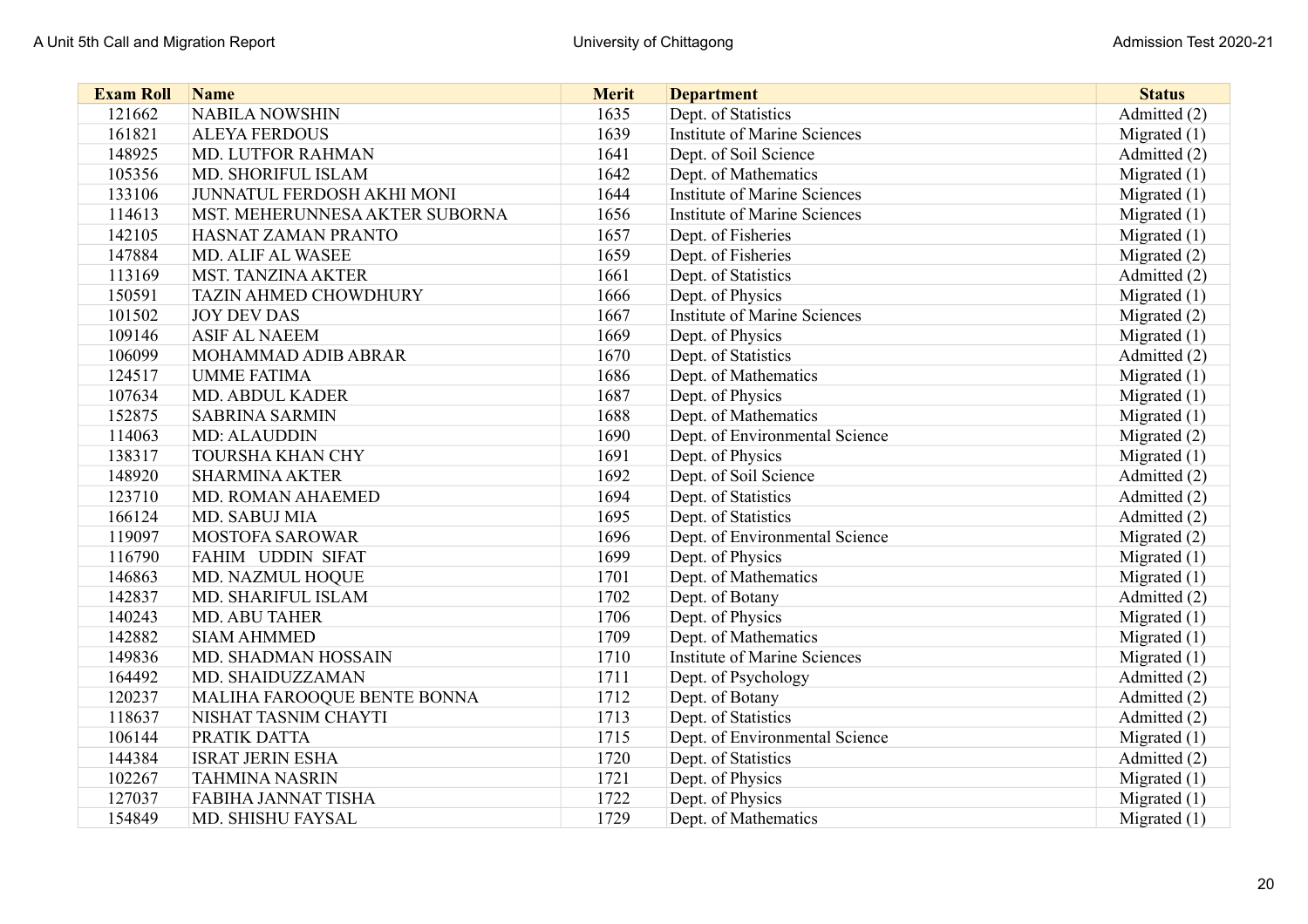| <b>Exam Roll</b> | <b>Name</b>                  | <b>Merit</b> | <b>Department</b>                            | <b>Status</b>  |
|------------------|------------------------------|--------------|----------------------------------------------|----------------|
| 162589           | <b>MD AL AMIN</b>            | 1734         | Dept. of Statistics                          | Admitted (2)   |
| 124430           | <b>MD.MIRAZ KHAN</b>         | 1735         | Dept. of Botany                              | Admitted (2)   |
| 107043           | MAISHA ANJUM ANIKA           | 1736         | Dept. of Statistics                          | Migrated $(1)$ |
| 165880           | MD. ARAFAT HOSSEN MAHED      | 1737         | Dept. of Physics                             | Migrated $(1)$ |
| 125500           | <b>ADNAN AHMED SABBIR</b>    | 1738         | Dept. of Physics                             | Migrated $(1)$ |
| 108780           | <b>HOSSAIN ASIF IQBAL</b>    | 1742         | Dept. of Physics                             | Migrated $(1)$ |
| 102346           | MOHAMMED ATIKUR RAHAMAN      | 1745         | Dept. of Environmental Science               | Migrated $(2)$ |
| 162250           | <b>SHEPON SARKAR</b>         | 1746         | Dept. of Botany                              | Admitted (2)   |
| 102139           | <b>SUMAYA ISLAM SUCHI</b>    | 1749         | Dept. of Physics                             | Migrated $(1)$ |
| 147276           | <b>RIMA</b>                  | 1757         | Dept. of Statistics                          | Migrated $(1)$ |
| 148982           | RAJU AHAMMAD                 | 1768         | Dept. of Environmental Science               | Migrated (2)   |
| 166457           | <b>ANANDA ROY</b>            | 1773         | Dept. of Physics                             | Migrated $(1)$ |
| 141849           | HRIDOY CHANDRA SARKER        | 1781         | Dept. of Statistics                          | Migrated (1)   |
| 102228           | <b>JAKIA SULTANA</b>         | 1783         | Dept. of Physics                             | Migrated (1)   |
| 146989           | <b>MD. ABDUR NUR</b>         | 1786         | Dept. of Soil Science                        | Admitted (2)   |
| 155568           | <b>RAFIQUL ISLAM</b>         | 1789         | Dept. of Physics                             | Migrated $(1)$ |
| 163214           | MD. ASHIKUL ISLAM            | 1791         | <b>Institute of Marine Sciences</b>          | Migrated $(1)$ |
| 127144           | MEER SALSABIL FABIHA         | 1792         | Dept. of Physics                             | Migrated (1)   |
| 125587           | <b>MAHEDI HASAN</b>          | 1794         | Dept. of Statistics                          | Migrated $(1)$ |
| 124696           | <b>KAZI TASFIA UMMEHONEY</b> | 1796         | Dept. of Physics                             | Migrated $(1)$ |
| 136297           | <b>ESRAT JANNAT EMO</b>      | 1797         | <b>Institute of Marine Sciences</b>          | Migrated (2)   |
| 134540           | A. R. M. MAHFUZUR RAHMAN     | 1799         | Dept. of Physics                             | Migrated $(1)$ |
| 118101           | <b>FARZANA NARGIS</b>        | 1802         | Dept. of Statistics                          | Migrated $(1)$ |
| 134690           | MS. SEYMA AKTER RIKTA        | 1804         | Dept. of Soil Science                        | Migrated $(1)$ |
| 129187           | <b>MD. RIFAT MOLLA</b>       | 1805         | Dept. of Physics                             | Migrated $(1)$ |
| 154233           | MD. MONIRUZZAMAN LIMON       | 1807         | Dept. of Soil Science                        | Migrated $(1)$ |
| 112466           | SADIA AFROZ                  | 1809         | Dept. of Physics                             | Migrated $(1)$ |
| 140100           | <b>NOSHIN TABASSUM</b>       | 1812         | Dept. of Statistics                          | Migrated $(1)$ |
| 101326           | MYNUL HASAN RIYAZ            | 1814         | Dept. of Physics                             | Migrated $(1)$ |
| 117776           | <b>ROKONUZZAMAN</b>          | 1815         | Dept. of Botany                              | Admitted (2)   |
| 146581           | <b>MAEASHA ISLAM OYSHE</b>   | 1820         | Dept. of Mathematics                         | Migrated $(1)$ |
| 109871           | RAFIA SALMA                  | 1821         | Dept. of Geography and Environmental Studies | Admitted (2)   |
| 132033           | <b>ARIF RAIHAN SHARIF</b>    | 1822         | Dept. of Physics                             | Migrated $(1)$ |
| 167543           | MD. AKASH                    | 1823         | Dept. of Soil Science                        | Migrated (1)   |
| 157776           | <b>SADMAN SAKIB</b>          | 1825         | <b>Institute of Marine Sciences</b>          | Migrated (2)   |
| 168104           | <b>ABIDUR RAHMAN</b>         | 1829         | Dept. of Statistics                          | Migrated $(1)$ |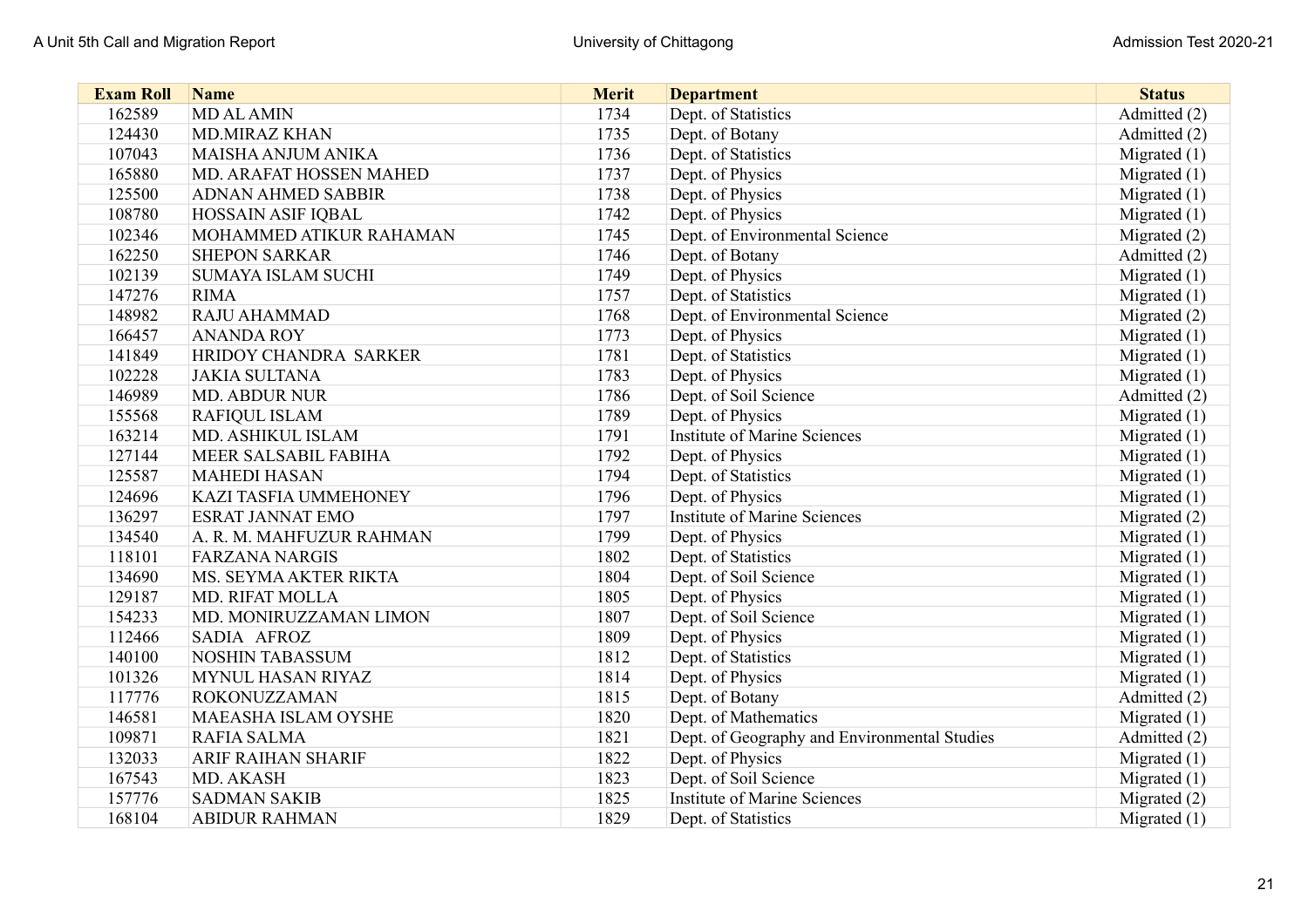| <b>Exam Roll</b> | <b>Name</b>                  | <b>Merit</b> | <b>Department</b>                   | <b>Status</b>  |
|------------------|------------------------------|--------------|-------------------------------------|----------------|
| 105650           | <b>A S M TAUHID RAHMAN</b>   | 1833         | Dept. of Physics                    | Migrated $(1)$ |
| 108813           | MD. HABIB MIAH               | 1839         | Dept. of Botany                     | Admitted (2)   |
| 111403           | <b>JANNATUL FERDAUS RAFA</b> | 1844         | Dept. of Mathematics                | Migrated $(1)$ |
| 100653           | ROWNAK JAHAN SUMAIYA         | 1846         | <b>Institute of Marine Sciences</b> | Migrated (2)   |
| 111104           | KOUSHIK HOSSAIN              | 1850         | Dept. of Physics                    | Migrated (1)   |
| 107815           | <b>JANNATUL MAOWA</b>        | 1856         | Dept. of Physics                    | Migrated (1)   |
| 134501           | MD. JAHIDUL ISLAM            | 1857         | Dept. of Statistics                 | Migrated (1)   |
| 168061           | S. M. NAHID UDDIN            | 1858         | Dept. of Statistics                 | Migrated $(1)$ |
| 111581           | <b>SOBUJ HOSSAIN</b>         | 1859         | Dept. of Soil Science               | Migrated (1)   |
| 124100           | PRITAM MONDAL                | 1861         | Dept. of Physics                    | Migrated $(1)$ |
| 162394           | <b>ARIF MIA</b>              | 1866         | Dept. of Statistics                 | Migrated $(1)$ |
| 151409           | RAHUL CHANDRA MAJUMDER       | 1868         | Dept. of Physics                    | Migrated (2)   |
| 104235           | MOHAMMAD TANVIR HOSSEN       | 1874         | Dept. of Botany                     | Admitted (2)   |
| 111716           | MD. LIPON MIA                | 1875         | Dept. of Physics                    | Migrated (2)   |
| 139953           | NISHAT ANJUM FARZIN          | 1876         | Dept. of Oceanography               | Migrated $(1)$ |
| 126450           | <b>ATIQUA ULFAT TUBA</b>     | 1877         | Dept. of Physics                    | Migrated (2)   |
| 127730           | <b>SIAM HOSSEN</b>           | 1880         | <b>Institute of Marine Sciences</b> | Migrated (3)   |
| 106407           | <b>JANNATUL MAWA LUCKY</b>   | 1888         | Dept. of Mathematics                | Migrated (1)   |
| 167380           | <b>MD. RASIDUL HASAN</b>     | 1892         | Dept. of Soil Science               | Migrated $(1)$ |
| 132776           | <b>MURSALIN</b>              | 1893         | Dept. of Physics                    | Migrated (2)   |
| 152407           | <b>IFAZ RAHMAN</b>           | 1896         | Dept. of Mathematics                | Migrated (1)   |
| 158230           | <b>DIPAON DHALI</b>          | 1899         | Dept. of Soil Science               | Migrated $(1)$ |
| 120040           | <b>SARA BISWAS</b>           | 1900         | Dept. of Mathematics                | Migrated $(1)$ |
| 166013           | MD.ASRAFUL OMAR YEAMIN       | 1905         | Dept. of Statistics                 | Migrated $(1)$ |
| 163870           | MOHAMMAD IRTEJA HOSSAIN AKIF | 1906         | Dept. of Soil Science               | Migrated $(1)$ |
| 121387           | <b>JANNATUL NAIM KARIMA</b>  | 1907         | Dept. of Statistics                 | Migrated $(1)$ |
| 124569           | PRONOY KARMAKAR              | 1911         | Dept. of Statistics                 | Migrated $(1)$ |
| 143479           | MD. ATIKUL HAKIM             | 1912         | <b>Institute of Marine Sciences</b> | Migrated (3)   |
| 143563           | <b>MAHADI HASAN</b>          | 1916         | Dept. of Mathematics                | Migrated $(1)$ |
| 126940           | MIM SAHA                     | 1918         | Dept. of Mathematics                | Migrated $(1)$ |
| 147467           | <b>ABU RAYHAN</b>            | 1929         | Dept. of Botany                     | Admitted (2)   |
| 139937           | <b>SAMIA HOQ MUKTA</b>       | 1930         | Dept. of Soil Science               | Migrated $(1)$ |
| 129690           | <b>AZIZUL HOQUE TOAHA</b>    | 1933         | <b>Institute of Marine Sciences</b> | Migrated (2)   |
| 113031           | <b>MOSHIUR RAHMAN</b>        | 1935         | Dept. of Mathematics                | Migrated $(1)$ |
| 142983           | <b>ISRAT JAHAN NISA</b>      | 1938         | Dept. of Botany                     | Admitted (2)   |
| 106560           | <b>RIMPA DEY</b>             | 1939         | Dept. of Mathematics                | Migrated $(1)$ |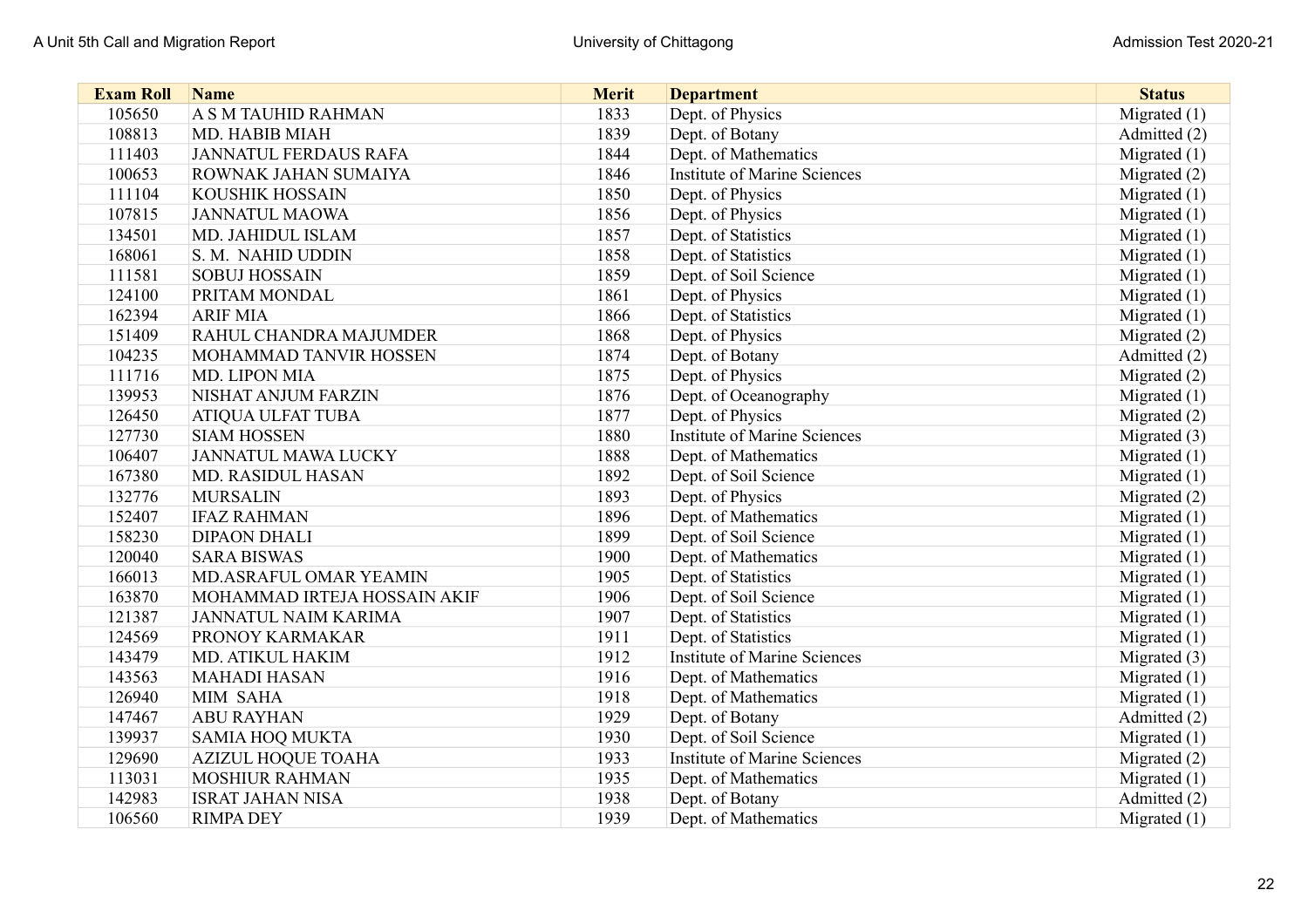| <b>Exam Roll</b> | <b>Name</b>                   | <b>Merit</b> | <b>Department</b>                            | <b>Status</b>  |
|------------------|-------------------------------|--------------|----------------------------------------------|----------------|
| 122567           | <b>ABU SAEID TARA</b>         | 1943         | Dept. of Mathematics                         | Migrated (1)   |
| 129388           | <b>MD. RUHUL AMIN</b>         | 1944         | Dept. of Soil Science                        | Migrated $(1)$ |
| 111404           | <b>SADIA ALAM MOON</b>        | 1945         | Dept. of Physics                             | Migrated $(2)$ |
| 160145           | <b>ABDUL AZIZ</b>             | 1946         | Dept. of Zoology                             | Admitted (2)   |
| 160709           | <b>SOJIB AHMMED</b>           | 1951         | Dept. of Mathematics                         | Migrated $(1)$ |
| 160742           | <b>AL-MAMUN TASIN</b>         | 1954         | Dept. of Mathematics                         | Migrated $(1)$ |
| 119770           | <b>ALIM KHAN</b>              | 1958         | Dept. of Physics                             | Migrated $(1)$ |
| 157002           | <b>HALIMA SADIA</b>           | 1959         | Dept. of Physics                             | Migrated $(2)$ |
| 157007           | MD. SAKIB AHMMED              | 1961         | Dept. of Mathematics                         | Admitted (3)   |
| 122823           | MD. FARHAD HOSEN              | 1962         | Dept. of Mathematics                         | Admitted (3)   |
| 126770           | <b>NURUL KARIM</b>            | 1965         | Dept. of Geography and Environmental Studies | Admitted (3)   |
| 147423           | MD SUJON MONDAL               | 1966         | Dept. of Physics                             | Migrated $(1)$ |
| 154718           | MD. RAKIBUL HASAN RASEL       | 1970         | <b>Institute of Marine Sciences</b>          | Migrated $(1)$ |
| 122292           | JAFRIN SULTANA SATU           | 1976         | Dept. of Mathematics                         | Admitted (3)   |
| 151220           | <b>SANJIDA AWAL</b>           | 1977         | Dept. of Mathematics                         | Admitted (3)   |
| 143459           | MISHMATUL JANNATH             | 1978         | Dept. of Mathematics                         | Admitted (3)   |
| 149531           | MD. JAHIDUL HAQUE             | 1984         | <b>Institute of Marine Sciences</b>          | Migrated $(1)$ |
| 125276           | <b>MD. HASAN SARKER</b>       | 1986         | Dept. of Mathematics                         | Admitted (3)   |
| 116162           | AFRA SAIYARA RAISA            | 1988         | Dept. of Botany                              | Admitted (3)   |
| 158273           | <b>TABASSUM MAHBUB</b>        | 1993         | Dept. of Geography and Environmental Studies | Admitted (3)   |
| 150415           | <b>UMMALAILA</b>              | 1994         | Dept. of Soil Science                        | Admitted (3)   |
| 156260           | MD. MORSHEDUS SANBIM RIFAT    | 1995         | Dept. of Physics                             | Migrated $(1)$ |
| 101911           | <b>AJHARUL ISLAM</b>          | 1996         | Dept. of Physics                             | Migrated $(1)$ |
| 164476           | MST. SUMAIYA JAHAN            | 1997         | Dept. of Geography and Environmental Studies | Admitted (3)   |
| 158188           | MD. MARAJ HOSSAN              | 2002         | Dept. of Physics                             | Migrated (1)   |
| 160053           | MD. SOMRAT HOSSEN             | 2005         | Dept. of Mathematics                         | Admitted (3)   |
| 166572           | MD. SHIMUL                    | 2006         | Dept. of Soil Science                        | Admitted (3)   |
| 102516           | FOYSAL AHAMMED RABBI          | 2008         | Dept. of Soil Science                        | Admitted (3)   |
| 139017           | <b>NOSHIN ISHTIUK</b>         | 2009         | Dept. of Geography and Environmental Studies | Admitted (3)   |
| 102359           | <b>SUMAIA MUNTAHA</b>         | 2011         | Dept. of Physics                             | Migrated $(1)$ |
| 127877           | MAISHA FARJANA MOMO           | 2012         | Dept. of Soil Science                        | Admitted (3)   |
| 103338           | <b>AMINA BEGUM</b>            | 2014         | Dept. of Mathematics                         | Admitted (3)   |
| 152832           | MD. JAHANGIR                  | 2020         | <b>Institute of Marine Sciences</b>          | Migrated $(1)$ |
| 101226           | <b>LABONNO DAS TITHI</b>      | 2021         | Dept. of Physics                             | Migrated $(1)$ |
| 128934           | MINHAJ SHAHRIYAR JISAN        | 2023         | Dept. of Physics                             | Migrated $(1)$ |
| 112984           | <b>TANJIM TASNEEM NAFEESA</b> | 2028         | Dept. of Mathematics                         | Admitted (3)   |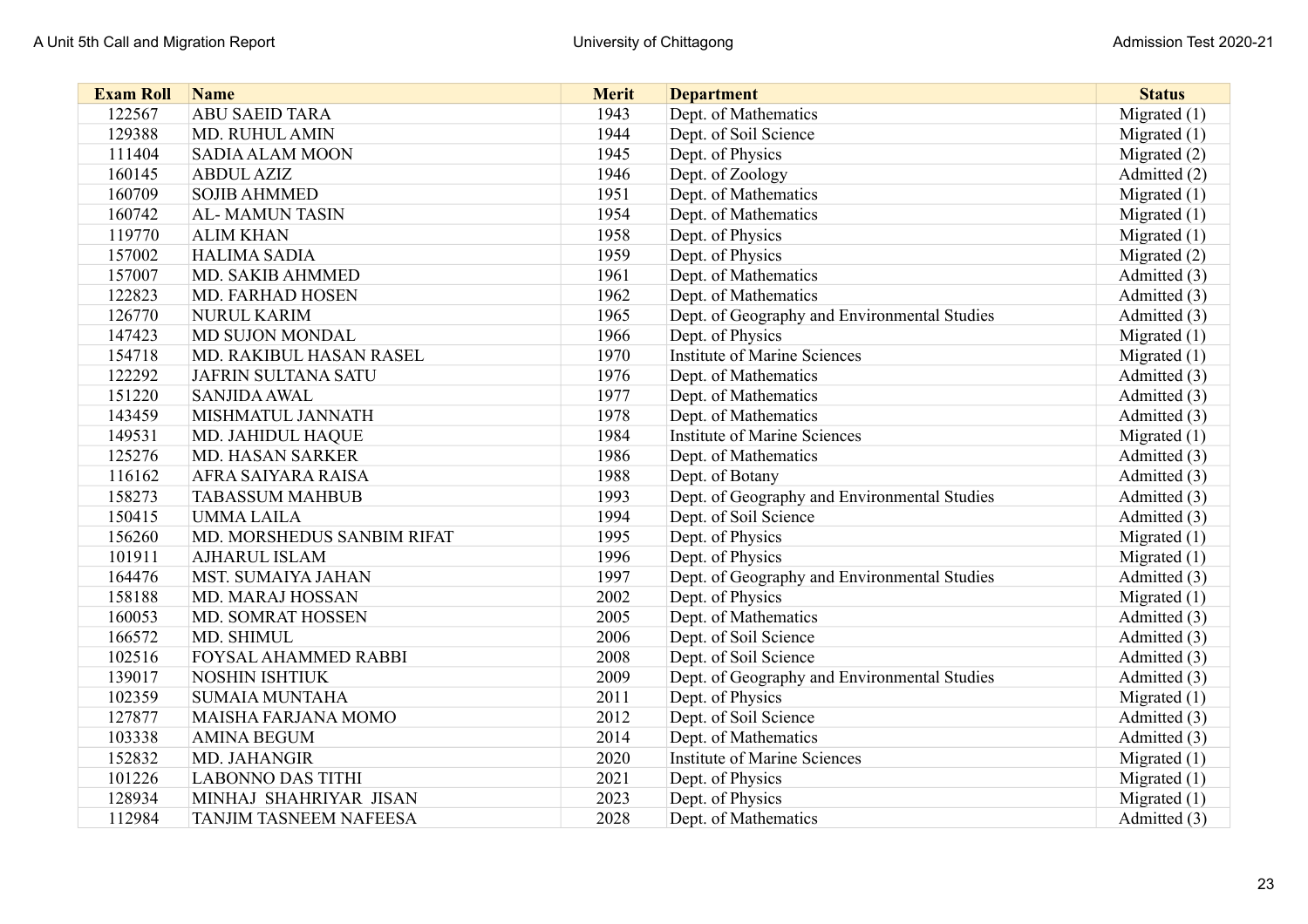| <b>Exam Roll</b> | <b>Name</b>                  | <b>Merit</b> | <b>Department</b>                            | <b>Status</b>  |
|------------------|------------------------------|--------------|----------------------------------------------|----------------|
| 111045           | <b>JANNATUL NAIM SIAM</b>    | 2030         | Dept. of Geography and Environmental Studies | Admitted (3)   |
| 150216           | MD. IQBAL HOSEN              | 2037         | Dept. of Physics                             | Migrated $(2)$ |
| 116619           | <b>SAWRUP RANJON NONDI</b>   | 2038         | Dept. of Physics                             | Migrated (2)   |
| 108121           | JANNATUL FERDOUS             | 2044         | Dept. of Statistics                          | Admitted (3)   |
| 132142           | <b>SAYEDA SAMIA HASAN</b>    | 2053         | Dept. of Botany                              | Admitted (3)   |
| 109825           | NISHAT SULTANA JENY          | 2059         | Dept. of Statistics                          | Admitted (3)   |
| 116581           | MD. FARHAD HOSEN FAISAL      | 2064         | Dept. of Statistics                          | Admitted (3)   |
| 125087           | <b>SIRAJUL SALIKEN AION</b>  | 2067         | Dept. of Mathematics                         | Migrated $(1)$ |
| 139009           | MD. ABDUL MANNAN             | 2068         | <b>Institute of Marine Sciences</b>          | Migrated $(1)$ |
| 121844           | <b>TRISHA MAJUMDER</b>       | 2071         | Dept. of Botany                              | Admitted (3)   |
| 157829           | <b>JOYNUB AKTHER</b>         | 2075         | Dept. of Mathematics                         | Migrated $(1)$ |
| 118266           | <b>FALGUNI YASMIN SHAYLA</b> | 2077         | Dept. of Soil Science                        | Admitted (3)   |
| 167601           | <b>ASHRAFUL ISLAM RUMMAN</b> | 2078         | Dept. of Statistics                          | Admitted (3)   |
| 148698           | MD. SAIMUZZAMAN SAKIB        | 2079         | Dept. of Soil Science                        | Admitted (3)   |
| 146330           | MOHAMMAD SABIT               | 2080         | Dept. of Oceanography                        | Admitted (3)   |
| 148408           | <b>HASIBUL HASAN</b>         | 2081         | Dept. of Statistics                          | Admitted (3)   |
| 124786           | <b>MST. SAMIRA AKTER</b>     | 2082         | Dept. of Soil Science                        | Admitted (3)   |
| 103359           | <b>SHARMIN AKTAR SUMI</b>    | 2083         | Dept. of Botany                              | Admitted (3)   |
| 135994           | <b>TAMANNA AHMED</b>         | 2084         | Dept. of Botany                              | Admitted (3)   |
| 132485           | <b>TASMIA AKTER</b>          | 2087         | Dept. of Statistics                          | Admitted (3)   |
| 158889           | <b>MOST. BOBITA KHATUN</b>   | 2088         | Dept. of Zoology                             | Admitted (3)   |
| 142392           | <b>KANIZ FATEMA</b>          | 2092         | Dept. of Soil Science                        | Admitted (3)   |
| 122684           | HOMAIRA JANNAT NAHIAN        | 2096         | Dept. of Statistics                          | Admitted (3)   |
| 141335           | <b>MST. RUBIYAT HOSSAIN</b>  | 2102         | <b>Institute of Marine Sciences</b>          | Migrated $(1)$ |
| 102294           | <b>SAYEEDA NASREEN</b>       | 2104         | Dept. of Zoology                             | Admitted (3)   |
| 128018           | <b>MST. SURAIYA KHATUN</b>   | 2108         | Dept. of Zoology                             | Admitted (3)   |
| 138482           | <b>JANNATUL MAWA</b>         | 2117         | Dept. of Statistics                          | Migrated $(1)$ |
| 156993           | <b>FARJANA YESMIN ANY</b>    | 2118         | Dept. of Psychology                          | Admitted (3)   |
| 116699           | <b>JANNATUL NAYEM</b>        | 2120         | Dept. of Mathematics                         | Migrated $(1)$ |
| 132672           | <b>RIZVI AKTER</b>           | 2127         | Dept. of Zoology                             | Admitted (3)   |
| 157346           | <b>SOVON BISWAS</b>          | 2134         | Dept. of Mathematics                         | Migrated $(1)$ |
| 100137           | <b>ARPITA BHUIYA</b>         | 2138         | Dept. of Mathematics                         | Migrated (1)   |
| 107915           | UMME HABIBA KULSUM MITHU     | 2141         | Dept. of Botany                              | Admitted (3)   |
| 160451           | <b>MD. GOLAM RABBI</b>       | 2143         | Dept. of Statistics                          | Migrated $(1)$ |
| 123690           | MD. NURUL AINE SADI          | 2146         | Dept. of Soil Science                        | Migrated $(1)$ |
| 148250           | <b>SHAIMA SAIF CHOWDHURY</b> | 2148         | Dept. of Botany                              | Admitted (3)   |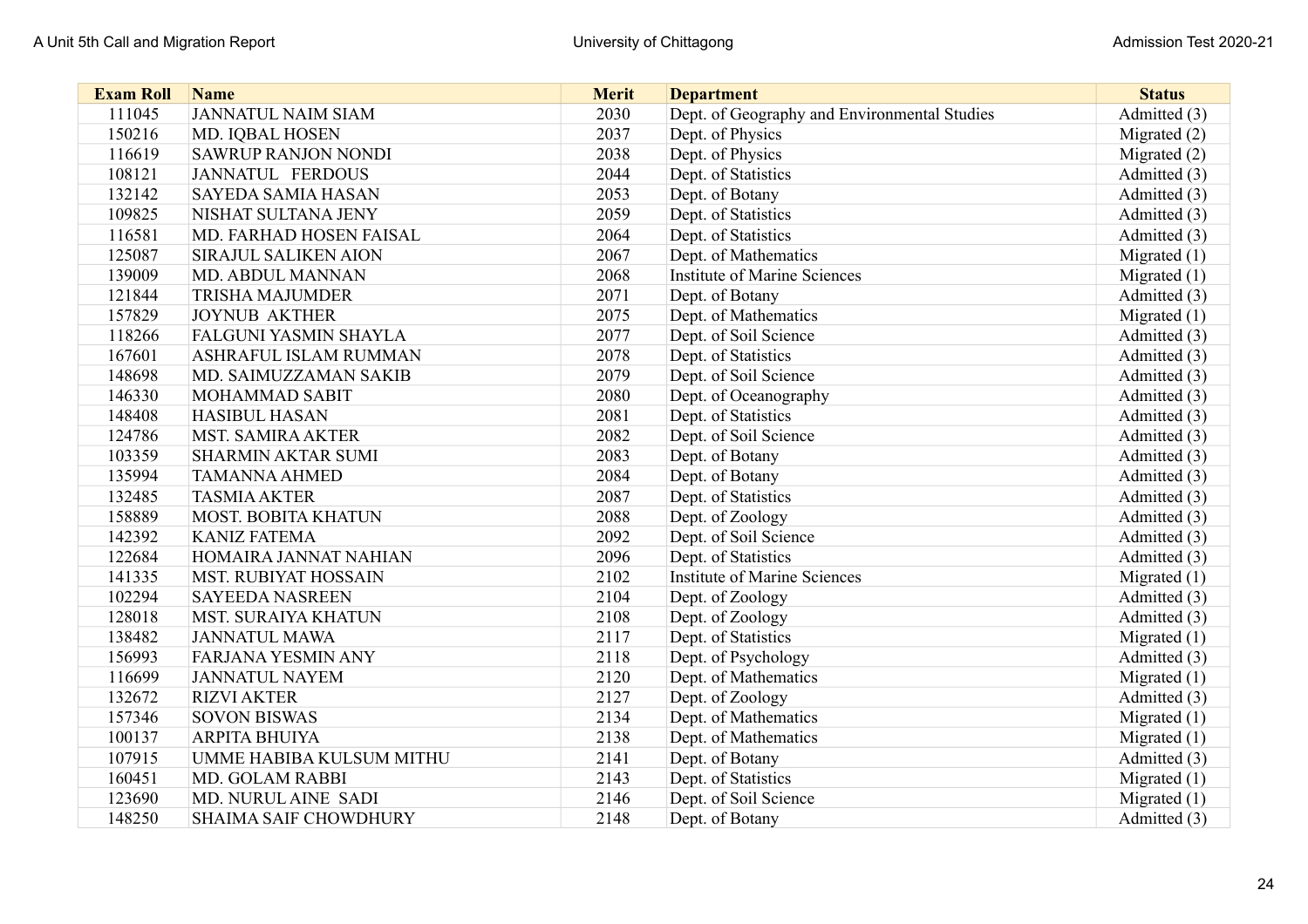| <b>Exam Roll</b> | <b>Name</b>                      | <b>Merit</b> | <b>Department</b>                            | <b>Status</b>  |
|------------------|----------------------------------|--------------|----------------------------------------------|----------------|
| 101067           | <b>SARBAJIT DEBNATH SATU</b>     | 2149         | Dept. of Mathematics                         | Migrated $(1)$ |
| 122143           | MD. BYZID BOSTAMI                | 2150         | Dept. of Statistics                          | Migrated $(1)$ |
| 119295           | MD. NIAMUL HOSSAIN               | 2152         | Dept. of Mathematics                         | Migrated $(1)$ |
| 134476           | MD. HANIF                        | 2153         | Dept. of Mathematics                         | Migrated (1)   |
| 125774           | <b>TASNOVA BINTE SHEKH AHMED</b> | 2156         | Dept. of Statistics                          | Migrated $(1)$ |
| 115673           | PRAMARTHI DAS                    | 2159         | Dept. of Psychology                          | Admitted (3)   |
| 119102           | MARIUM MOJUMDER SAMIA            | 2162         | Dept. of Psychology                          | Admitted (3)   |
| 158592           | MD. NAIM HOSAIN                  | 2164         | Dept. of Mathematics                         | Migrated $(1)$ |
| 146370           | <b>MST. MONESHA PARVIN</b>       | 2167         | Dept. of Mathematics                         | Migrated $(1)$ |
| 142481           | MAYMUNA AHAMED MUMU              | 2168         | Dept. of Mathematics                         | Migrated $(1)$ |
| 100804           | <b>TAFANNUM AZSAN</b>            | 2169         | Dept. of Oceanography                        | Migrated $(1)$ |
| 115600           | URBANA SABA ZAMAN                | 2174         | Dept. of Botany                              | Admitted (3)   |
| 162311           | MD. MASHRUR KARIM CHY.           | 2175         | Dept. of Statistics                          | Migrated $(1)$ |
| 104986           | MAJEDA RAHAMAN ALIFA             | 2177         | Dept. of Statistics                          | Migrated $(1)$ |
| 151860           | <b>MARIA NUR TAMANNA</b>         | 2179         | Dept. of Mathematics                         | Migrated $(1)$ |
| 133183           | <b>SAMIA KHAN</b>                | 2180         | Dept. of Mathematics                         | Migrated $(1)$ |
| 166293           | MOST. FARHANA YEASMIN            | 2182         | Dept. of Mathematics                         | Migrated $(1)$ |
| 134469           | MOST. MARIA JANNAT EMA           | 2185         | Dept. of Geography and Environmental Studies | Admitted (3)   |
| 126864           | <b>RAKIB UDDIN SAJIB</b>         | 2187         | Dept. of Soil Science                        | Migrated $(1)$ |
| 123991           | <b>AKASH CHANDRA DAS</b>         | 2190         | Dept. of Statistics                          | Migrated $(1)$ |
| 123255           | MD. ZIHAN ADNAN                  | 2191         | Dept. of Mathematics                         | Migrated $(1)$ |
| 134973           | <b>SAMIA SULTANA</b>             | 2195         | Dept. of Statistics                          | Migrated $(1)$ |
| 128809           | <b>MST. IREEN SULTANA</b>        | 2196         | Dept. of Mathematics                         | Migrated $(1)$ |
| 159924           | <b>UMMEY HANI</b>                | 2197         | Dept. of Oceanography                        | Migrated $(1)$ |
| 127654           | ELMA JAHAN TASPIA                | 2198         | Dept. of Zoology                             | Admitted (3)   |
| 161940           | MD. KAMRUL HASAN                 | 2207         | Dept. of Mathematics                         | Migrated $(1)$ |
| 126862           | KAZI SUMAIYA ISLAM               | 2209         | Dept. of Oceanography                        | Migrated $(1)$ |
| 137979           | MUSFIKUR RAHMAN                  | 2214         | Dept. of Botany                              | Admitted (3)   |
| 166361           | <b>SABICUN NAHAR</b>             | 2215         | Dept. of Botany                              | Admitted (3)   |
| 163686           | MD. MUZAHIDUL ISLAM RAKIB        | 2217         | Dept. of Soil Science                        | Migrated $(1)$ |
| 155516           | JANNATUL MAWA AKTER PRIYA        | 2218         | Dept. of Mathematics                         | Migrated $(2)$ |
| 111279           | MEHENOOR AKTER IRA               | 2219         | Dept. of Psychology                          | Admitted (3)   |
| 109377           | <b>JANNATUL FARDUSH</b>          | 2234         | Dept. of Oceanography                        | Migrated $(1)$ |
| 132649           | <b>RAKIB HOSSAIN</b>             | 2238         | Dept. of Oceanography                        | Migrated $(1)$ |
| 106888           | <b>MST. ARFINA AKTER</b>         | 2242         | Dept. of Oceanography                        | Migrated (1)   |
| 138577           | VAGORBA SEN OVI                  | 2247         | Dept. of Mathematics                         | Migrated $(2)$ |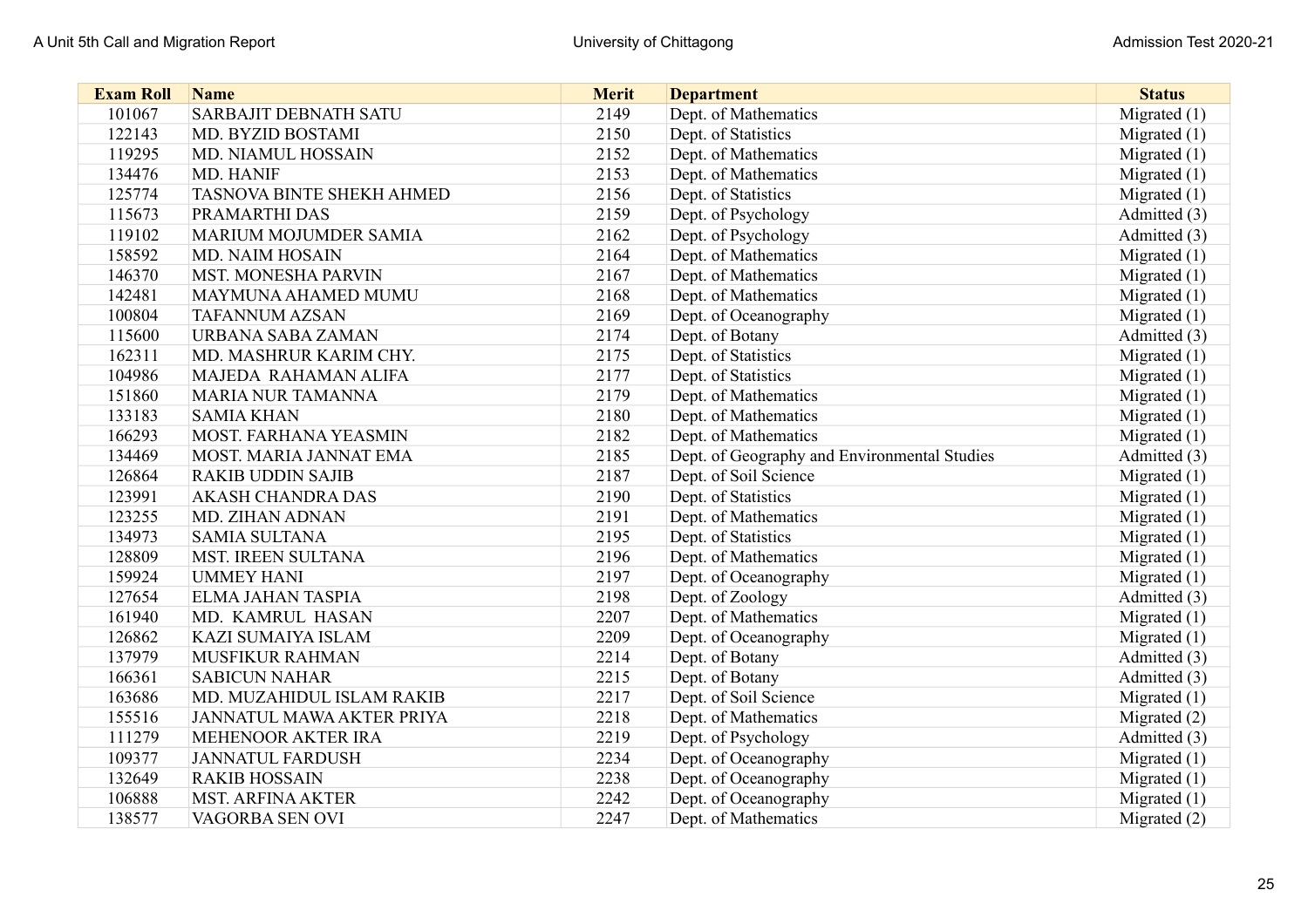| <b>Exam Roll</b> | <b>Name</b>                     | <b>Merit</b> | <b>Department</b>                            | <b>Status</b>  |
|------------------|---------------------------------|--------------|----------------------------------------------|----------------|
| 135473           | <b>SADEK AHMED</b>              | 2248         | Dept. of Statistics                          | Migrated $(1)$ |
| 157531           | <b>SADIA KHAN</b>               | 2252         | Dept. of Mathematics                         | Migrated (2)   |
| 129930           | <b>SAIFUR RAHMAN SIAM</b>       | 2253         | Dept. of Statistics                          | Migrated $(1)$ |
| 154877           | <b>AVISHEK MONDAL</b>           | 2255         | Dept. of Soil Science                        | Migrated $(1)$ |
| 136783           | <b>SAIMA AFROZE</b>             | 2257         | Dept. of Geography and Environmental Studies | Migrated $(1)$ |
| 129495           | <b>JARIN TABASSUM</b>           | 2259         | Dept. of Mathematics                         | Migrated (2)   |
| 123549           | MD. NAZIBUR RAHMAN              | 2261         | Dept. of Botany                              | Admitted (3)   |
| 155987           | MD NAZIM UDDIN AHMED            | 2267         | Dept. of Zoology                             | Admitted (3)   |
| 128104           | <b>AZIZUR RAHMAN</b>            | 2270         | Dept. of Statistics                          | Migrated $(1)$ |
| 112368           | <b>APARAJITA DASGUPTA</b>       | 2271         | Dept. of Mathematics                         | Migrated (2)   |
| 132241           | MAHAPARA HOSSAIN OHE            | 2273         | Dept. of Psychology                          | Admitted (3)   |
| 144426           | <b>SAMIA ZAMAN</b>              | 2274         | Dept. of Soil Science                        | Migrated $(1)$ |
| 120453           | <b>ABU HOBBAB SANJID</b>        | 2275         | Dept. of Mathematics                         | Migrated (2)   |
| 149348           | <b>TANVIR AHMED MARUF</b>       | 2279         | Dept. of Statistics                          | Migrated $(1)$ |
| 121803           | NURIMMIN SIDDIQUEE              | 2281         | Dept. of Mathematics                         | Migrated (2)   |
| 143875           | MD. NAJIM UDDIN EMON            | 2286         | Dept. of Geography and Environmental Studies | Migrated $(1)$ |
| 117400           | <b>ASHRAFUL ELAHI CHOWDHURY</b> | 2287         | Dept. of Mathematics                         | Migrated $(1)$ |
| 100917           | MD. AMZAD HOSSAIN               | 2296         | Dept. of Soil Science                        | Migrated $(1)$ |
| 151453           | MD. AMIN ALI                    | 2301         | Dept. of Statistics                          | Migrated $(1)$ |
| 127348           | <b>JAHID</b>                    | 2302         | Dept. of Statistics                          | Migrated $(1)$ |
| 113599           | <b>BITHY CHAKRABORTY</b>        | 2303         | Dept. of Mathematics                         | Migrated (2)   |
| 152925           | RABEYA SULTANA ZANNAT           | 2304         | Dept. of Statistics                          | Migrated $(1)$ |
| 127176           | MD. MAZEDUL ISLAM               | 2308         | Dept. of Mathematics                         | Migrated (2)   |
| 157092           | <b>HALIMA TUS SADIA</b>         | 2309         | Dept. of Statistics                          | Migrated $(1)$ |
| 120262           | <b>SHAMIM AHMED</b>             | 2310         | Dept. of Statistics                          | Migrated $(1)$ |
| 126587           | <b>DEBOPRIO DAS ANTOR</b>       | 2315         | Dept. of Mathematics                         | Migrated (2)   |
| 146161           | MD. RASEL KHANDOKAR             | 2318         | Dept. of Oceanography                        | Migrated $(1)$ |
| 108951           | MD. ABDULLAH AL MONTASSER       | 2323         | Dept. of Mathematics                         | Admitted (4)   |
| 148532           | <b>SOWJIA SAMIHA</b>            | 2326         | Dept. of Oceanography                        | Admitted (4)   |
| 111449           | <b>SANJANA TASFIA</b>           | 2329         | Dept. of Oceanography                        | Admitted (4)   |
| 100709           | <b>SAIFUL ISLAM</b>             | 2330         | Dept. of Mathematics                         | Migrated $(1)$ |
| 115634           | MISKATUS SADIA                  | 2331         | Dept. of Mathematics                         | Migrated (1)   |
| 147969           | <b>ESRAT JAHAN BINTI</b>        | 2334         | Dept. of Statistics                          | Admitted (4)   |
| 144432           | <b>MD. MAHID HASAN</b>          | 2336         | Dept. of Oceanography                        | Admitted (4)   |
| 103564           | POBAN CHANDRA SARKER            | 2338         | Dept. of Statistics                          | Admitted (4)   |
| 139499           | <b>ISRAT JAHAN</b>              | 2339         | Dept. of Zoology                             | Admitted (4)   |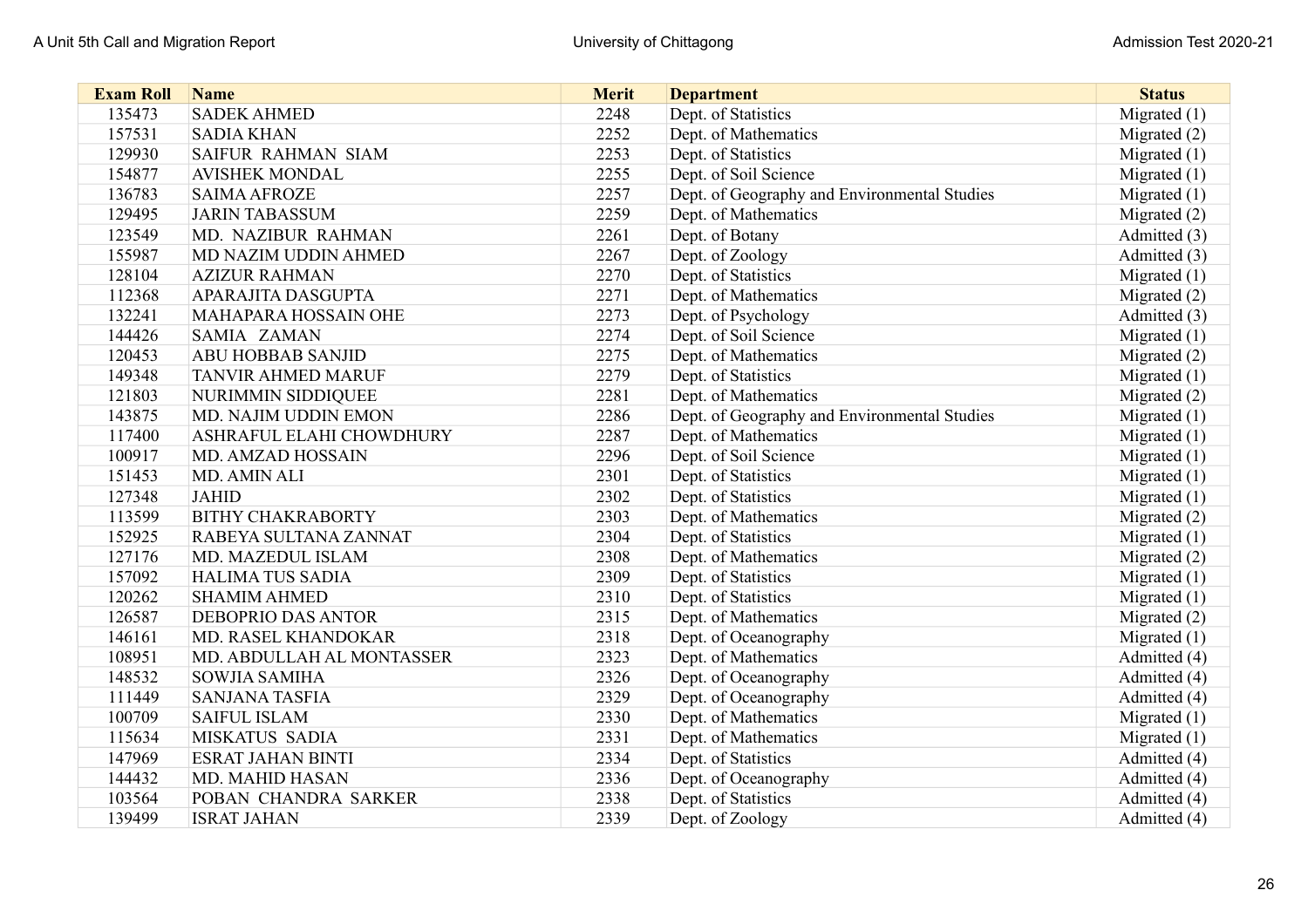| <b>Exam Roll</b> | <b>Name</b>                  | <b>Merit</b> | <b>Department</b>     | <b>Status</b>  |
|------------------|------------------------------|--------------|-----------------------|----------------|
| 116809           | ABDUR RAHMAN SHANTA          | 2340         | Dept. of Statistics   | Admitted (4)   |
| 143296           | <b>UMME SALMA JAHAN</b>      | 2342         | Dept. of Soil Science | Admitted (4)   |
| 129467           | MD. HASIB                    | 2352         | Dept. of Statistics   | Admitted (4)   |
| 157349           | <b>UMME FAHIMA AZAD</b>      | 2354         | Dept. of Oceanography | Admitted (4)   |
| 119074           | MD. SAJJAT HOSSAIN           | 2364         | Dept. of Statistics   | Admitted (4)   |
| 129412           | <b>JUBAIDA BINTE TITLY</b>   | 2373         | Dept. of Statistics   | Admitted (4)   |
| 144475           | <b>ABDULLAH AL KAYES</b>     | 2377         | Dept. of Botany       | Admitted (4)   |
| 117665           | SAFAWAT MOHAMMED TOWSIF      | 2381         | Dept. of Statistics   | Admitted (4)   |
| 130455           | <b>BURHAN UDDIN</b>          | 2383         | Dept. of Soil Science | Admitted (4)   |
| 118857           | <b>FARIA JANNAT</b>          | 2386         | Dept. of Botany       | Admitted (4)   |
| 119316           | <b>SABRINA TASRIN RIPA</b>   | 2387         | Dept. of Zoology      | Admitted (4)   |
| 105430           | NAFISA TABASSUM RAISA        | 2388         | Dept. of Statistics   | Admitted (4)   |
| 153825           | MD. SHAHARIER NOBIN          | 2390         | Dept. of Statistics   | Admitted (4)   |
| 102283           | MST. SHARIFA JAMAN CHOWDHURY | 2395         | Dept. of Statistics   | Migrated $(1)$ |
| 111141           | <b>ANANYA BARUA</b>          | 2401         | Dept. of Botany       | Admitted (4)   |
| 115794           | <b>OMI BHOWMICK</b>          | 2410         | Dept. of Statistics   | Migrated $(1)$ |
| 148754           | <b>SHAH WALIULLAH GALIB</b>  | 2415         | Dept. of Statistics   | Migrated $(1)$ |
| 138927           | <b>MST. ISRAT JAHAN</b>      | 2417         | Dept. of Statistics   | Migrated $(1)$ |
| 101478           | <b>MONISHA DEY</b>           | 2430         | Dept. of Statistics   | Migrated $(1)$ |
| 106258           | <b>AYSHA SHIDDIKA</b>        | 2432         | Dept. of Statistics   | Migrated $(1)$ |
| 155094           | <b>MST. FARIHA AKTER</b>     | 2447         | Dept. of Soil Science | Admitted (4)   |
| 139724           | SIDRATUL MOONTAHA            | 2452         | Dept. of Botany       | Admitted (4)   |
| 131095           | NASRIN SULTANA SIFU          | 2453         | Dept. of Zoology      | Admitted (4)   |
| 161353           | <b>NAWSHIN NABIL</b>         | 2454         | Dept. of Botany       | Admitted (4)   |
| 105873           | <b>TASFIA NAWAR REZA</b>     | 2459         | Dept. of Zoology      | Admitted (4)   |
| 128238           | <b>RIYA PARVIN</b>           | 2464         | Dept. of Soil Science | Migrated $(1)$ |
| 120523           | <b>OMON DAS</b>              | 2466         | Dept. of Statistics   | Migrated (1)   |
| 132054           | <b>ABHISHEK KAR</b>          | 2467         | Dept. of Zoology      | Admitted (4)   |
| 137647           | <b>JANNATUN NAIM</b>         | 2469         | Dept. of Statistics   | Migrated $(1)$ |
| 140599           | <b>MUSFIQUR RAHMAN</b>       | 2471         | Dept. of Statistics   | Migrated $(1)$ |
| 143811           | NUSRAT FARJANA MUKTA         | 2491         | Dept. of Soil Science | Migrated (1)   |
| 113718           | NUSRAT JAHAN MOON            | 2500         | Dept. of Oceanography | Migrated $(1)$ |
| 132715           | MD. MANIRUZZAMAN             | 2501         | Dept. of Statistics   | Migrated $(1)$ |
| 111020           | <b>MD. TUHIN MIA</b>         | 2514         | Dept. of Botany       | Admitted (4)   |
| 149916           | <b>TARANA TABASSUM TANU</b>  | 2515         | Dept. of Statistics   | Migrated $(1)$ |
| 141694           | <b>AVISHEK KUMAR SARKAR</b>  | 2521         | Dept. of Soil Science | Migrated $(1)$ |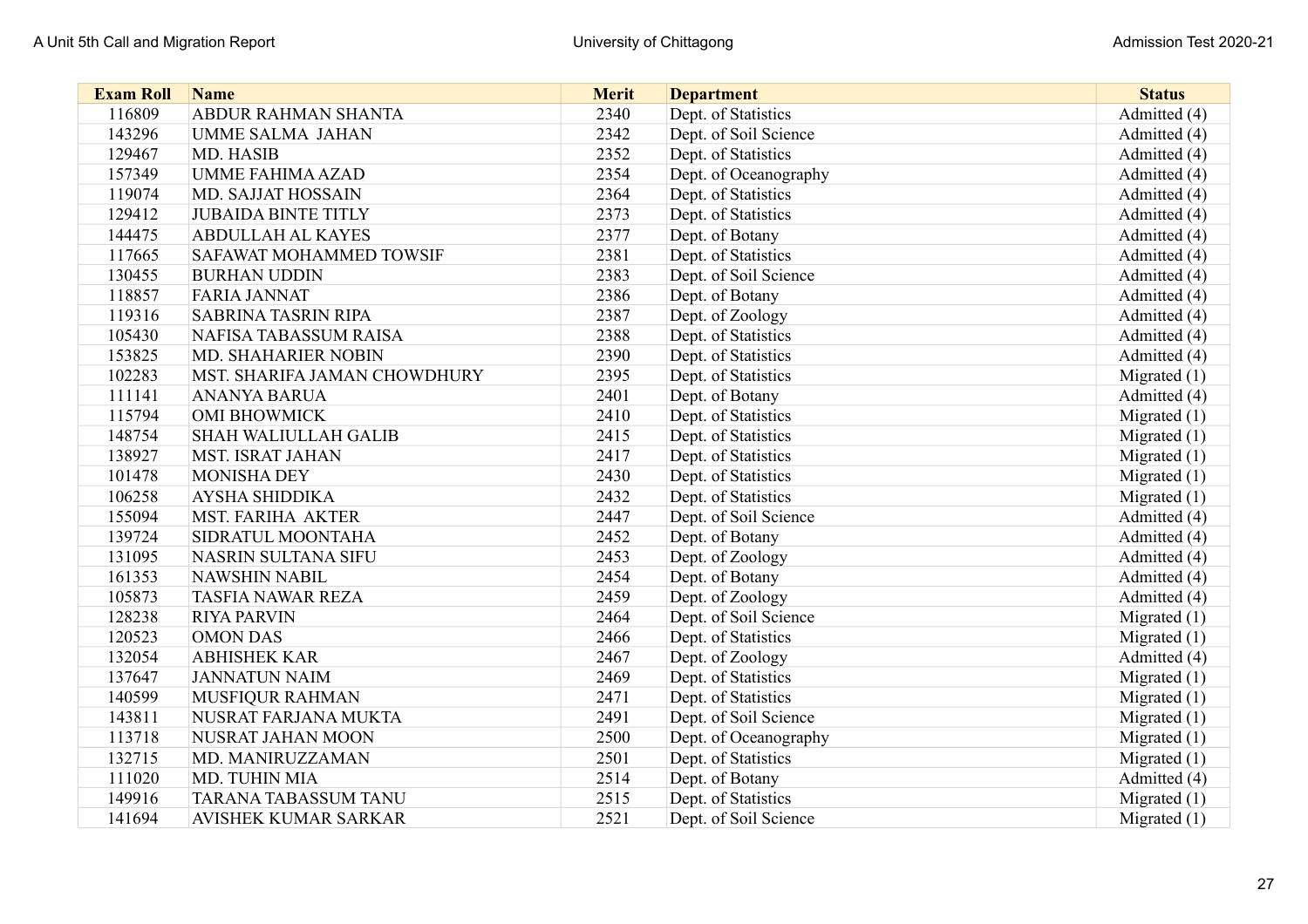| <b>Exam Roll</b> | <b>Name</b>             | <b>Merit</b> | <b>Department</b>     | <b>Status</b>  |
|------------------|-------------------------|--------------|-----------------------|----------------|
| 150646           | MD. GOLAM RABBANI       | 2522         | Dept. of Oceanography | Migrated $(1)$ |
| 137161           | MD. JAHIRUL ISLAM       | 2525         | Dept. of Statistics   | Migrated $(1)$ |
| 163924           | MD. SHAHADAT HOSSAIN    | 2526         | Dept. of Statistics   | Migrated $(1)$ |
| 114265           | <b>SAZIA KASHEM</b>     | 2529         | Dept. of Statistics   | Migrated $(1)$ |
| 102501           | SAFAET HOSSAIN MONNA    | 2536         | Dept. of Statistics   | Migrated $(1)$ |
| 128478           | MD MOSHIAR RAHMAN       | 2549         | Dept. of Statistics   | Migrated $(1)$ |
| 137929           | <b>SANJIDA JAHAN</b>    | 2551         | Dept. of Zoology      | Admitted (4)   |
| 100367           | <b>ISRAT JAHAN</b>      | 2552         | Dept. of Botany       | Admitted (4)   |
| 125789           | MD. SAHADAT HOSSEN      | 2556         | Dept. of Zoology      | Admitted (4)   |
| 134338           | MUHAMMAD ALIM UDDIN     | 2558         | Dept. of Soil Science | Migrated $(1)$ |
| 137018           | MD. JAKARIA HASNAT      | 2559         | Dept. of Oceanography | Migrated $(1)$ |
| 124893           | ORPITA RANI DAS         | 2564         | Dept. of Statistics   | Migrated (1)   |
| 110489           | <b>MD.NEZAM UDDIN</b>   | 2566         | Dept. of Statistics   | Migrated (1)   |
| 142866           | <b>ABHI SARKAR</b>      | 2571         | Dept. of Statistics   | Migrated (1)   |
| 104283           | <b>FARIA TABASSUM</b>   | 2572         | Dept. of Statistics   | Migrated $(1)$ |
| 125658           | DEEP KARMAKER PARTHA    | 2574         | Dept. of Statistics   | Migrated (1)   |
| 129600           | <b>SHIHAB SAKIB</b>     | 2579         | Dept. of Statistics   | Migrated $(1)$ |
| 121924           | <b>SADIA MEHJABIN</b>   | 2583         | Dept. of Statistics   | Migrated $(1)$ |
| 121594           | <b>SAUMI JERIN MOMI</b> | 2588         | Dept. of Statistics   | Migrated (1)   |
| 128883           | <b>КАРОТАККНІ</b>       | 2594         | Dept. of Oceanography | Migrated $(1)$ |
| 124490           | SIDRATUL MONTAHA        | 2595         | Dept. of Statistics   | Migrated $(1)$ |
| 112658           | <b>BAB-E-ZANNAT</b>     | 2603         | Dept. of Statistics   | Migrated $(1)$ |
| 154398           | MD. ABDUL MANNAN        | 2604         | Dept. of Botany       | Migrated $(1)$ |
| 127570           | MD. MAIAZ CHOWDHURY     | 2607         | Dept. of Zoology      | Admitted (4)   |
| 138651           | SIRAZUM MUNIRA MIM      | 2609         | Dept. of Statistics   | Called (5)     |
| 122614           | MD. NASIM IMTIAZ NISHAD | 2610         | Dept. of Statistics   | Called $(5)$   |
| 129269           | KHATUNE JANNAT TABASSUM | 2611         | Dept. of Statistics   | Called $(5)$   |
| 106818           | MD. MEHRAB HOSSAIN SAON | 2612         | Dept. of Oceanography | Called (5)     |
| 101972           | ADNAN SAMI SARKER       | 2613         | Dept. of Statistics   | Called (5)     |
| 106083           | NURA JANNAT AKHI        | 2614         | Dept. of Soil Science | Called $(5)$   |
| 114670           | <b>SANZIDA TABASSUM</b> | 2615         | Dept. of Botany       | Called $(5)$   |
| 114992           | MD. AMAN ULLAH          | 2616         | Dept. of Statistics   | Called (5)     |
| 137531           | MD. ABRAR FAIAZ KOSHOL  | 2617         | Dept. of Statistics   | Called $(5)$   |
| 135643           | MD. SIFATUL ISLAM       | 2618         | Dept. of Oceanography | Called (5)     |
| 116357           | SHAHRIAR AHMED MAZUMDER | 2620         | Dept. of Soil Science | Called $(5)$   |
| 117756           | <b>FALGUNY AKTER</b>    | 2621         | Dept. of Botany       | Called $(5)$   |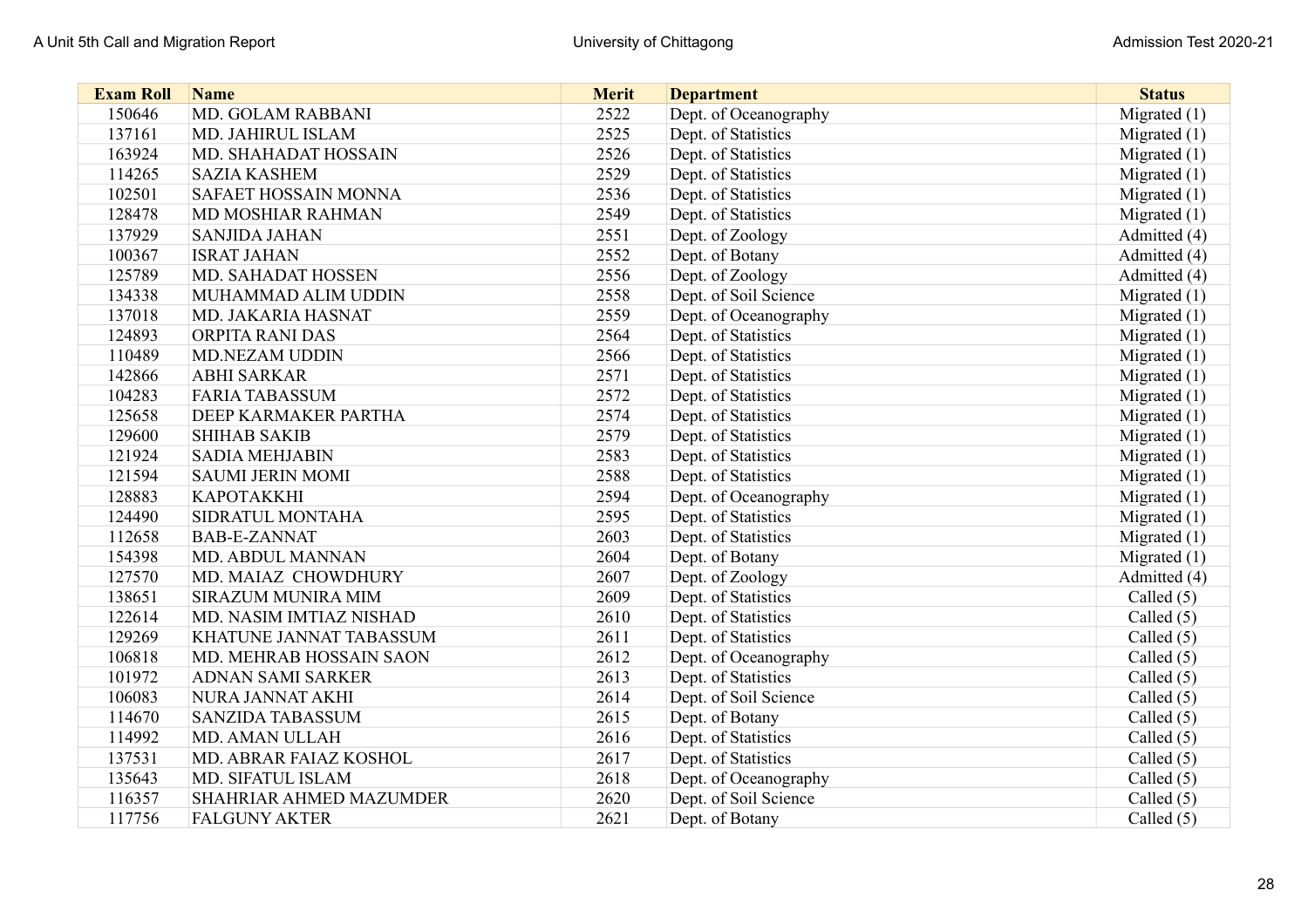| <b>Exam Roll</b> | <b>Name</b>                       | <b>Merit</b> | <b>Department</b>                            | <b>Status</b> |
|------------------|-----------------------------------|--------------|----------------------------------------------|---------------|
| 154083           | <b>SUMAYA AKTER SUPTI</b>         | 2622         | Dept. of Psychology                          | Called $(5)$  |
| 142688           | NISHAT SULTANA NISHU              | 2623         | Dept. of Geography and Environmental Studies | Called $(5)$  |
| 120833           | <b>MD. MARUF HASAN SHAKIB</b>     | 2625         | Dept. of Botany                              | Called $(5)$  |
| 103838           | <b>AMANOT ULLAH</b>               | 2626         | Dept. of Oceanography                        | Called $(5)$  |
| 139249           | <b>MAYHEDE HASAN RAKIB</b>        | 2627         | Dept. of Soil Science                        | Called $(5)$  |
| 101630           | <b>IKBAL HOSSAIN</b>              | 2628         | Dept. of Oceanography                        | Called $(5)$  |
| 125934           | <b>RUPON KANTI DAS</b>            | 2631         | Dept. of Soil Science                        | Called (5)    |
| 114114           | <b>SANDHIP TALUKDAR</b>           | 2632         | Dept. of Geography and Environmental Studies | Called (5)    |
| 103186           | <b>MOHAMMAD ABID</b>              | 2634         | Dept. of Zoology                             | Called $(5)$  |
| 137195           | <b>EIFTAHOL SAYMON</b>            | 2635         | Dept. of Botany                              | Called $(5)$  |
| 133491           | <b>BINOY ROY</b>                  | 2637         | Dept. of Psychology                          | Called $(5)$  |
| 141472           | <b>ANUSREE BARMAN SHASTI</b>      | 2638         | Dept. of Soil Science                        | Called $(5)$  |
| 137607           | MD. SALIM REZA SHANTO             | 2639         | Dept. of Oceanography                        | Called $(5)$  |
| 118114           | <b>ZANNATUL MAWYA</b>             | 2640         | Dept. of Psychology                          | Called $(5)$  |
| 109714           | NUSRAT JAHAN                      | 2641         | Dept. of Botany                              | Called $(5)$  |
| 104263           | MD. TAUFIQ ISLAM                  | 2642         | Dept. of Oceanography                        | Called $(5)$  |
| 144701           | MD. RAFIUL ISLAM                  | 2643         | Dept. of Zoology                             | Called $(5)$  |
| 148571           | MAHFUJA BINTE MOJUMDER MEHREEN    | 2644         | Dept. of Botany                              | Called $(5)$  |
| 160979           | NAHIDA SULTANA TASPIA NUR         | 2647         | Dept. of Oceanography                        | Called $(5)$  |
| 106179           | ABDUL MOSTAFA MOHAMMAD MOHI UDDIN | 2648         | Dept. of Oceanography                        | Called $(5)$  |
| 105926           | <b>MST. RABEYA AKTER MIM</b>      | 2649         | Dept. of Soil Science                        | Called $(5)$  |
| 114351           | <b>ABU HURAIRA</b>                | 2650         | Dept. of Soil Science                        | Called $(5)$  |
| 152560           | MD. HASANUL BANNA                 | 2651         | Dept. of Botany                              | Called $(5)$  |
| 101447           | <b>SAMIA SULTANA</b>              | 2652         | Dept. of Botany                              | Called $(5)$  |
| 125988           | MD ATTIKUL ISLAM                  | 2653         | Dept. of Soil Science                        | Called $(5)$  |
| 152280           | <b>ALOK SARKAR</b>                | 2654         | Dept. of Zoology                             | Called $(5)$  |
| 108397           | <b>RAISA HOQUE</b>                | 2655         | Dept. of Botany                              | Called $(5)$  |
| 121335           | ROUNAK AHMED OISHI                | 2656         | Dept. of Botany                              | Called $(5)$  |
| 120257           | <b>SHAKIBUL HASAN RAHAD</b>       | 2657         | Dept. of Soil Science                        | Called $(5)$  |
| 164610           | <b>JANNATUL MAWYA</b>             | 2658         | Dept. of Soil Science                        | Called $(5)$  |
| 144208           | MD. MASHUKUR RAHMAN MAFI          | 2659         | Dept. of Soil Science                        | Called $(5)$  |
| 114526           | <b>DABASIS DAS</b>                | 2660         | Dept. of Geography and Environmental Studies | Called $(5)$  |
| 135309           | <b>MST. NAIMA FERDOSI</b>         | 2661         | Dept. of Soil Science                        | Called $(5)$  |
| 104335           | <b>KAZI. MD. NAIYEM HASAN</b>     | 2662         | Dept. of Zoology                             | Called $(5)$  |
| 108882           | MAHEDUL ISLAM                     | 2663         | Dept. of Soil Science                        | Called $(5)$  |
| 134850           | <b>MST. ANANNA AFRIN</b>          | 2664         | Dept. of Botany                              | Called (5)    |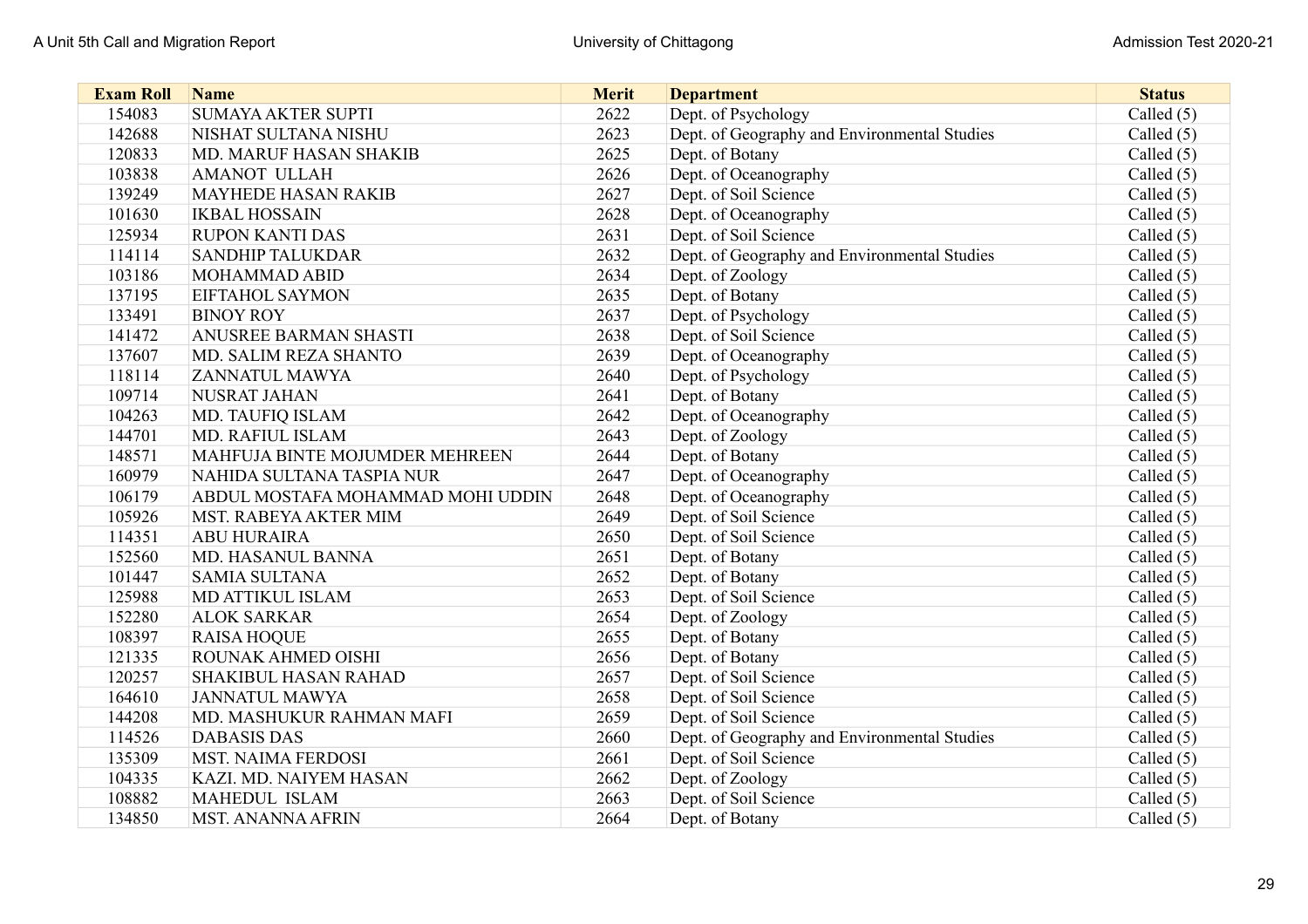| <b>Exam Roll</b> | <b>Name</b>                   | <b>Merit</b> | <b>Department</b>                            | <b>Status</b> |
|------------------|-------------------------------|--------------|----------------------------------------------|---------------|
| 162313           | <b>SWAPNIL BARUA</b>          | 2666         | Dept. of Psychology                          | Called $(5)$  |
| 144295           | <b>RAHUL DASH</b>             | 2667         | Dept. of Botany                              | Called $(5)$  |
| 146225           | MD BILLAL HOSSAIN RIFAT       | 2668         | Dept. of Zoology                             | Called (5)    |
| 107561           | <b>AL IMRAN PIAS</b>          | 2669         | Dept. of Soil Science                        | Called $(5)$  |
| 158385           | MD. MOSTAKIN HOSEN            | 2670         | Dept. of Zoology                             | Called $(5)$  |
| 113923           | <b>ANAMIKA AKTER</b>          | 2671         | Dept. of Geography and Environmental Studies | Called $(5)$  |
| 110004           | <b>SHAKIL DEY</b>             | 2674         | Dept. of Geography and Environmental Studies | Called $(5)$  |
| 159032           | MOST. SUMAIA AKTER SHIMU      | 2675         | Dept. of Zoology                             | Called $(5)$  |
| 146403           | MD IMRAN HOSSAIN BHUIYAN      | 2676         | Dept. of Botany                              | Called $(5)$  |
| 110316           | MUHAMMAD TAIFUR RAHMAN        | 2677         | Dept. of Botany                              | Called (5)    |
| 124077           | <b>SHAKIL MIAZI</b>           | 2678         | Dept. of Botany                              | Called $(5)$  |
| 104233           | MD. RAIHAN AHMAD RAFI         | 2679         | Dept. of Botany                              | Called (5)    |
| 125729           | <b>MYNUDDIN</b>               | 2680         | Dept. of Zoology                             | Called $(5)$  |
| 150701           | <b>MIM DUTTA</b>              | 2681         | Dept. of Zoology                             | Called (5)    |
| 121218           | MD. RABBI SARKER OVI          | 2682         | Dept. of Botany                              | Called $(5)$  |
| 160433           | <b>MD. OMAR FARUK</b>         | 2683         | Dept. of Botany                              | Called $(5)$  |
| 167341           | MEHEJABIN NOWSHIN KEYA        | 2684         | Dept. of Zoology                             | Called (5)    |
| 149184           | <b>RAHUL KHAN</b>             | 2685         | Dept. of Zoology                             | Called (5)    |
| 116755           | <b>MD. SHIHAB UDDIN</b>       | 2686         | Dept. of Botany                              | Called $(5)$  |
| 106646           | MD. ALAMIN                    | 2687         | Dept. of Botany                              | Called (5)    |
| 146887           | <b>AL-OSAIMIN EFTY</b>        | 2688         | Dept. of Geography and Environmental Studies | Called (5)    |
| 122279           | MST. SABIHA AKTAR ESTY        | 2689         | Dept. of Botany                              | Called (5)    |
| 104434           | <b>TANZIM REZA</b>            | 2690         | Dept. of Botany                              | Called (5)    |
| 117574           | <b>UZZAL SEN</b>              | 2691         | Dept. of Botany                              | Called $(5)$  |
| 127259           | <b>RIMON KAZI</b>             | 2692         | Dept. of Botany                              | Called $(5)$  |
| 125706           | <b>MD. JORIF UDDIN</b>        | 2693         | Dept. of Botany                              | Called (5)    |
| 150005           | MOHAMMED RIDUYAN HOSSEN RIPON | 2694         | Dept. of Botany                              | Called (5)    |
| 112246           | RUBINA ISLAM NISHETA          | 2695         | Dept. of Botany                              | Called (5)    |
| 100824           | MD. MOJAHEDUL ISLAM           | 2696         | Dept. of Geography and Environmental Studies | Called (5)    |
| 126108           | <b>FARIHA KABIR SHAKILA</b>   | 2697         | Dept. of Botany                              | Called $(5)$  |
| 140603           | <b>RAIHAN AHMED</b>           | 2698         | Dept. of Geography and Environmental Studies | Called $(5)$  |
| 155724           | WAHID ABRAR TONMOY            | 2699         | Dept. of Botany                              | Called $(5)$  |
| 146624           | <b>MD.SAMIM AHMED</b>         | 2700         | Dept. of Geography and Environmental Studies | Called $(5)$  |
| 146724           | <b>ALAMGIR HOSAIN</b>         | 2701         | Dept. of Botany                              | Called $(5)$  |
| 136867           | MUSLIMATH JAHAN KRITY         | 2702         | Dept. of Botany                              | Called (5)    |
| 143940           | <b>FARIA AMIN NISHUTI</b>     | 2703         | Dept. of Geography and Environmental Studies | Called (5)    |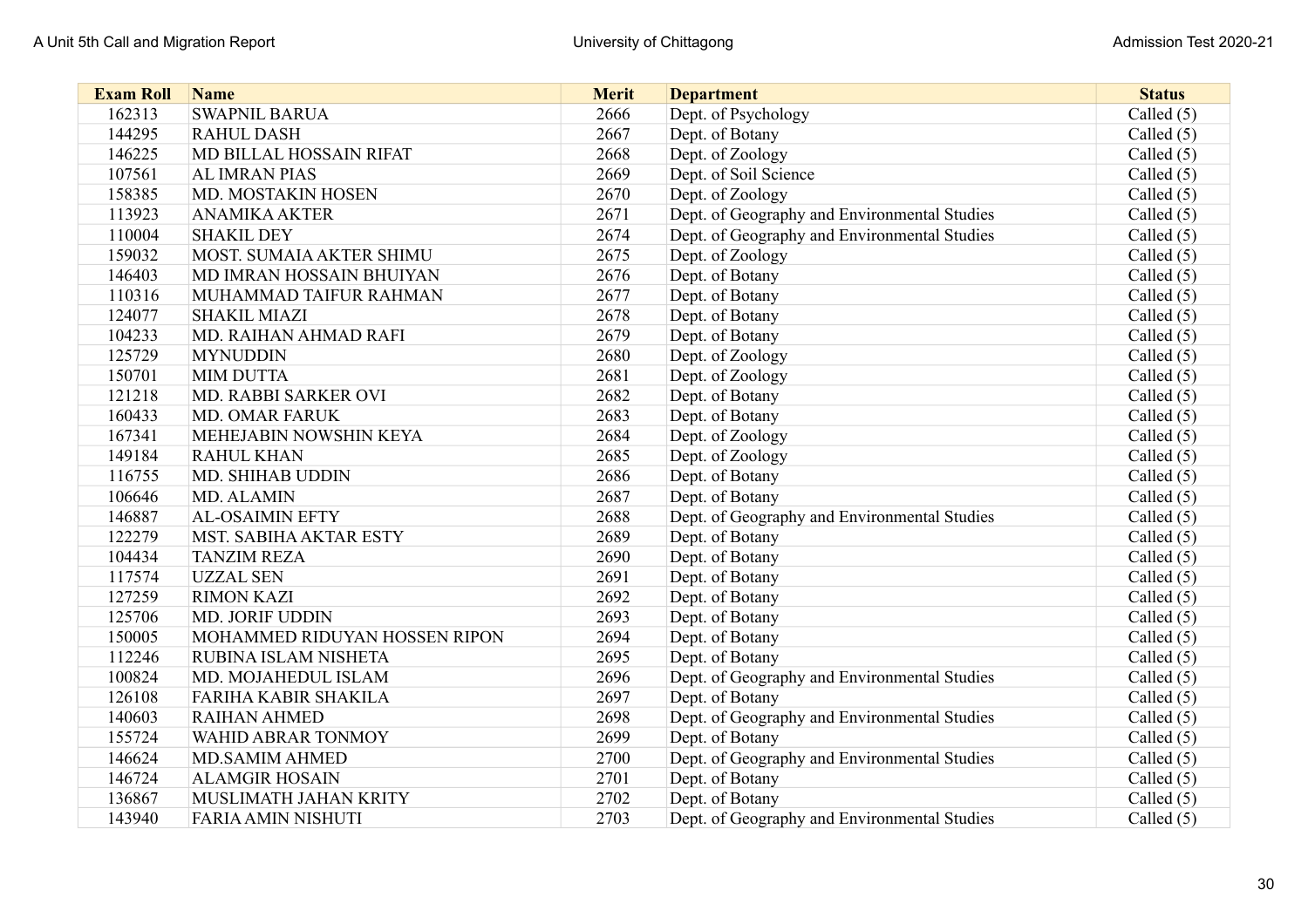| <b>Exam Roll</b> | <b>Name</b>                   | <b>Merit</b> | <b>Department</b>                            | <b>Status</b> |
|------------------|-------------------------------|--------------|----------------------------------------------|---------------|
| 142901           | <b>SUMAIYA BINTE HASAN</b>    | 2705         | Dept. of Zoology                             | Called $(5)$  |
| 132748           | <b>ISRAT JAHAN SHIFA</b>      | 2706         | Dept. of Botany                              | Called $(5)$  |
| 133153           | <b>FAIYAZ AL MUHAIMEN</b>     | 2707         | Dept. of Psychology                          | Called $(5)$  |
| 121306           | <b>MD. ABIR SHAHRIAR</b>      | 2708         | Dept. of Geography and Environmental Studies | Called $(5)$  |
| 142805           | PUJA RANI DHAR                | 2709         | Dept. of Botany                              | Called $(5)$  |
| 114157           | <b>DURJOY BHOWMICK</b>        | 2710         | Dept. of Botany                              | Called $(5)$  |
| 149316           | <b>ASHRAFUZZAMAN TUTUL</b>    | 2711         | Dept. of Botany                              | Called $(5)$  |
| 137966           | <b>SADIKUL ISLAM NAYON</b>    | 2712         | Dept. of Botany                              | Called $(5)$  |
| 147070           | <b>KESHAB CHAKRABARTY</b>     | 2713         | Dept. of Botany                              | Called $(5)$  |
| 136516           | <b>SAIKA SULTANA</b>          | 2714         | Dept. of Psychology                          | Called $(5)$  |
| 128983           | <b>MD. MAINUDDIN</b>          | 2715         | Dept. of Geography and Environmental Studies | Called $(5)$  |
| 139496           | <b>KAZI MONJURUL ISLAM</b>    | 2716         | Dept. of Geography and Environmental Studies | Called (5)    |
| 137700           | MD TAKBHIR AHAMMOD            | 2717         | Dept. of Botany                              | Called (5)    |
| 110884           | <b>SHAJEDUL KALAM</b>         | 2718         | Dept. of Botany                              | Called $(5)$  |
| 139751           | <b>ABU BAKER TAHMID MASUD</b> | 2719         | Dept. of Botany                              | Called (5)    |
| 146804           | MD. MAHABUR RAHMAN SEAM       | 2720         | Dept. of Botany                              | Called (5)    |
| 103569           | <b>RATNAJIT DHAR</b>          | 2721         | Dept. of Psychology                          | Called $(5)$  |
| 138982           | <b>ESHA SAHA</b>              | 2722         | Dept. of Botany                              | Called (5)    |
| 118794           | <b>MD EMON HASAN</b>          | 2723         | Dept. of Geography and Environmental Studies | Called (5)    |
| 125833           | <b>ANANTA KARMAKAR</b>        | 2724         | Dept. of Zoology                             | Called $(5)$  |
| 102824           | MD. SHOHAG SHOWDAGOR          | 2725         | Dept. of Zoology                             | Called $(5)$  |
| 107565           | MD. SHARIAR HOSSAIN           | 2726         | Dept. of Zoology                             | Called $(5)$  |
| 108474           | <b>SANIA AKHTER</b>           | 2727         | Dept. of Zoology                             | Called $(5)$  |
| 161471           | LUTFUN NAHAR MEEM             | 2728         | Dept. of Botany                              | Called (5)    |
| 161651           | MD. MAHDI SIDDIK EFATH        | 2730         | Dept. of Psychology                          | Called $(5)$  |
| 162944           | <b>ABDUL AZIZ</b>             | 2731         | Dept. of Botany                              | Called $(5)$  |
| 130597           | <b>SHAHADAT HOSSAIN</b>       | 2732         | Dept. of Geography and Environmental Studies | Called $(5)$  |
| 128749           | MD. YASIN                     | 2733         | Dept. of Geography and Environmental Studies | Called $(5)$  |
| 135024           | NUSRIKA AKTAR HIA             | 2734         | Dept. of Botany                              | Called $(5)$  |
| 139112           | <b>MAYSHA KHANUM</b>          | 2735         | Dept. of Geography and Environmental Studies | Called $(5)$  |
| 140134           | <b>MD. ARIF BEPARI</b>        | 2736         | Dept. of Geography and Environmental Studies | Called $(5)$  |
| 130492           | <b>MD. TAJBIR HOSSAIN</b>     | 2737         | Dept. of Botany                              | Called $(5)$  |
| 163276           | <b>ESHA DUTTA</b>             | 2738         | Dept. of Botany                              | Called $(5)$  |
| 164776           | <b>MAHEDI HASAN</b>           | 2739         | Dept. of Zoology                             | Called $(5)$  |
| 135061           | MOWSHUMI AKTER RITU           | 2740         | Dept. of Geography and Environmental Studies | Called $(5)$  |
| 120436           | NUSRAT JAHAN JERIN            | 2741         | Dept. of Geography and Environmental Studies | Called $(5)$  |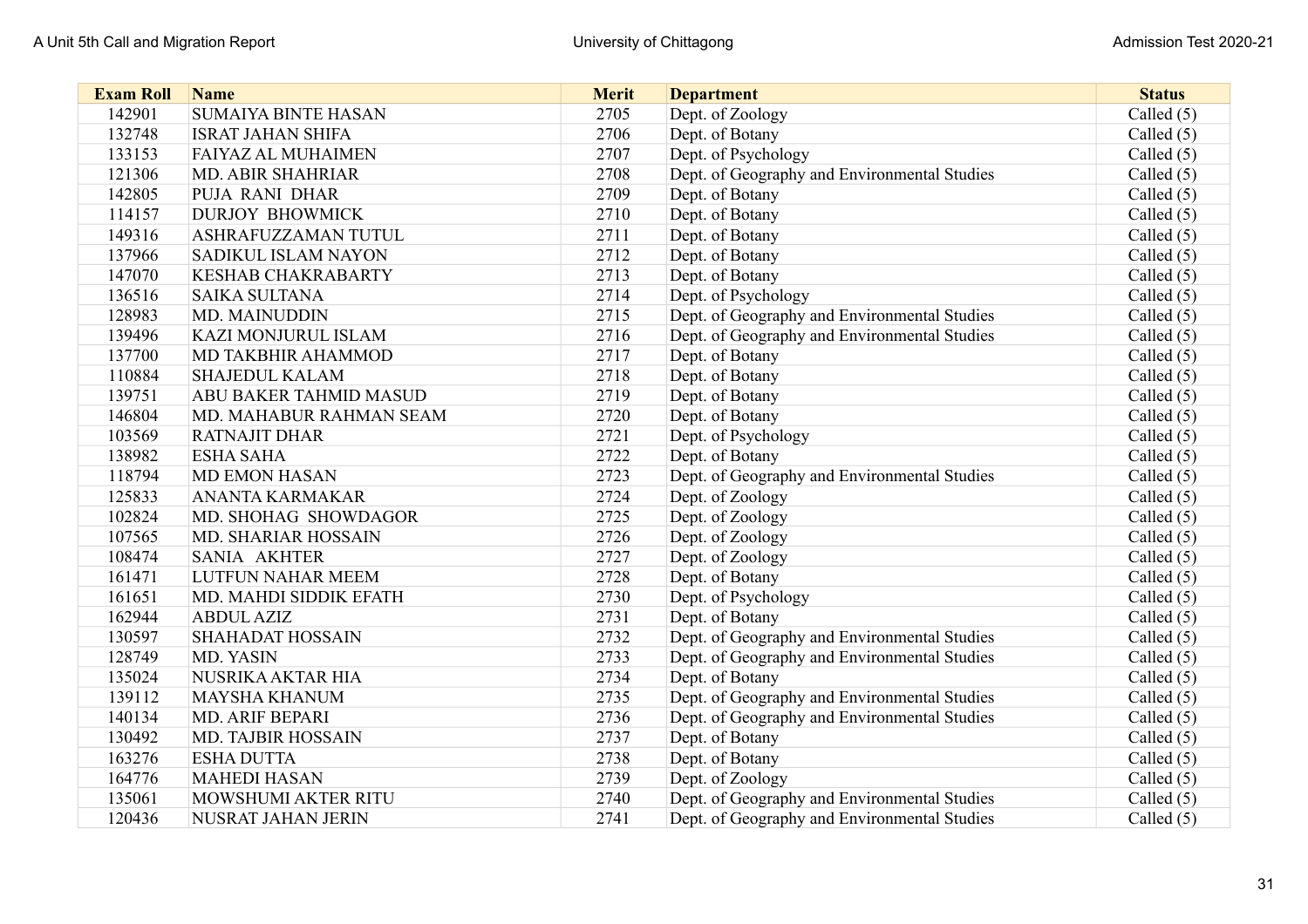| <b>Exam Roll</b> | <b>Name</b>                   | <b>Merit</b> | <b>Department</b>                            | <b>Status</b> |
|------------------|-------------------------------|--------------|----------------------------------------------|---------------|
| 113354           | <b>SHUVARTHI DAS</b>          | 2742         | Dept. of Psychology                          | Called $(5)$  |
| 117739           | <b>ASIFUR RAHMAN SUVRO</b>    | 2743         | Dept. of Zoology                             | Called $(5)$  |
| 101967           | <b>MARZIA HAQUE SAMIA</b>     | 2744         | Dept. of Geography and Environmental Studies | Called $(5)$  |
| 119521           | <b>JANNATUN NAYEEM</b>        | 2746         | Dept. of Geography and Environmental Studies | Called $(5)$  |
| 150513           | <b>ARIFUR RAHMAN</b>          | 2748         | Dept. of Botany                              | Called $(5)$  |
| 124649           | <b>FABLIHA ANJUM AMEERA</b>   | 2749         | Dept. of Psychology                          | Called $(5)$  |
| 102668           | <b>TABASSUM MAKSUDA</b>       | 2750         | Dept. of Psychology                          | Called $(5)$  |
| 162243           | <b>TANJINA AKTER NILA</b>     | 2751         | Dept. of Zoology                             | Called $(5)$  |
| 122151           | <b>TASMIAH JANNAT</b>         | 2752         | Dept. of Botany                              | Called (5)    |
| 113155           | MD. AOWLAD HOSSAIN OPI        | 2753         | Dept. of Psychology                          | Called $(5)$  |
| 105973           | MD. ROKIBUL ALAM              | 2754         | Dept. of Botany                              | Called $(5)$  |
| 156281           | MD. GOLAM ROBBANI             | 2755         | Dept. of Zoology                             | Called (5)    |
| 113043           | <b>QAZI IBNUL NAFIS</b>       | 2756         | Dept. of Botany                              | Called $(5)$  |
| 106520           | MD. JAHEDUL ISLAM             | 2757         | Dept. of Botany                              | Called $(5)$  |
| 112739           | MD. ABDUS SAMAD AZAD          | 2758         | Dept. of Botany                              | Called (5)    |
| 138438           | MD. IMAM SIDDIQUE TAMIM       | 2759         | Dept. of Geography and Environmental Studies | Called (5)    |
| 122703           | <b>MD. ABDUL ALIM</b>         | 2760         | Dept. of Botany                              | Called (5)    |
| 100348           | AL SHAHRIAR AHMED SAKIB       | 2761         | Dept. of Psychology                          | Called $(5)$  |
| 105577           | <b>SARVANI DATTA</b>          | 2762         | Dept. of Geography and Environmental Studies | Called $(5)$  |
| 162366           | NUSRAT JAHAN RIMA             | 2763         | Dept. of Psychology                          | Called $(5)$  |
| 160221           | MD. AHOSAN HABIB              | 2764         | Dept. of Geography and Environmental Studies | Called $(5)$  |
| 134204           | <b>DURJOY DAS</b>             | 2766         | Dept. of Botany                              | Called $(5)$  |
| 108610           | SHEIKH MEHEDI HASAN           | 2767         | Dept. of Zoology                             | Called $(5)$  |
| 166823           | <b>MAHARUNNESA</b>            | 2768         | Dept. of Botany                              | Called (5)    |
| 116826           | MD. KHAIRUL ISLAM             | 2769         | Dept. of Zoology                             | Called $(5)$  |
| 121786           | <b>MD.NAYMUR RAHAMAN</b>      | 2770         | Dept. of Botany                              | Called $(5)$  |
| 119752           | TAISIR JAMIN ROMMAN           | 2771         | Dept. of Botany                              | Called $(5)$  |
| 123434           | <b>JANNATUL ASEYA HASI</b>    | 2772         | Dept. of Botany                              | Called $(5)$  |
| 116037           | MD. MEHEDI HASAN              | 2773         | Dept. of Geography and Environmental Studies | Called $(5)$  |
| 134971           | <b>JOY MIA</b>                | 2776         | Dept. of Botany                              | Called $(5)$  |
| 117576           | MD. BAYEJID HOSSAIN           | 2777         | Dept. of Zoology                             | Called $(5)$  |
| 125388           | <b>SK. IMTEAZ AHMED</b>       | 2778         | Dept. of Zoology                             | Called $(5)$  |
| 113956           | <b>AHASAN SIFAT SAIKAM</b>    | 2780         | Dept. of Geography and Environmental Studies | Called $(5)$  |
| 116580           | <b>S.M.NAZMUL HASAN MITHU</b> | 2781         | Dept. of Zoology                             | Called $(5)$  |
| 100517           | <b>ASFIA TASNIM</b>           | 2782         | Dept. of Geography and Environmental Studies | Called $(5)$  |
| 153029           | <b>MD. RIMON MIAH</b>         | 2783         | Dept. of Psychology                          | Called $(5)$  |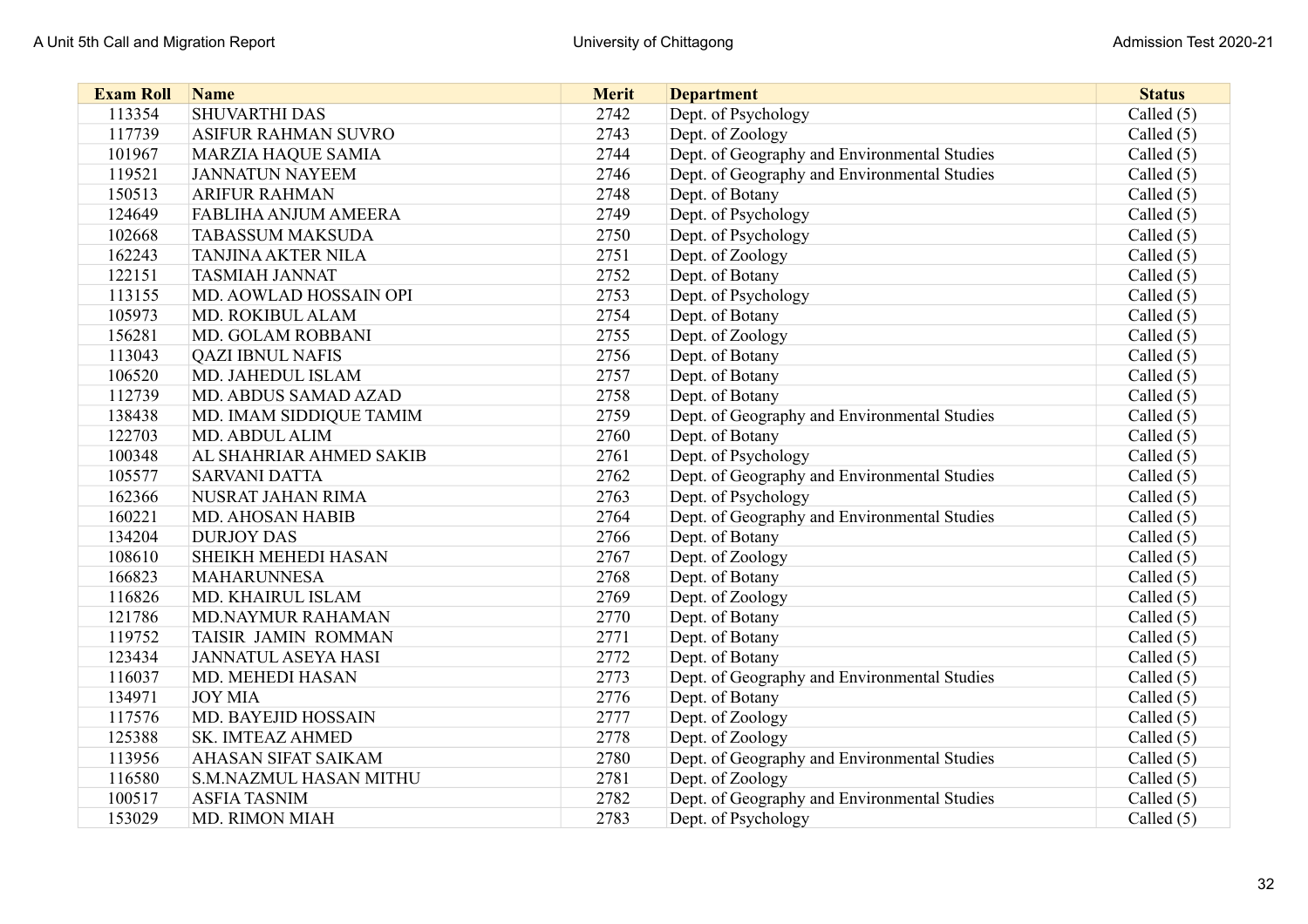| <b>Exam Roll</b> | <b>Name</b>                | <b>Merit</b> | <b>Department</b>                            | <b>Status</b> |
|------------------|----------------------------|--------------|----------------------------------------------|---------------|
| 116440           | <b>MUNNA DEV</b>           | 2785         | Dept. of Geography and Environmental Studies | Called $(5)$  |
| 160257           | <b>TAHMINA AKTER</b>       | 2786         | Dept. of Zoology                             | Called $(5)$  |
| 101803           | <b>MARSHIA ALI</b>         | 2787         | Dept. of Geography and Environmental Studies | Called (5)    |
| 144959           | <b>TURJA TALUKDER</b>      | 2788         | Dept. of Geography and Environmental Studies | Called $(5)$  |
| 114906           | <b>IFRAN YOUSUF SHIHAB</b> | 2789         | Dept. of Zoology                             | Called (5)    |
| 109119           | MD. ASIF                   | 2790         | Dept. of Zoology                             | Called (5)    |
| 108737           | <b>MD.SUJAET HOSEN</b>     | 2791         | Dept. of Zoology                             | Called $(5)$  |
| 131654           | <b>RAIHAN FERDOS RUDRO</b> | 2792         | Dept. of Zoology                             | Called $(5)$  |
| 130239           | TAPU CHANDRA SUTRADHAR     | 2793         | Dept. of Zoology                             | Called $(5)$  |
| 125128           | MD. ABDUL MOMIN            | 2794         | Dept. of Zoology                             | Called (5)    |
| 129060           | <b>SHAKIB AL HASAN</b>     | 2795         | Dept. of Zoology                             | Called (5)    |
| 166227           | ORPITA SHAHA RIYA          | 2796         | Dept. of Zoology                             | Called $(5)$  |
| 107357           | NAFIJ REDWAN TALUKDER SIAM | 2797         | Dept. of Zoology                             | Called (5)    |
| 101700           | <b>KAMRUL HASAN EMON</b>   | 2798         | Dept. of Zoology                             | Called (5)    |
| 105303           | MD. RADOWAN HOSSAIN        | 2799         | Dept. of Zoology                             | Called $(5)$  |
| 141883           | <b>SHIKHA AKTER</b>        | 2800         | Dept. of Zoology                             | Called (5)    |
| 128027           | <b>SAYED MD TOWSIF</b>     | 2801         | Dept. of Zoology                             | Called (5)    |
| 155914           | <b>MOST. RATNA AKHTER</b>  | 2802         | Dept. of Zoology                             | Called (5)    |
| 110755           | <b>ANUDIP DAS SRIJON</b>   | 2803         | Dept. of Zoology                             | Called (5)    |
| 113622           | <b>JAYED MONDLE</b>        | 2804         | Dept. of Zoology                             | Called (5)    |
| 163715           | MD. SHAHJALAL              | 2805         | Dept. of Zoology                             | Called (5)    |
| 148169           | MD. INZAMUL HASAN          | 2806         | Dept. of Zoology                             | Called (5)    |
| 116979           | MD. MOBINUL HOQUE          | 2807         | Dept. of Zoology                             | Called $(5)$  |
| 147700           | MD. MEHEDI HASAN           | 2808         | Dept. of Zoology                             | Called (5)    |
| 153577           | MD. HAFIZUR RAHMAN         | 2809         | Dept. of Zoology                             | Called (5)    |
| 141848           | <b>MD. MASUD RANA</b>      | 2810         | Dept. of Zoology                             | Called (5)    |
| 131532           | MD. MOSHIUR RAHMAN         | 2811         | Dept. of Zoology                             | Called (5)    |
| 142525           | <b>ALINA AFROZ ALIZ</b>    | 2812         | Dept. of Zoology                             | Called (5)    |
| 128046           | MD. MAHIM ZAMAN            | 2813         | Dept. of Zoology                             | Called $(5)$  |
| 142558           | <b>SK RUKNIN SHADID</b>    | 2814         | Dept. of Zoology                             | Called (5)    |
| 127705           | <b>SARKAR SAIMA ISLAM</b>  | 2815         | Dept. of Zoology                             | Called (5)    |
| 168068           | MD. ABDULLAH- AL- KAFI     | 2816         | Dept. of Zoology                             | Called (5)    |
| 135423           | <b>SABRIN SAHARA</b>       | 2817         | Dept. of Zoology                             | Called (5)    |
| 127889           | <b>TOWHIDUL ALAM</b>       | 2818         | Dept. of Zoology                             | Called $(5)$  |
| 115736           | <b>IFTAKHAR ALAM RAHAT</b> | 2819         | Dept. of Zoology                             | Called (5)    |
| 150191           | <b>DURJOY CHANDRA ROY</b>  | 2820         | Dept. of Zoology                             | Called (5)    |